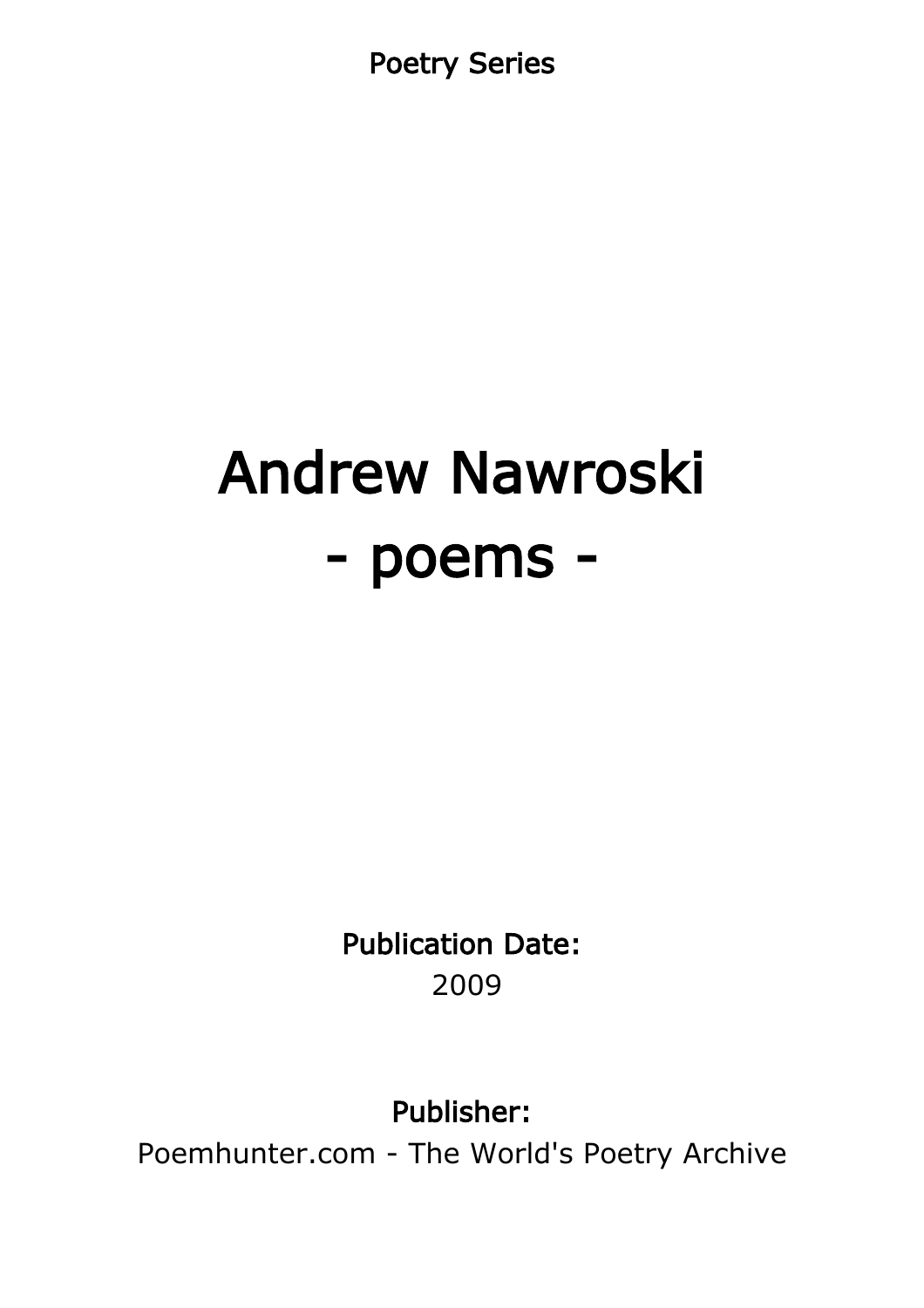# Andrew Nawroski(10-10-2000)

I am a full time studio based practicing artist based in Wales UK. I write poetry that occaisonally accompanies my art work. I have been writing poetry on and of for the past nine years hence my date of birth.

Qualification's: OCN, HNC, HND, BA, MA all in various art subjects.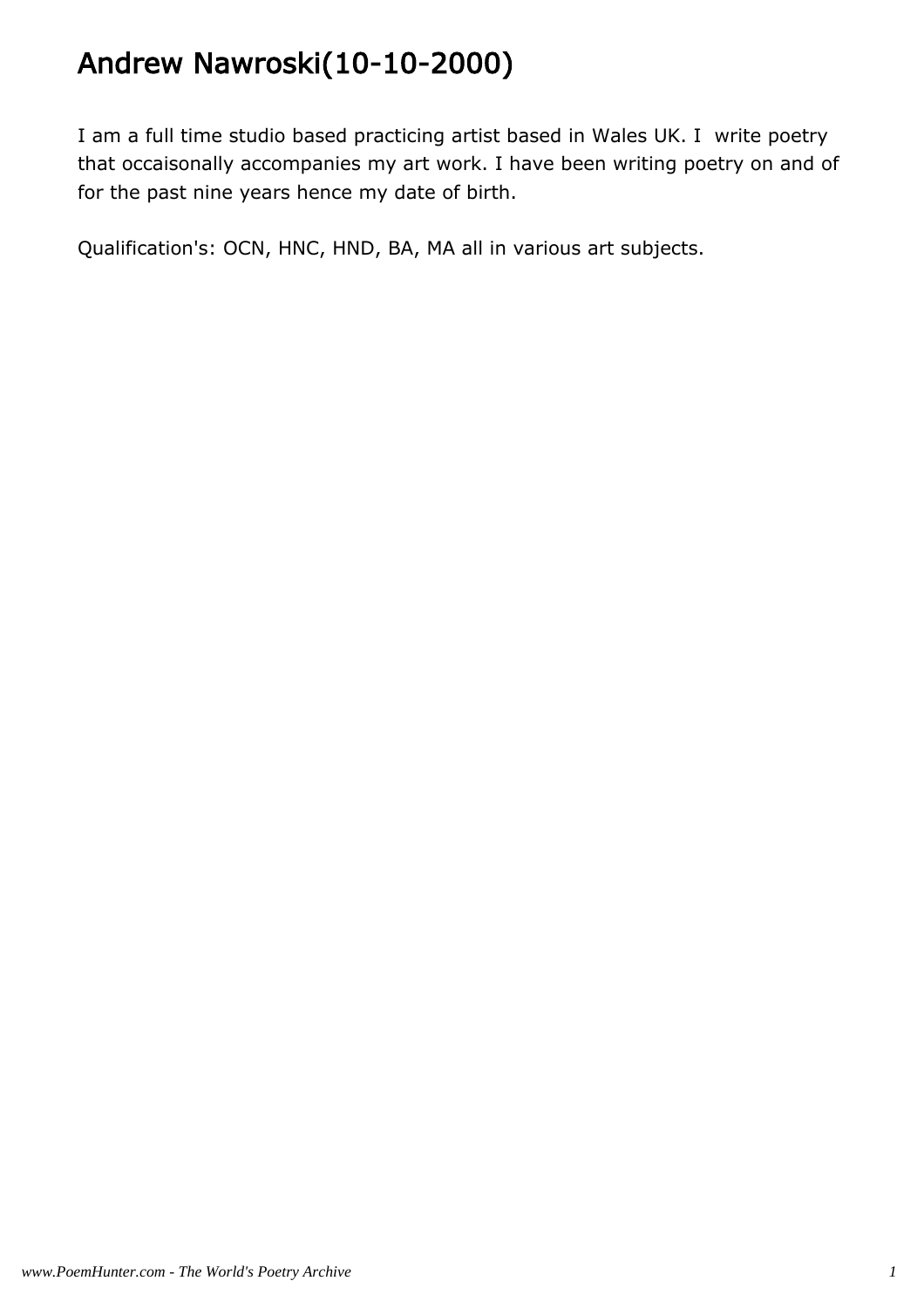# .............................Plastic Land.

Automatic instamatic £400 geld…. Adult toy rocket science…. With allsorts buttons….. Packed to perfection…. By factory scientists

2 tone and 20 tone…. Touchy feely…. Printer friendly…. On an ergo dynamic wheelchair

Canon 1 Manchester United 0.… Fuji, Nikon, Pentax…. Or the new 1 billion pixel Zaxti…. All made in plastic land.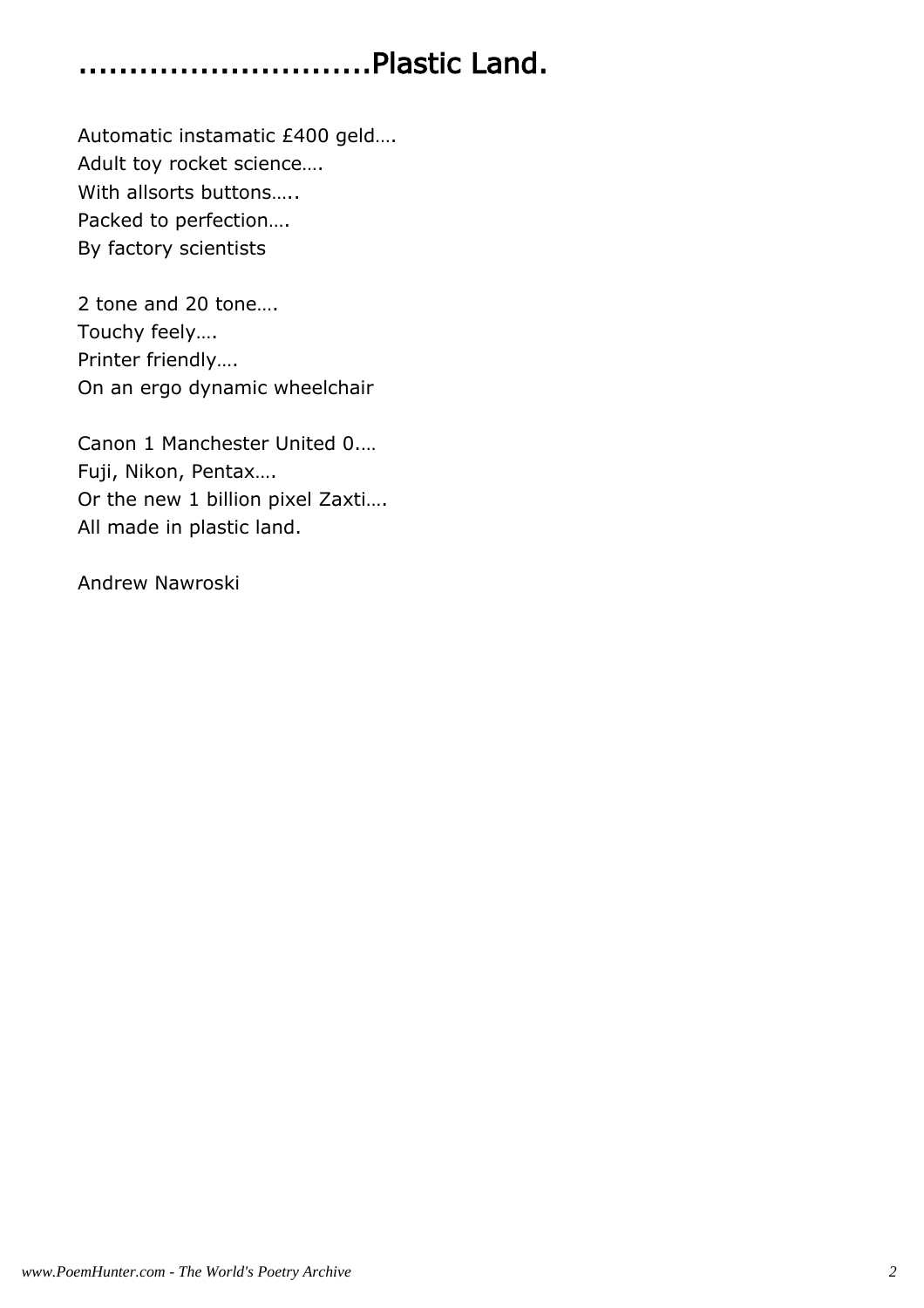# 21st Century Shopping Mall

Built on a day in sin Sand, girders and tin Prefab shopping mall For a working class clientele Everything for sale With chemist and optician Open 24/7 All made in heaven.

...............................

Social gathering if you like Star parade caked music. Push your food around Mike

.................................

Prefab shopping mall The Vatican A pilgrimage every time The Notre-dime.

..................................

Walk down towering isles To marry a barbeque With blessed burger You become the Pope In prefab shopping mall.

......................................

Checkout!

A gorgeous honey bun With e numbered eyes Or male hunky spunk Wearing organic hair gel Loving your food to death Into recyclable bags Or do it yourself With smiley friendly computer scanner Serving a mega ram lip service.

...................................... However much you pay Sacred food should stay You cannot ever leave Our God blessed sanctified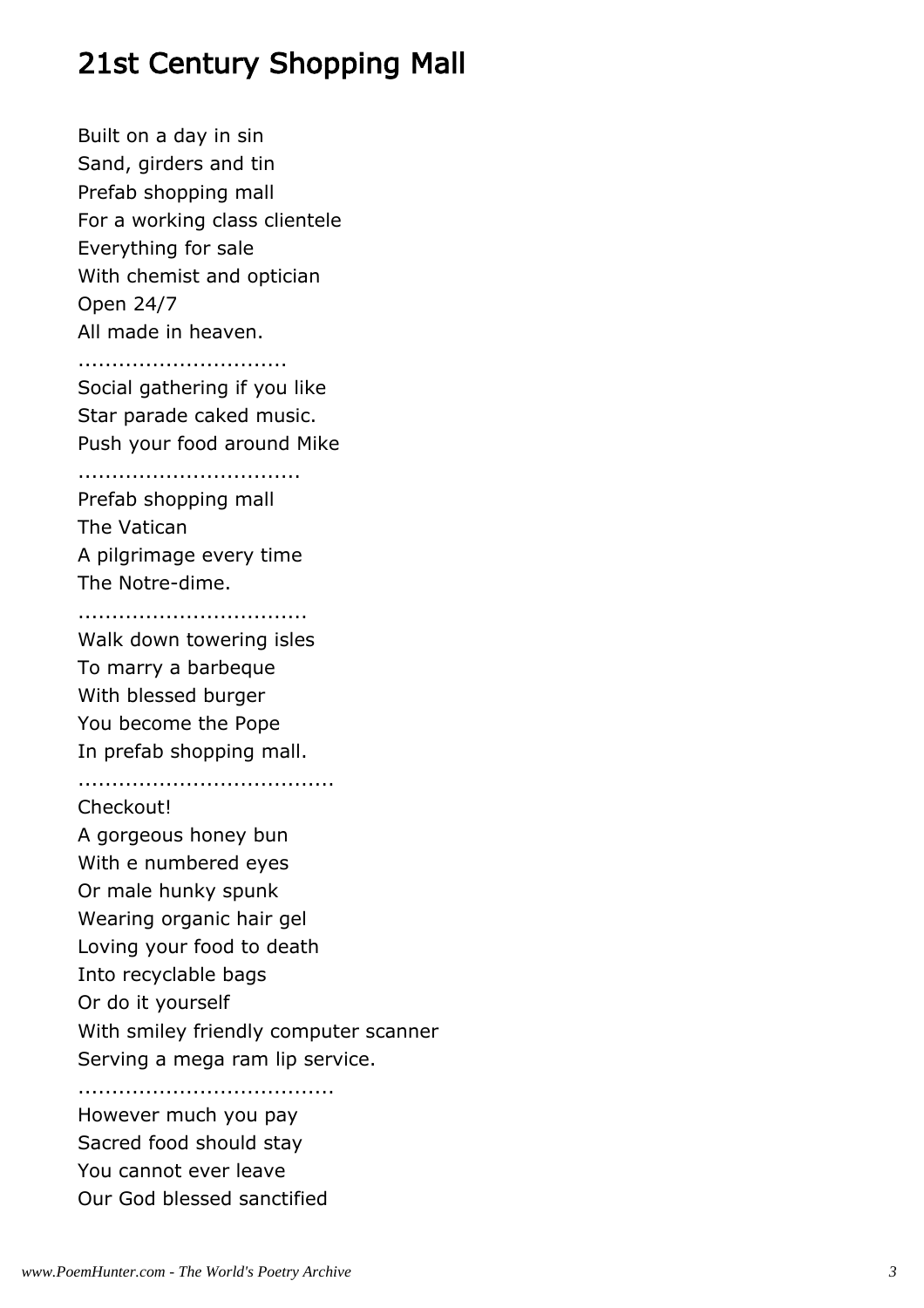Prefab shopping mall......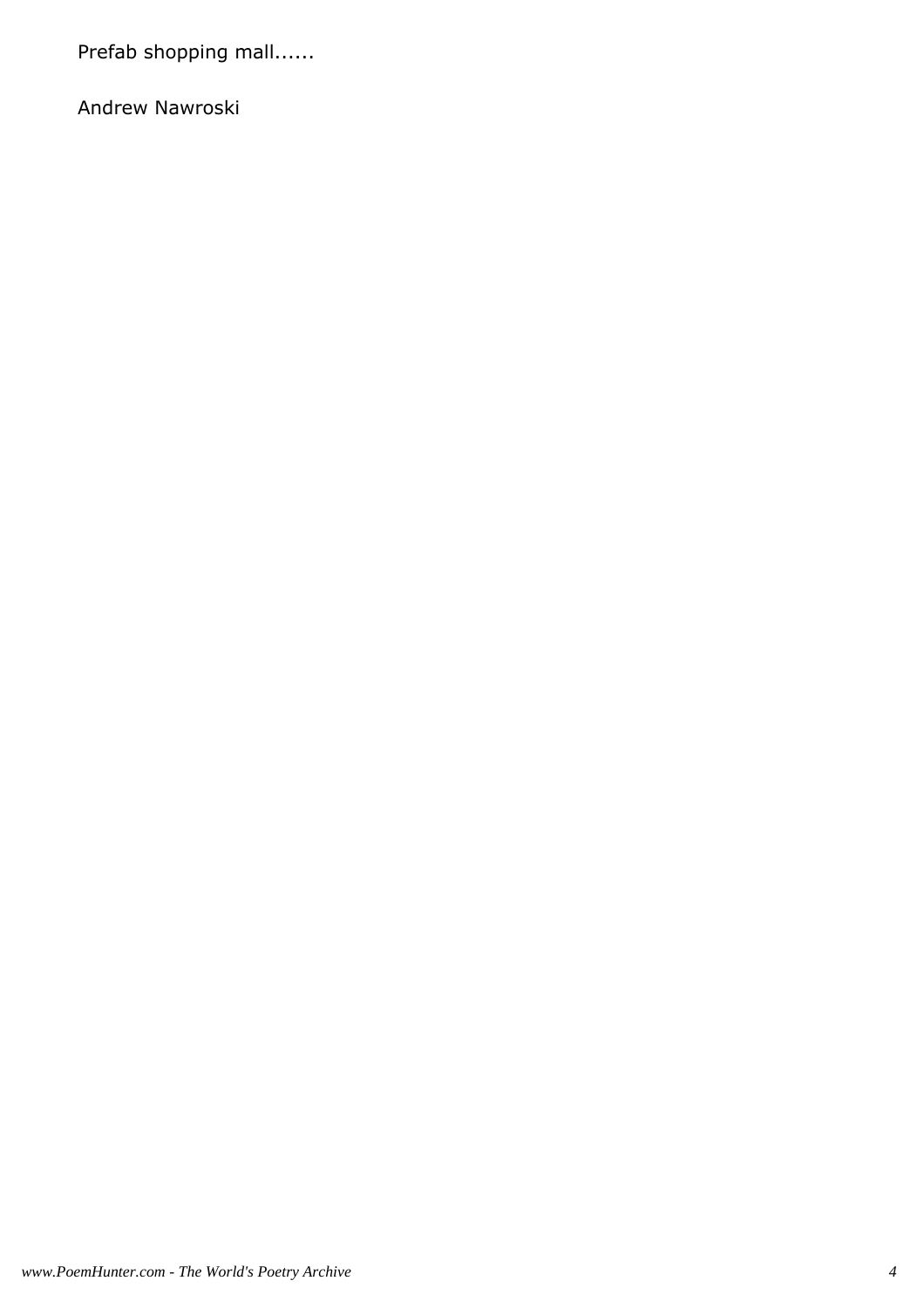# A Snowflake

..........Falls in symitary Boundless imperfection Fits perfectly..............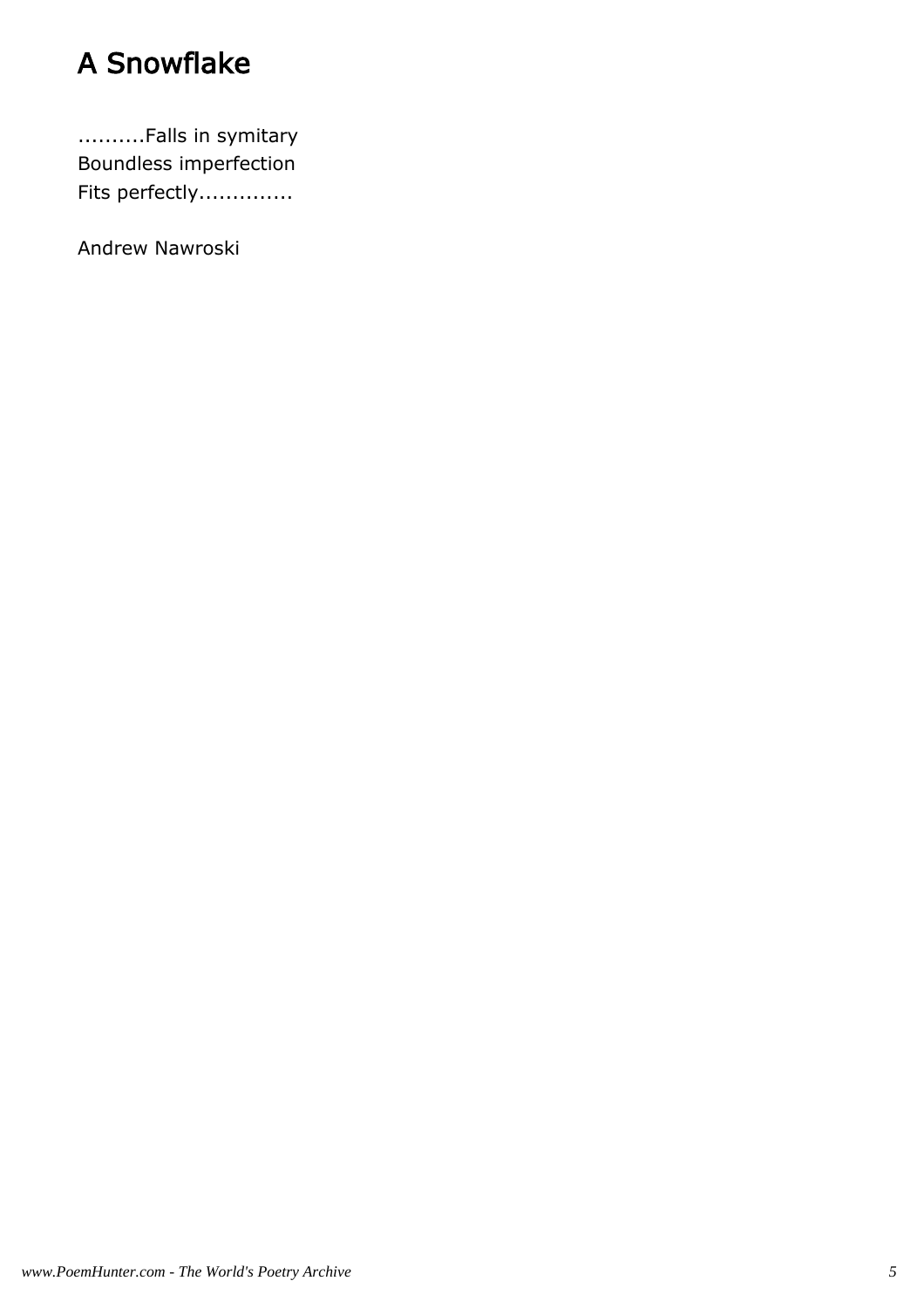# Age

Whatever became to dishevel then make crooked a spine, and become to weak knee'd to measure a mile. For if you could sing hearts would chime and still make it a worldly trial. So much to tell of how so free, asks nothing then everything given. For when old new it be, is toward a grave still driven.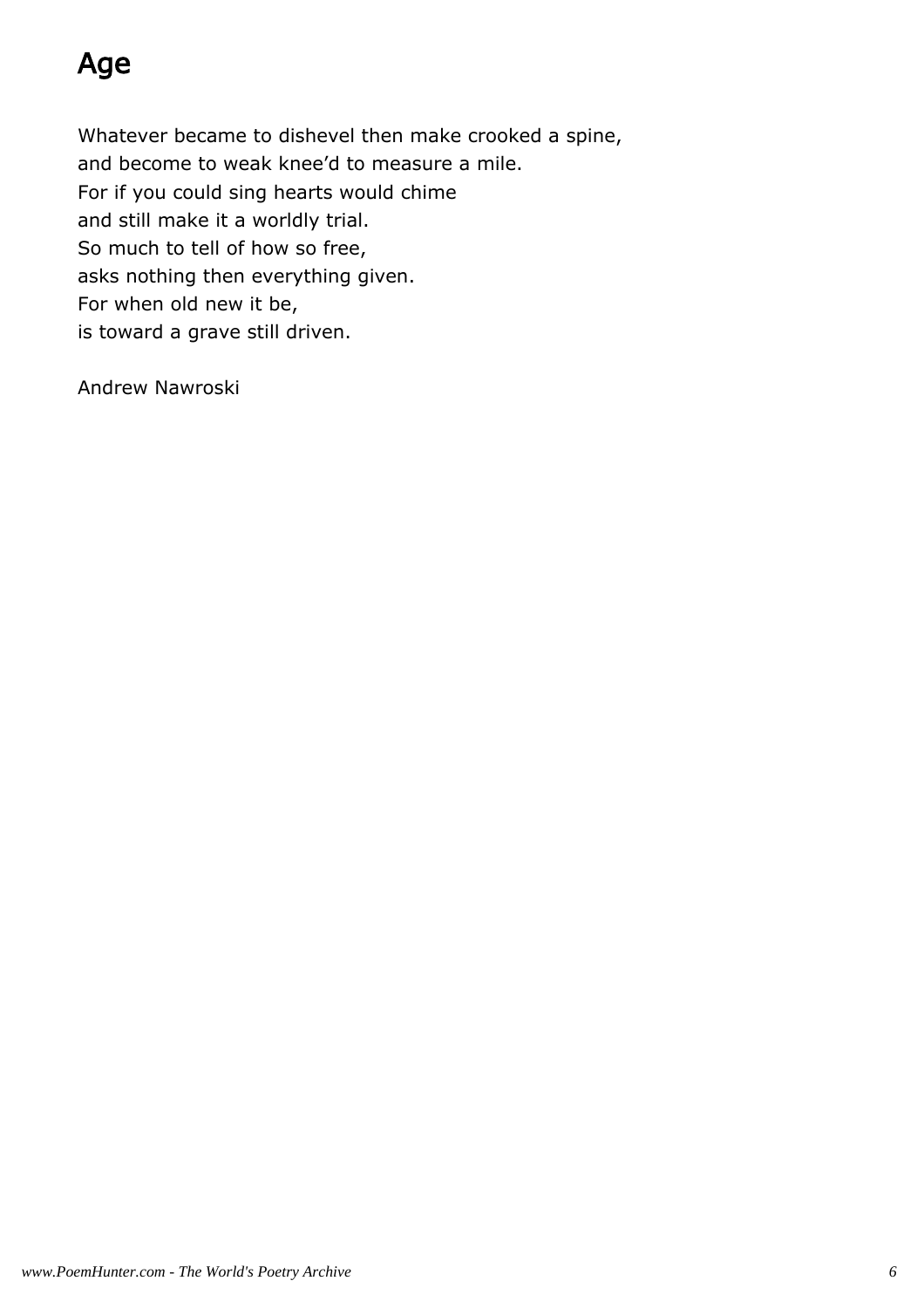# Another World

Grave shadowed shallows Reaching tentacle eye laiden breath Whispers! Whispers! eye whispers Whispering eye's On on brain leaden beach. ---

Ghosts of worlds deeper hearts Burst open wide like volcanoe Spewing dreams to wandering souls Then make God think On raised minions Creates another world.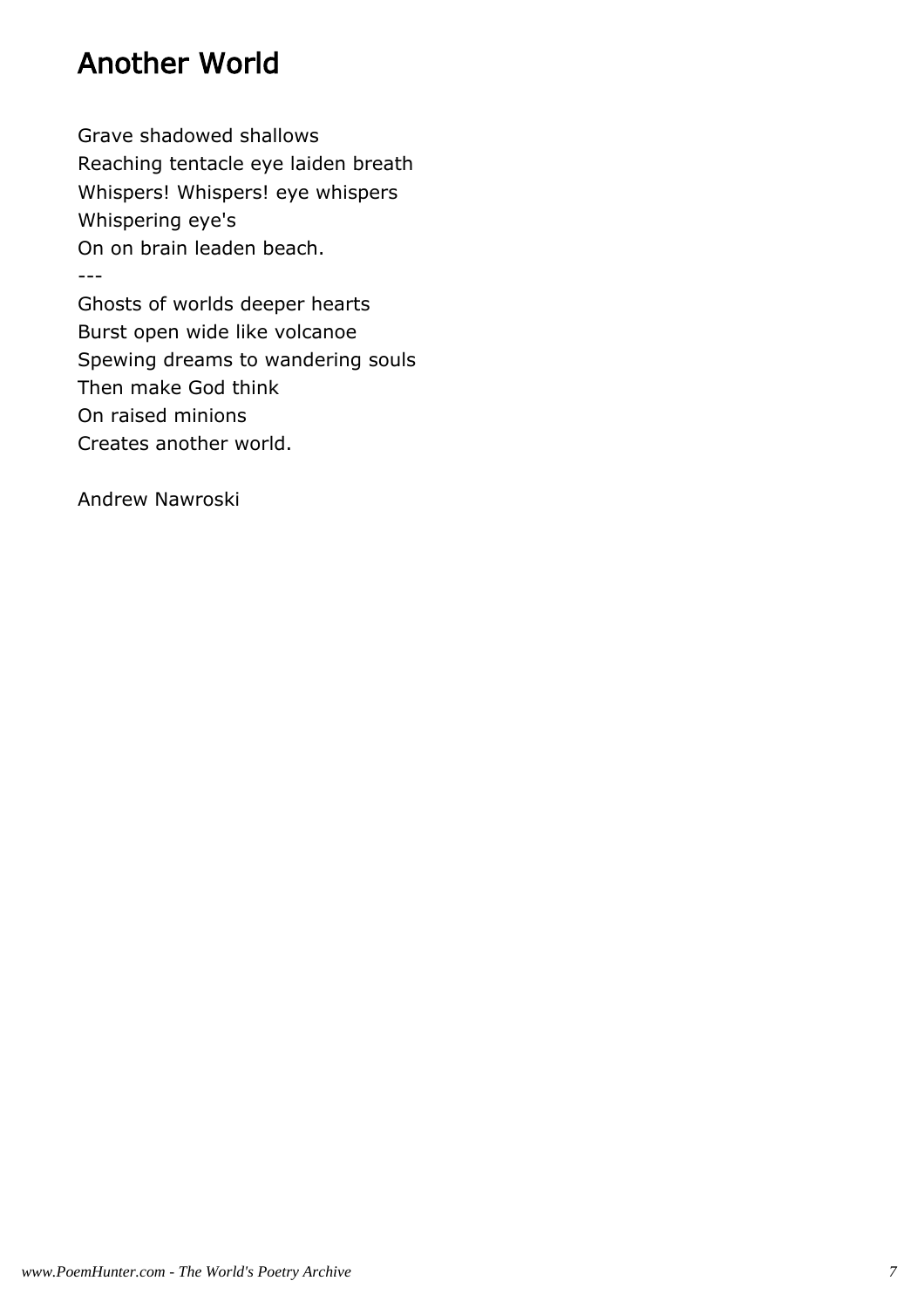## Bread & Cheese Or A Snippet From Dostoevsky

'TODAY'! I am having bread and cheese for tea Mark me! no ordinary bread and cheese but special Dostoevsky bread and cheese ''Meaning'' crusterly dried bread, encasing penicillin spotted flaking cheese with prelude of three symphonies Giving praises to all cheese.

It is a rats delight! From mighy culinary power I hope to shit the bed when asleep, then wake to a new morning refreshed.

19 alternate titles.

.................................

- 1. Artists pay day.
- 2. The intellects diet.
- 3.76 Word Bad Menu.
- 4. Dostoevskys Love Life.
- 5. Shakespears Blink of the Eye.
- 6. Old Mother Hubbards Nightmare.
- 7. Chekov Screws Marilyn Munroe.
- 8. Critics Lecture About Nothing.
- 9. piE r squared = 2 Cheese Sandwiches.
- 10. I Love You More Than Words Can Say.
- 11. Okay! But I am Slowly Starving To Death.
- 12. The Cat Ate The Turkey On Christmas Day.
- 13. The Dog As Started Acting Strange Again.
- 14. How Not to Write a Poem about Love & Life.
- 15. Say Cheese & Smile When you Take a Picture.
- 16. Dont Forget to Brting a Bottle of Wine Around for Tea.
- 17. Quick Put the Radiio On There Might Be a Program on About Cheese.
- 18.65 Words in Cyberspace Torn from My Heart and Soul.
- 19. Poem: Andrew Nawroski 02010.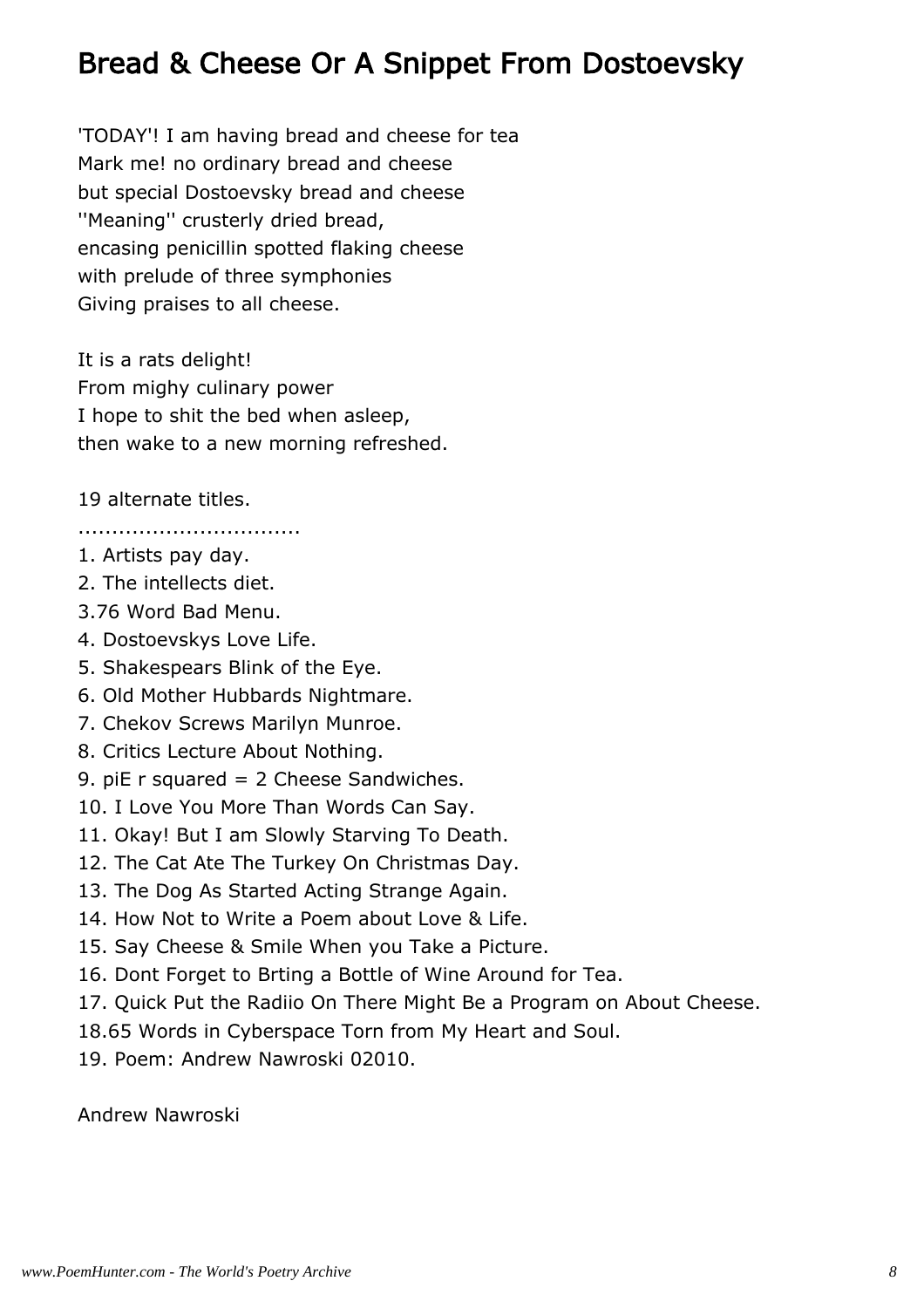# Bridge

When all occasion appreciated immortal sin Guileless join of divide Sentient did pass in quaint array Such did cross where man could not To inquisition plan became our way.

Passing time afford steel with concrete Man stride monolithic arachnid mollusc sheet Vein of life no care be gave it there Where immortal sin did win A plaque in state to tell with grin.

Hungry knowing such dreams And imaginary Speak to make a bridge of time and all Circumvolve forever dream planets and God Then stand to look tall And fall with dream across its back Then cross.

Oh bidding structured connection Does animal see or care this plight How you rid their space To similar grace so few.

Come know over what we've done Pass with glee to a land of like glass anomaly And fly with giant's wing claw n'all To scrape God's chapel wall Then sing to how be done These bridges of kingdom come.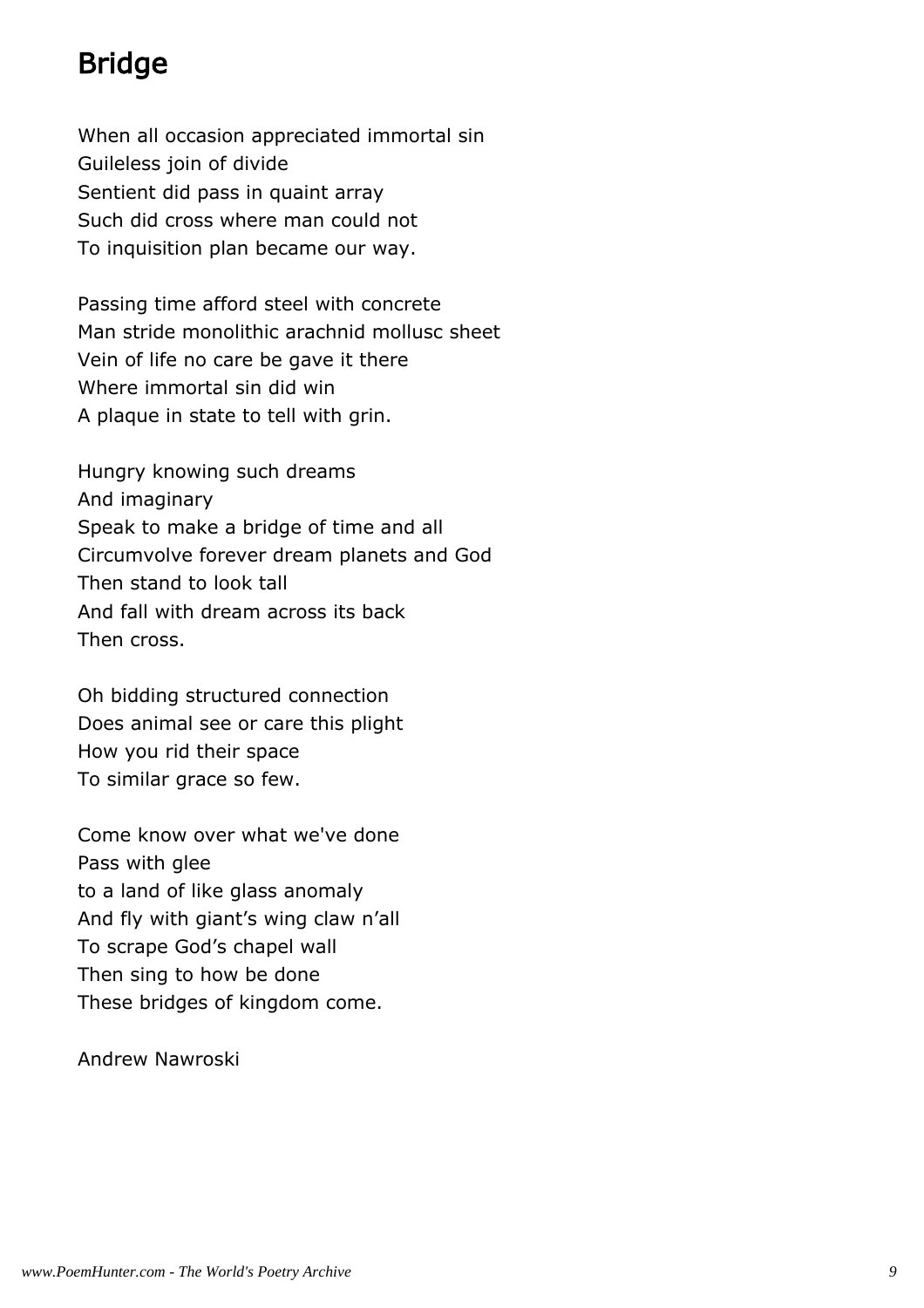### **Catastrophy**

Like tax on a fly Over cracked ground Armed favours wait On burning generals children Beckoning Lucifer awake Whilst riding a grinning Russian dog Slowly falls down A widening crack. ---

Breaking our world apart more It spins On bent axis Distantly Through time and space Then slows right down Till we all disembark.

---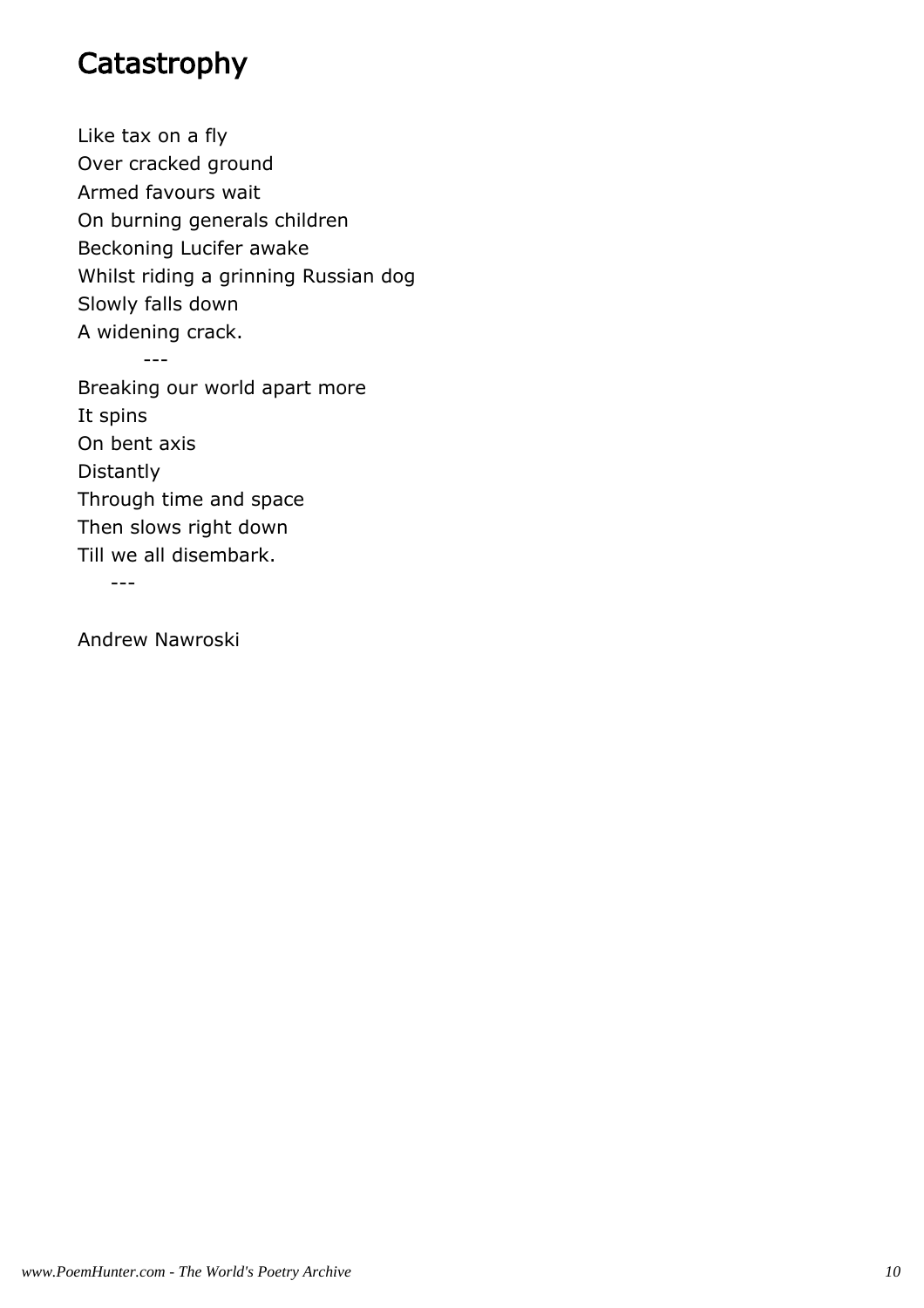# Christmas

CHRISTMAS. Spare me the wrath of Christmas, To live eternally in springtime bliss. And be free from dolls and cake. For god's sake haven't we had enough? Cheap foods and all that useless stuff. Prohibitions wouldn't stop this yuletide gad, Madness of mind would surround man, woman, girl, and lad. Shop windows would break, for miss of red not Jesus sake, Drunks would cry, small children die. This Christmas time is here for good. Royal gentle holiday does any like your majestic way. Carpet laid on table, dog and cat should moan, Don't dream at Christmas it's all we have at home.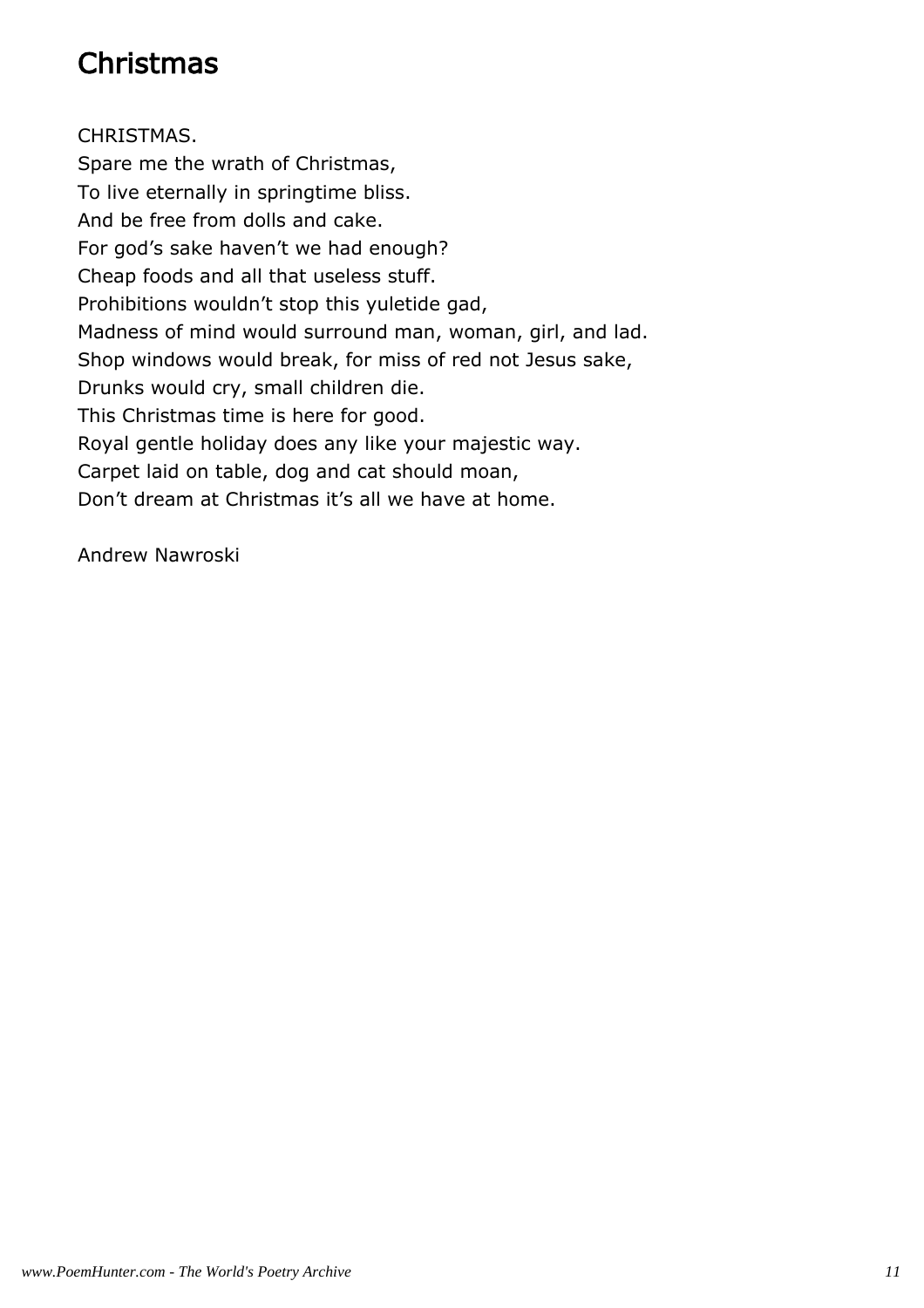#### Cinema Love

All seated to nearest times, Bags of sweets different kinds Crushed velvet seats One arm rest apiece Eyes ready and wide Sound fills the air 15 lectures on how to shop Quick films coming soon Film begins to play.

Novic moon waxing Exploding Myriad dreams I thought you were beautiful Tried to reach for your hand Falling in love over African beasts Dancing through flower fields Rolling mists Raises everyone towards the sky In meadows of fire Constant implosion explosion Terrestrial heavens Planets of astronomers Forms of life to much to dream Universe brain of God

#### INTERVAL

Lights are raised slightly Everyone sweating Lights soften Film returns In a solitary room Like a hanging museum Colored purple, red, blue and white Motionless on fresh carpet Legs like steel gates Heads slightly back Drift away night To war and conquer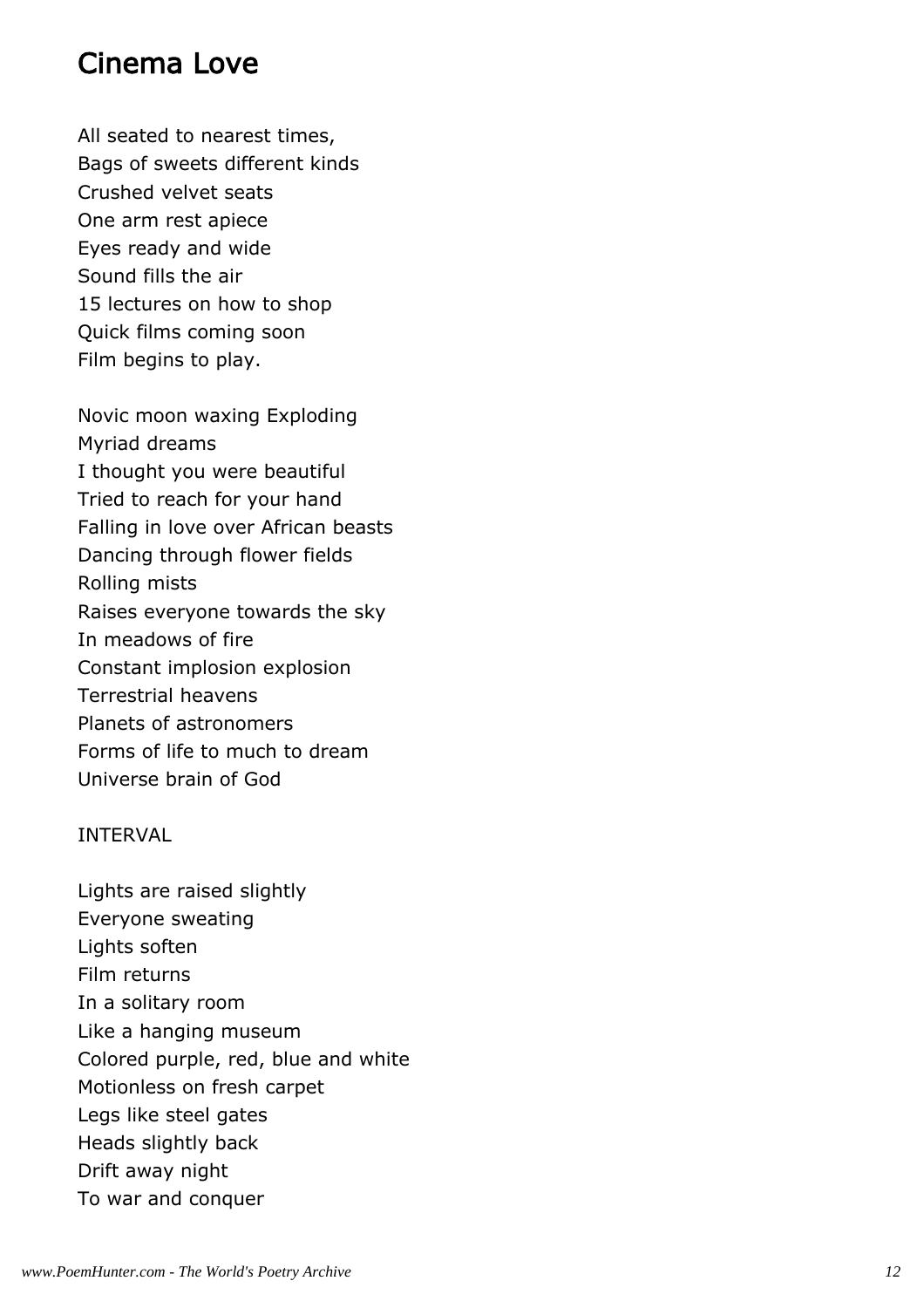On giant owl breaking nights Crystal black water Shine azure diamonds Solid moon.

Hello! Yes! hello! Yes! Hello! Yes! Yes! yes! hello! hello! Yes! Yes! Sparkling flowers across your body Dance soft echoes breeze Lights brighten We all stand and leave.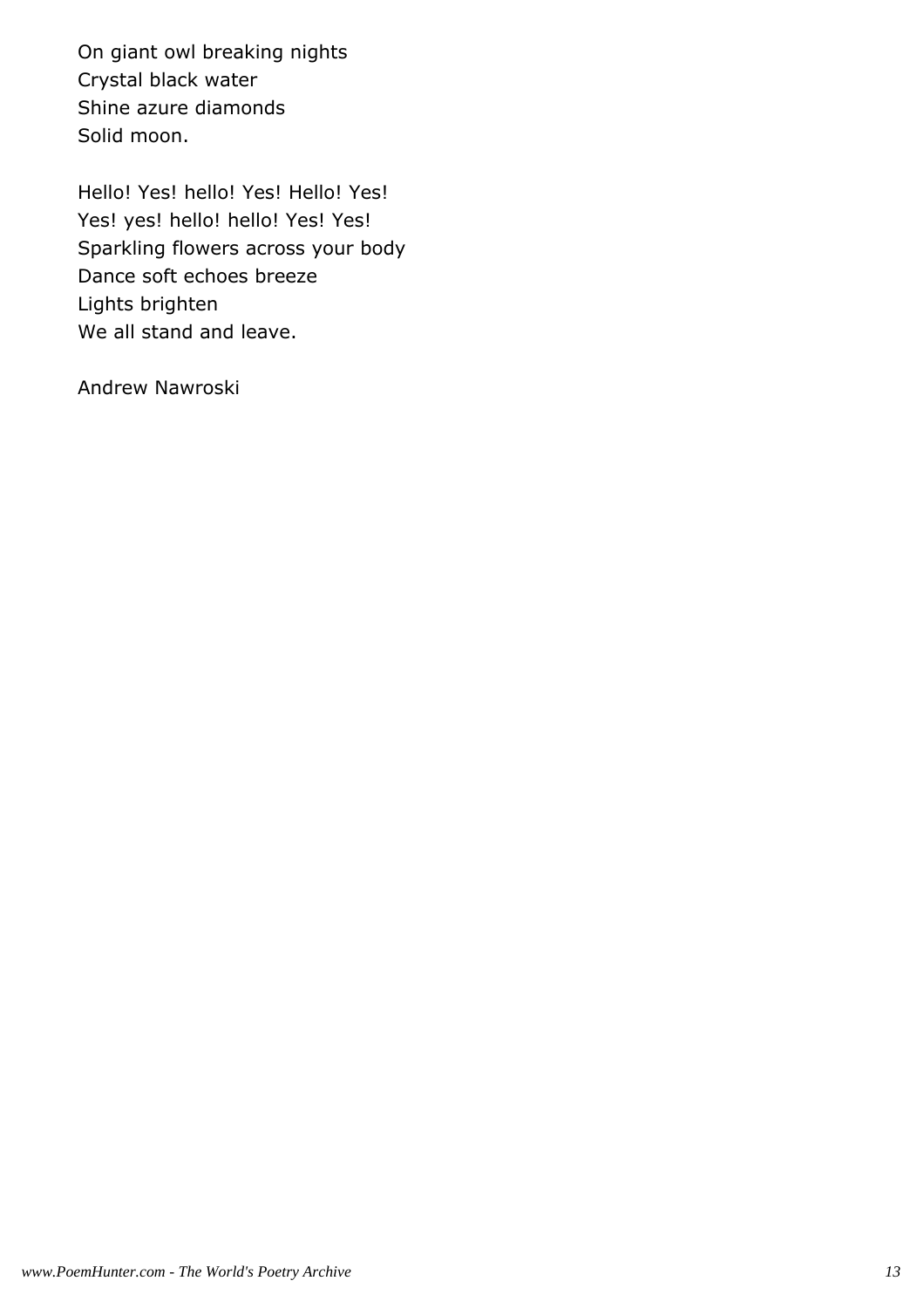# Cinema Love2

You never loved me when all was said Until we watched a horror film together The night of the living dead And you gripped my hand real tight Like you wanted to kill me outright You whispered make love to me like nothing before Stroke my body until I burst with desire Lead my demons right out of the door Lets frolic together in the eternal fire Throw me about with all your might Hold me inside out real tight.

Arising like a full grown stud should I went to the kiosk and brought some popcorn Came back and found on your seat All folded nice and neat A note that read I have gone home in retreat With the fellow in the next seat To make love in our brand new bed.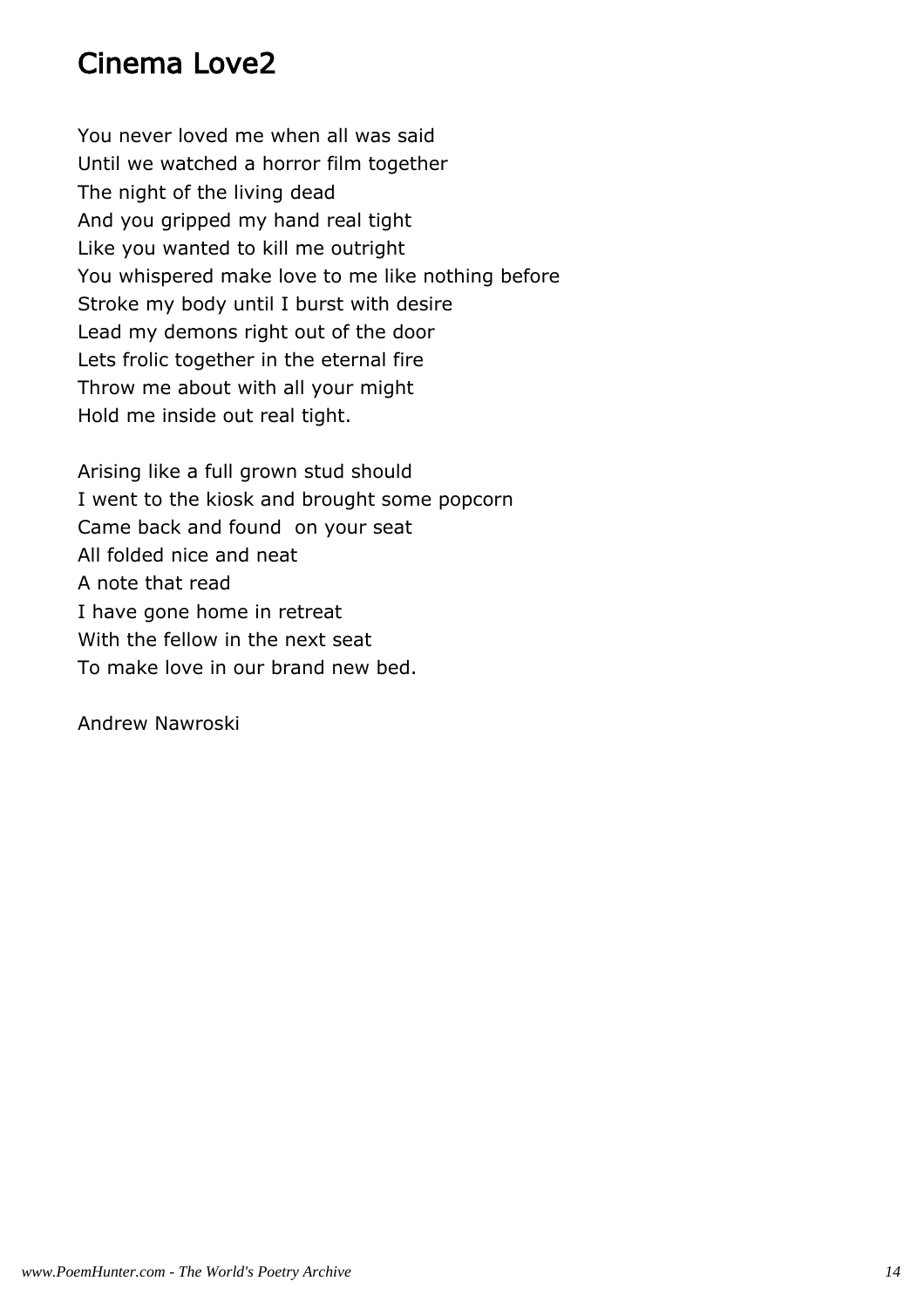# City Life

Buildings to cloud skywards high Over fence and walls seeing eye Naked window shopping.

Children cool spring days Dance spinal parent hoedown Giggling through mountain tops Inside vagrant smiles across roofs Pockets full of statues wanting coin.

Retail superstar telepathic god of money Filling spaces with fresh Stray dog on mission new Lifts a leg against crystal shop window Leaves blood stained crucifixes Whilst Friends collide and grin And chat through milk ridden eyes Walk away on abstract feet.

Pigeon's swollen claw Hungry alone desperate blinking Scrimmages amongst trails of dust As women waiting for busses Like sheep auctioned at church Tug at their clothes for invisible Making the smell of men Who wait at home like shepherds With thought's of chalk chanting siren wife's Cooking long loafs of steel twisted bread.

A bird gripping tight Moss green bark of misshapen branch Whistles warning high As aging tectonic plates of day and night Grind slowly towards an end.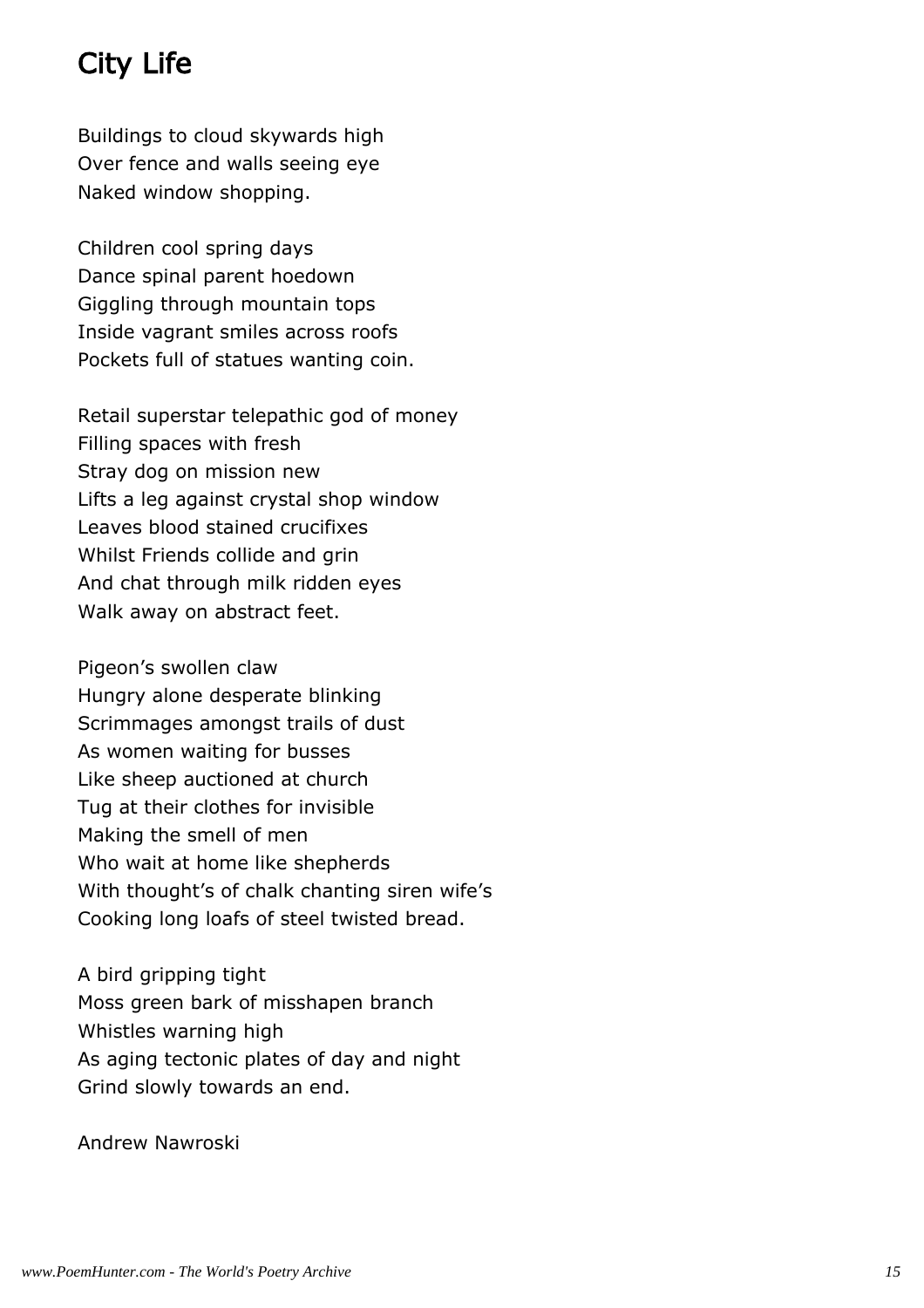# City Life Part Two

Intro.

Psychotropic's sucking kisses high heaven, through ozone hole paid by urgent wages. Pigeons shaking mooned feather dust over wet guttering, staring wildly hungrily through soul screaming eyes. Intimate chatter amongst dirty city clothes, speaking shifting smells of weather tightened flesh inside fresh grey wet leather.

Chuckling on bowed heads roll eyes upwards.

Stray hungry cat for same patch swells a pouting body, kicks dirt high into a peach colored sky, In late stretching Indian summers smoke.

The Man.

Alone at a newspaper covered wooden table,

beating steak as wooing virgin maidens to a stinking bed.

Form a slight ripple under paper from long ago meals - disguises,

brown wallpaper peeling upward towards stained hasty meals.

Maggots fall out a splintered table edge,

and wiggle blindly nowhere,

as he sizzle fries tender rump steak under blue neon light.

The Shop and The Man with his wife.

Outside corner constabulary empty,

food in never changing shelves form chiseled labels.

Waiting dialysis deep freezers for junkies and beggars,

Draw lottery to who sleeps on white velvet carpeting.

Papers next natural disaster,

eyes to feast in desire through another meal served meat with vegetables and Yorkshire pudding.

Makes tomorrows conversations linger,

with hurried breath through pungent gold capped chattering teeth.

Never ending science fiction books filled stories on how to eliminate nature.

Books on fiction about how we should have lived a full life.

The bible telling you everything what you are about to do,

Is laid open for his wife to read the Ten Commandments out loud whilst he slowly rapes her.

Over the splintered table edge battered rump steak thumps to the floor.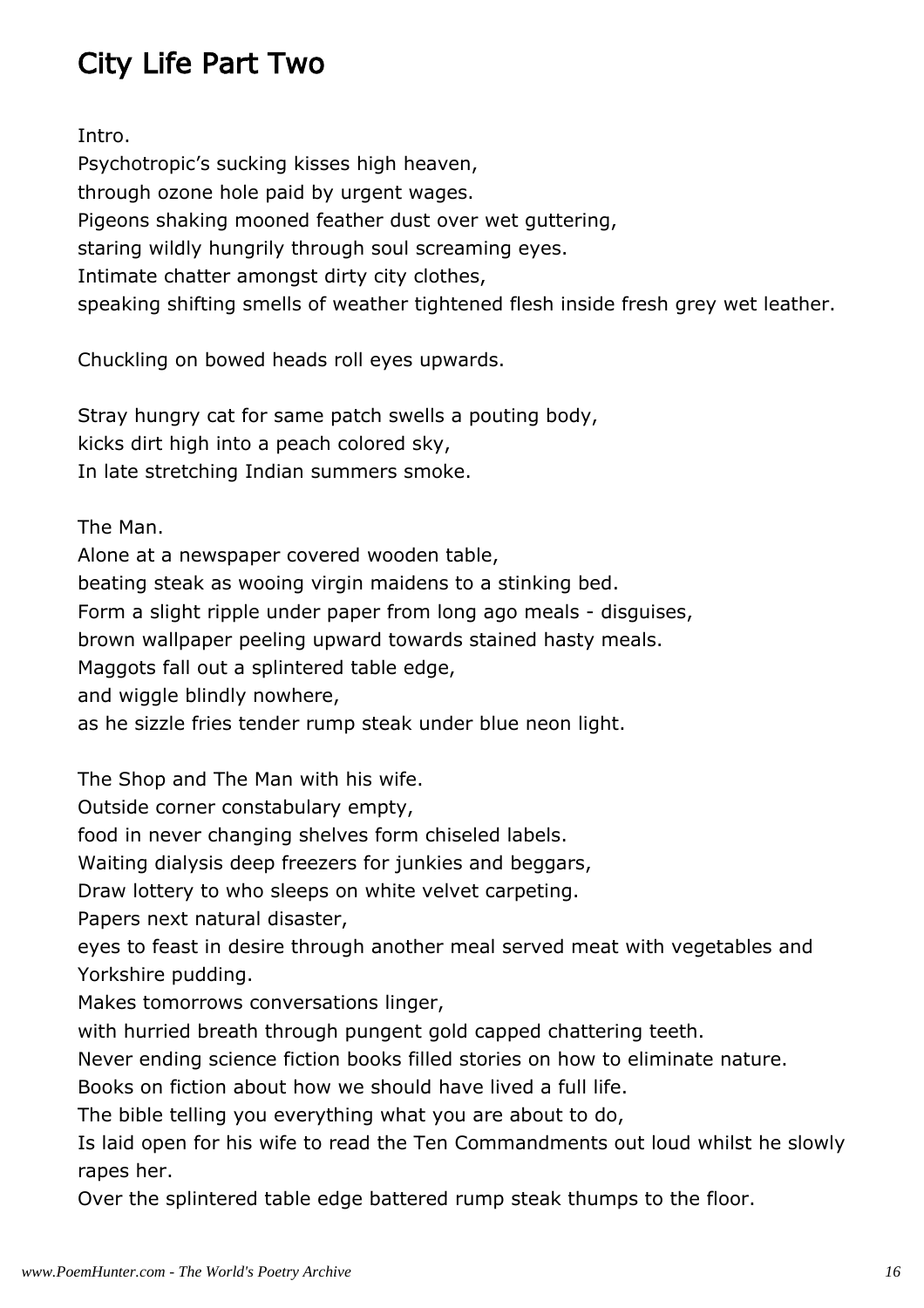Two Dreams.

Asleep in a symbiotic flotation tank Head lazily fastened backwards Four hands playing with my head Urgently working on something Tingling the back of my head I leave my body to observe what.

Two people wear white robes and masks They work and pass surgical knifes.

Seeing my brain exposed Soft and urgent looking Moving like pulsing vulvas.

It makes me hungry Looking closer seeing They slowly cut My brain in half.

Then sit me up vertical My eyes can't move Transfixed on a fish aquarium Big fish eyes look back at me They all smile together and say There you are now all better.

Instantly alone walking Through a blazing dessert Hearing a distant rumble Looking to it, seeing A cloud of dust gets closer Four wild rearing horses Trample over me Laying me flat on my back Looking to see They pull a carriage With wheels protruding blades Trying to stand to escape It runs over me.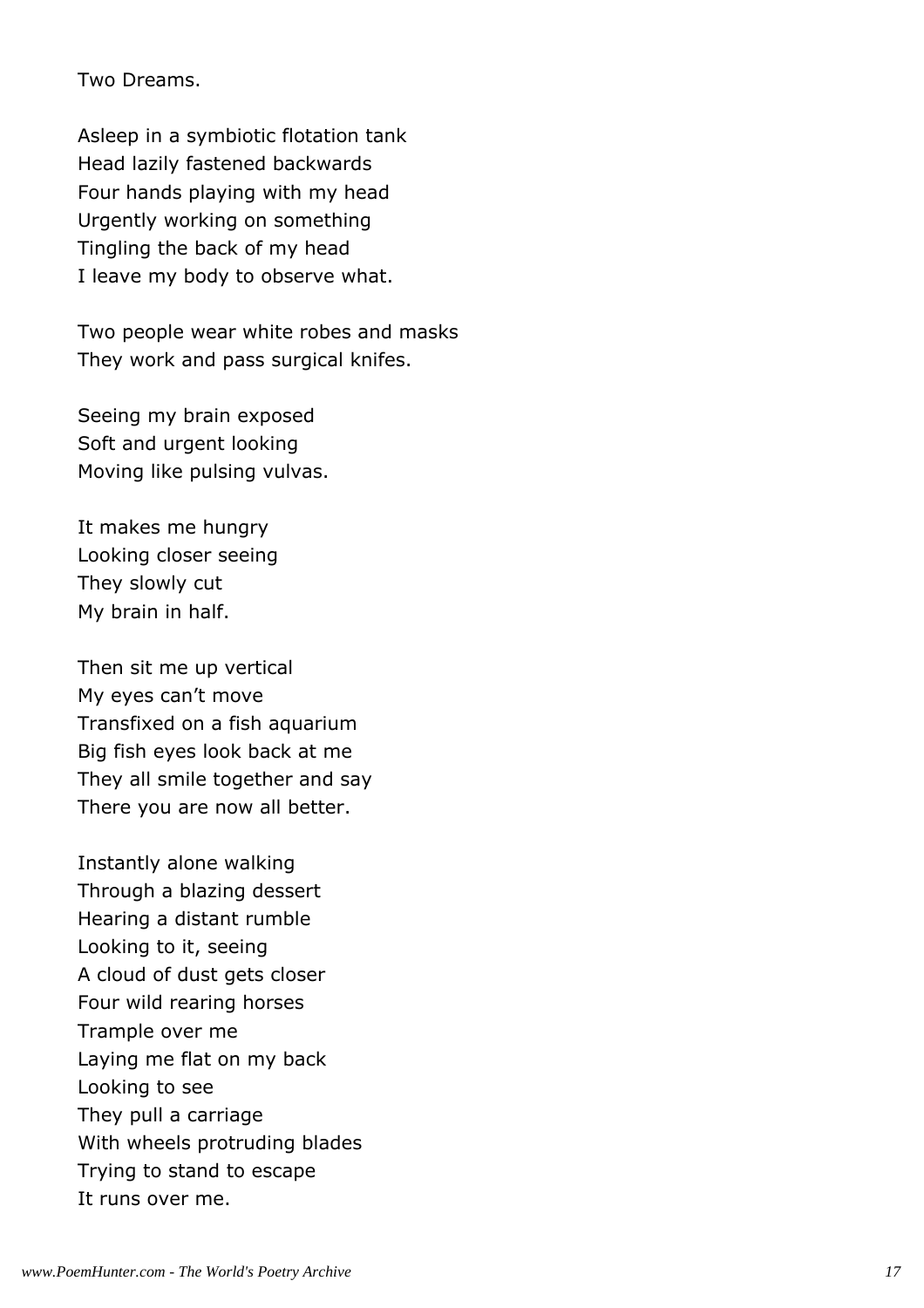Looking again My body separated Into severed pieces

Looking again to see My body gone Just two eyes Lay in the sand My eyes Somehow blinking Alone in the sand.

Pressed spread eagled Back against a towering cliff Below rocks and roaring sea Body slowly falls Towards sharp rocks Arms pushed out to them They easily move away Like floating drifting Through space Moving forward My body through space Pushing away drifting orbs Speed hastening Everything a streaking blur Falling towards earth Passing through earth Laying motionless In a sparkling void Breathless breathing out -

Planets emit from my mouth And circle my head Trying to laugh But more planets emit from my mouth They circle my legs.

Distant people begin to get closer They all peer at me Knowing them all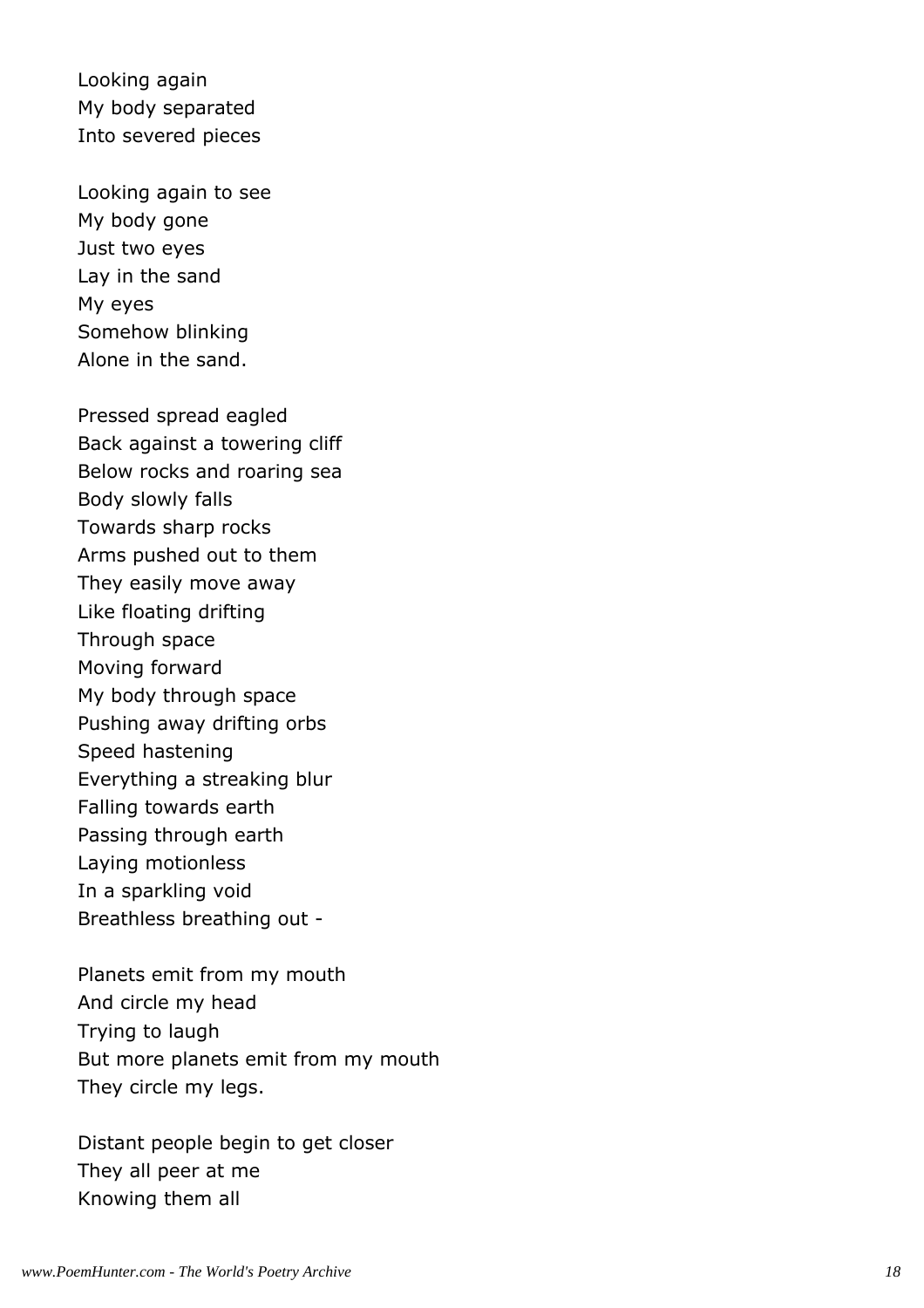My mother, father and sister dancing Me trying to join in with them At the centre of a room Surrounded by a circle of people Holding binoculars to their eyes All looking at me I ask what they are looking at They all reply in unison Your severed brain.

They begin to close in on me So I dig a hole Deep down To some odd shaped wooden door That won't open Scraping hard with fingers Fingers bleed and bone protrudes Splintering the door open with bone Finding it is a coffin lid And myself inside I weep hopelessly Shaking my other body It crumbles away Into dust Where four wild rearing horses Come pulling a carriage Side doors open Staggering in It speeds me away With slamming doors Taking me home Dropping me onto A Psychiatrist's couch.

Entwined in car rattling grills frying sliced lime A sleep walker wakes another dream in another time With memorable face flickering bones Stand in a dessert line by a cave entrance on thrones Emitting squealing oysters of human races Slowly crawls across faces. Changing into winged fingers That poke eye's to waken from sleep lingers.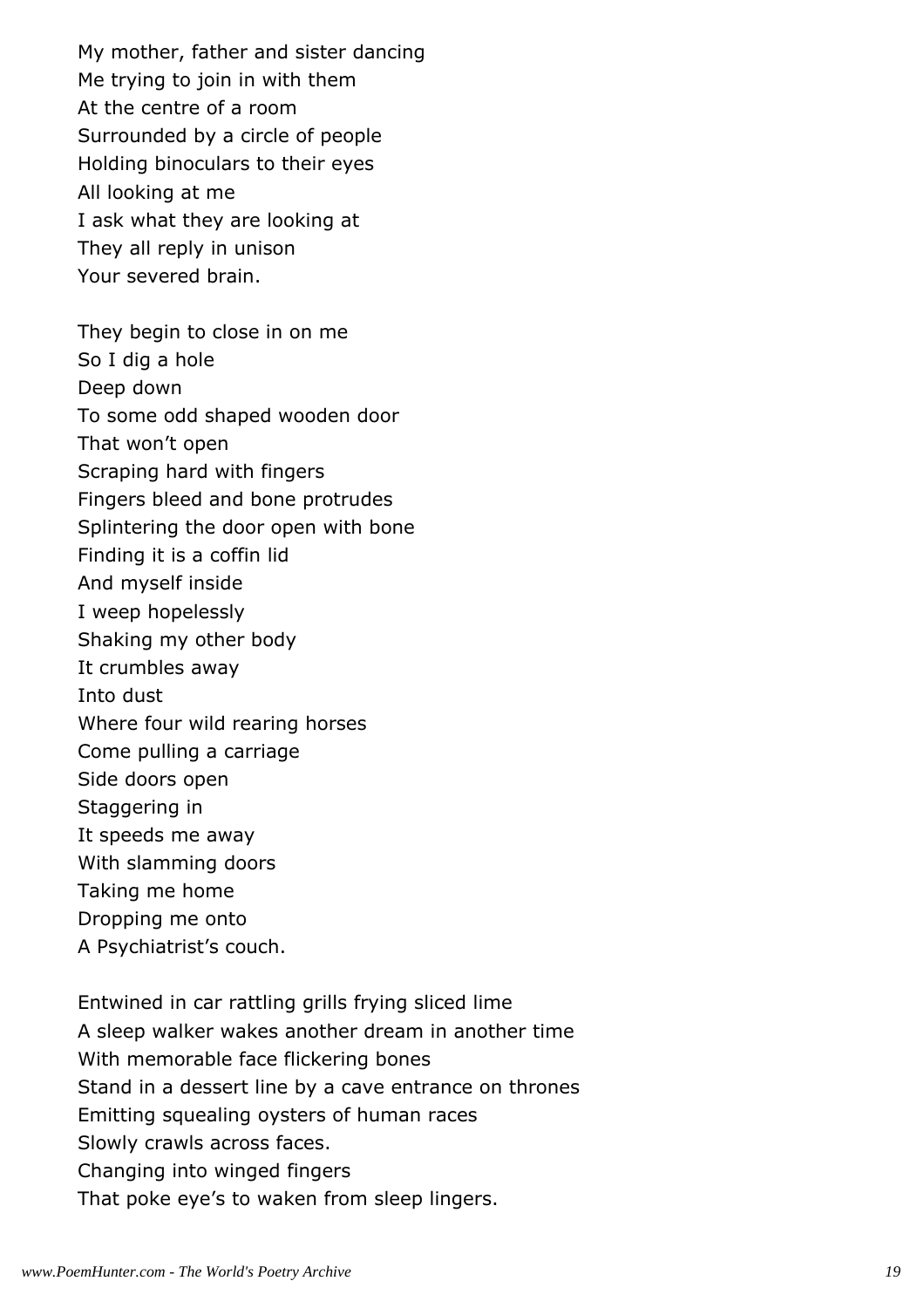To be continued.......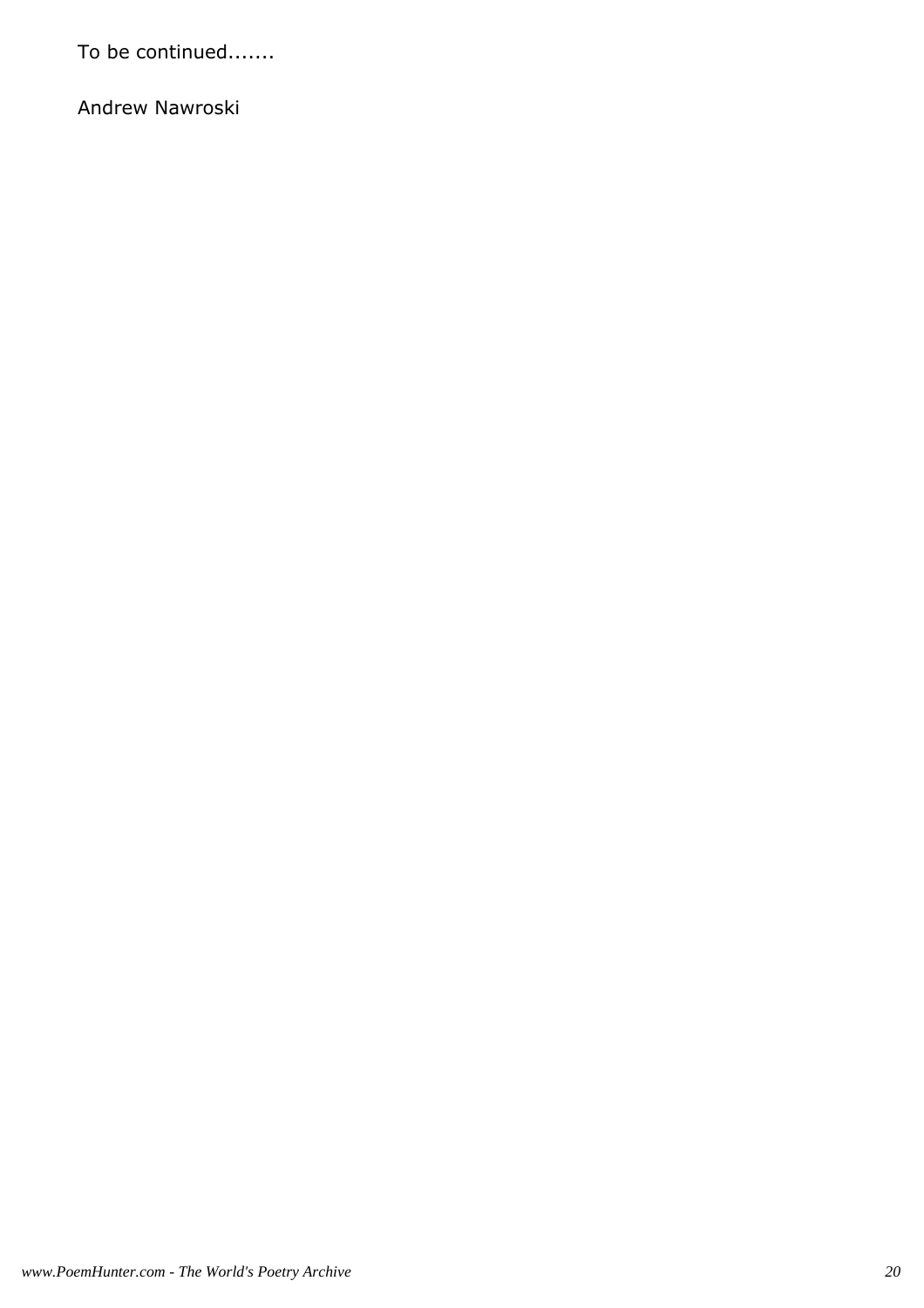# Crystal Mind Dancing

Shadow boxers crystal mind dancing Social network devices Digitalous cryogenic spirit Freedom at ground zero Crystal shadow boxer mind dancing.

Beep bleep side slide along to you Temporary mental wedding From satelite minister Robotic vows Contineous orbit Genome clone Married with reverend satelite @ the telecommunications temple.

Crystal mind dance away Get married twenty four times a day Shadow boxers crystal mind dancing 24/7 - 12 months a year.

Dreams slip away.

Digital digits pressed one by one Call again soon Leave a message Saying I want a devorce.

Ministry of ministers Organisation for the organised Lets start a revolution In a parrallel universe I'm on a monthly plan Or maybe a contract The new pimp line Simply mind dancing crystal shadow boxing Its all good fun.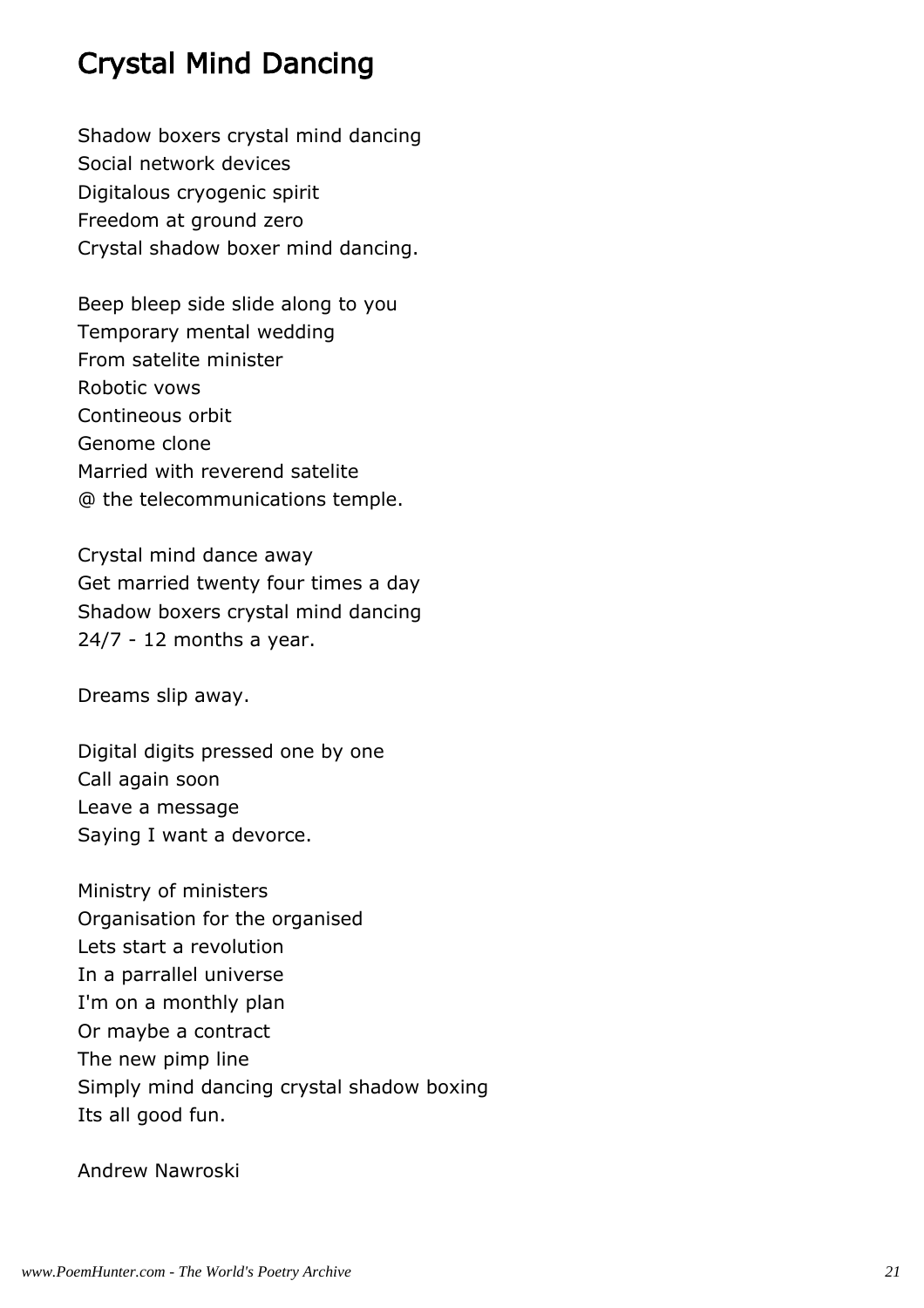## Dash

First a world all mine Eating odours With astronomers eyes I could touch horizons My paws where giant That crowned my head Striding puppy legionary Across forbidden fruits

7 Days 7 nights.

My belly stung Hung like sacked bricks From ribs of dried wood On grating claws And cracked paws I searched for earlier delights In places you only visit When dead

For to long Nothing but stanched cud And chewed granite Lifting me up On dark hills Seeing human speech I sensed what it meant So nice you appear.

#### Day

Trying to show people Where I had been All to far No one could see me Wanting to say I no what you mean When you speak I just whimpered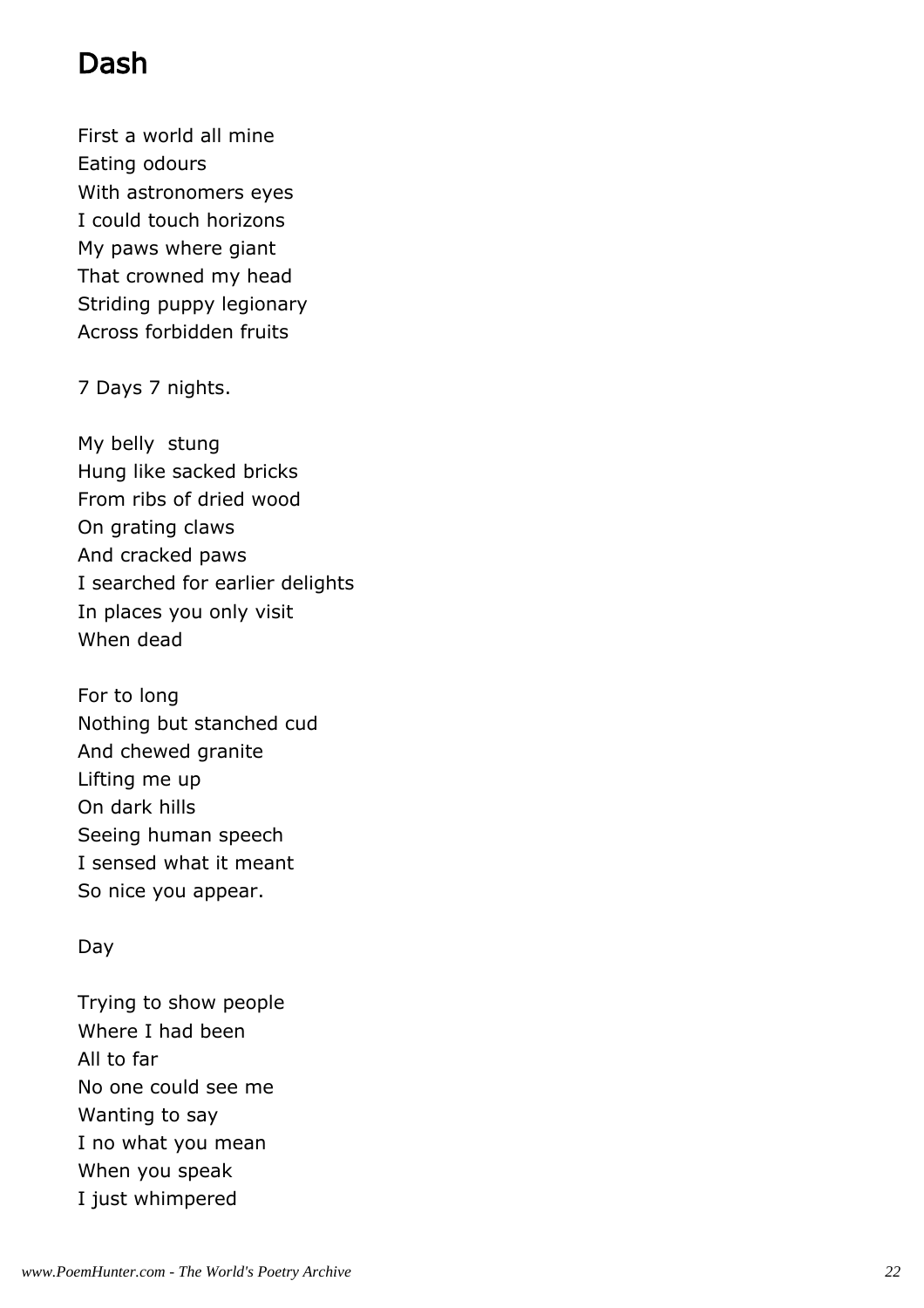Weeping silently Trotting close To speeding metal Wildly Entranced On coloured hum's Drawn to the other side Needing to walk through All speeding breeze

#### 12 days 13th night

Night became Lighter than day When pain took hold And sleep lasted For nothing The cud tasted better at night I would just swallow Then be off Over hill and dale As sky grew lighter The hum would drive me down To the road Running on cracked blisters Seeing the coloured hums Demented and wretched

#### **Sanctuary**

I came to a new place Where all coloured hums collected Near a big building I sniffed its walls And dashed through moving doors Running through towering racks of food I wagged my tail At shouting people And ran amongst isles Stopping to wet Like God making rain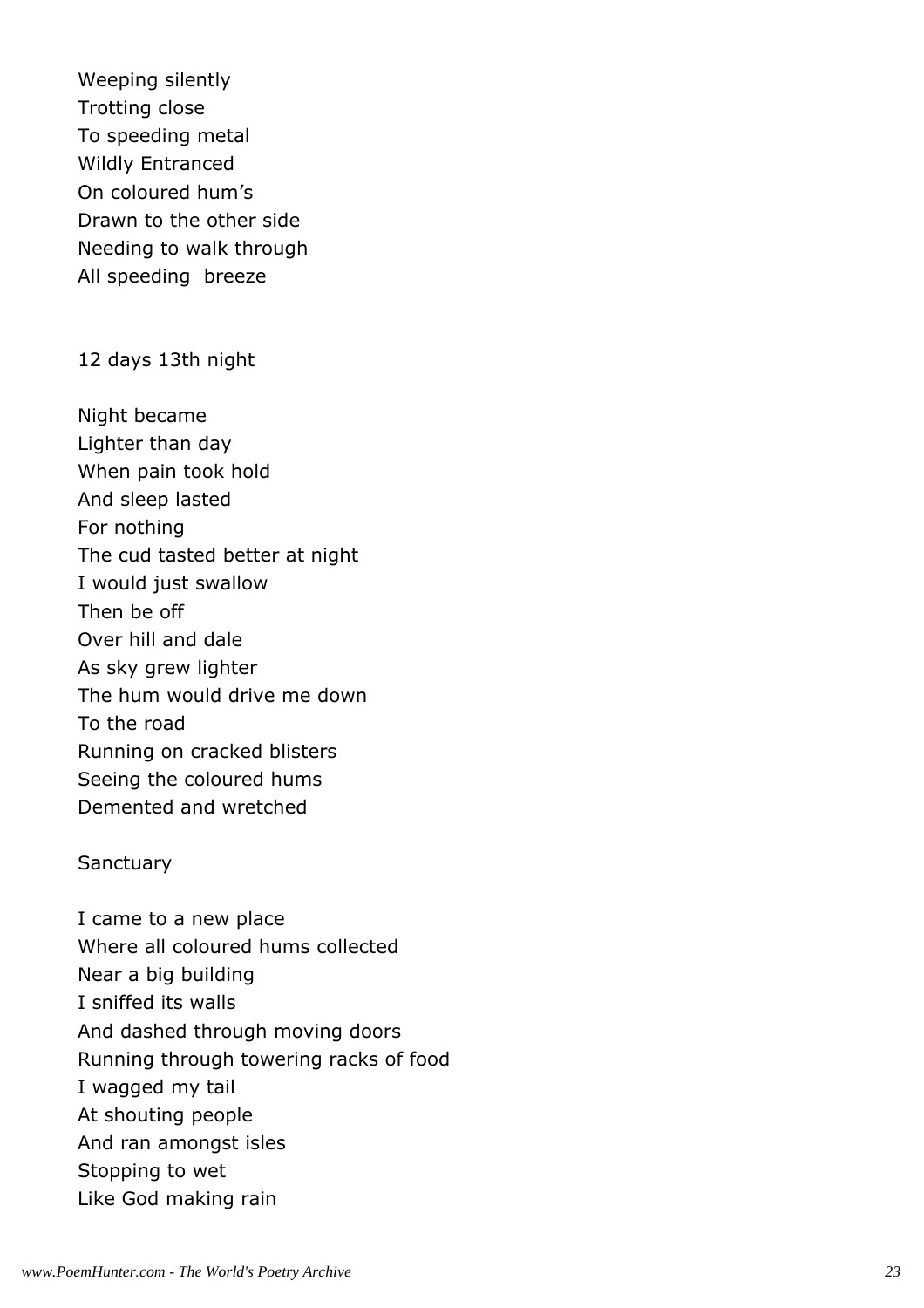People shouted louder I was grabbed From behind Around my neck And taken To a small room Unable to be still Needing to be amongst rotten cud

They took me away In a coloured metal hum I became conditioned And forgot how they spoke All memories erased Of metal colours And giant nights But maybe soon Ill be off again With giants paws.

Written after rescue of a stray spaniel trying to eat food out of my basket in Spa mini mart at Caerleon Wales UK.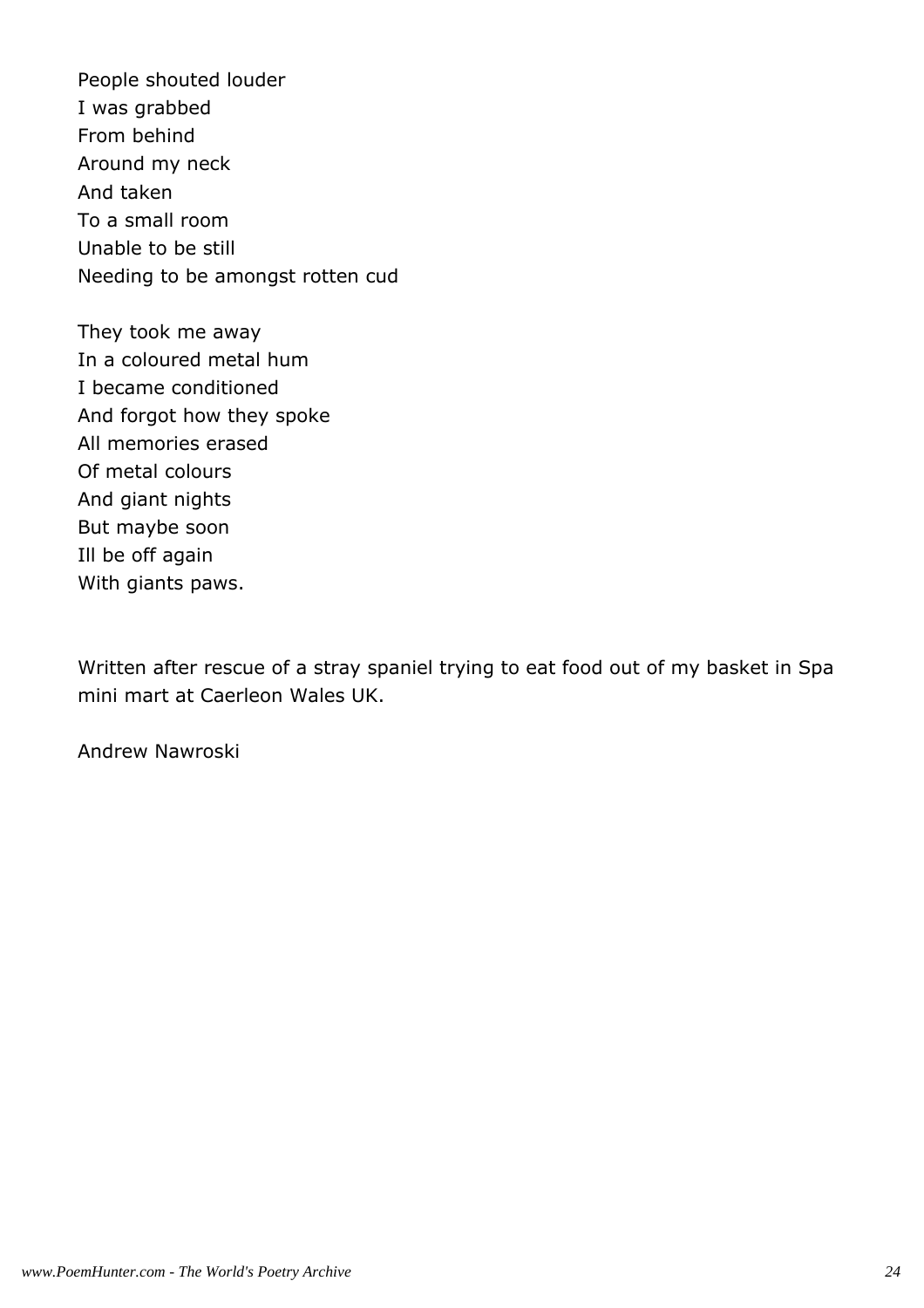# Defeated Victories

Meteors chiselled into intelligent statue's for apprehensive glory, of a zillion memories. To alpha, omega, Zen, Buddha, Krishna, mathematics and science Timeless, stand still waiting as God's lookout on a mountain peak Head first tumble down, and crash through sacred cathedral roof shattering into a thousand intelligent statue's. Who after singing praises to the Lord walk away looking for Christ within some heart of a new mountain, and again climb to its peak so they can look out for God, only to once again fall head first downwards.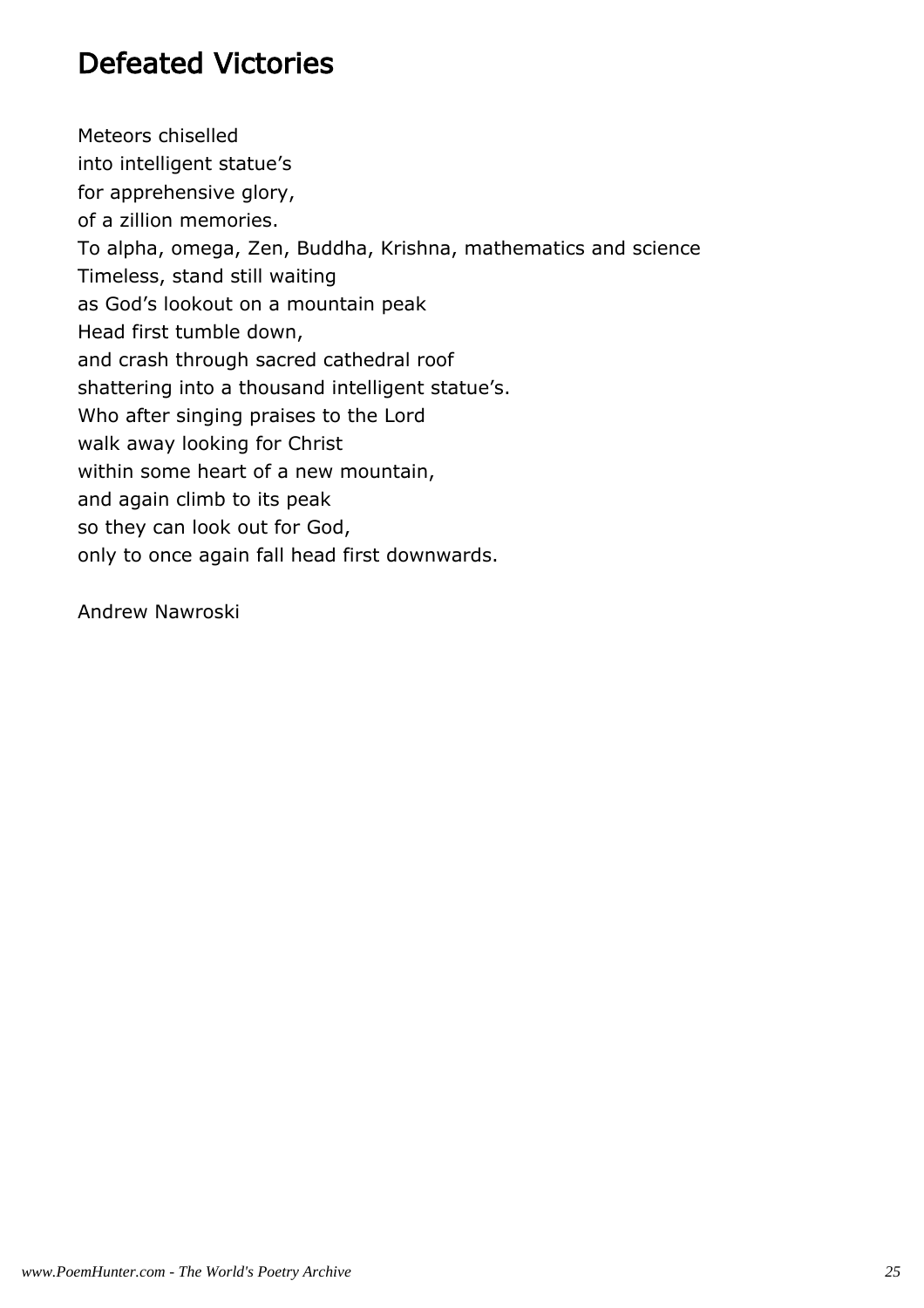# Don'T! ! Put Your Clock Back

Don't do it! when the clocks go back 1 hour taken from your life Until next year!  $~\sim~\sim~\sim~\sim~\sim~\sim~\sim~\sim$ When it is given back in the strangest manner saved for a year in a giant safe with every-ones other hour guarded by the Grim Reeper who suddenly lets it out like a screaming apocalypse from another dimension changing your routine disturbing nature slowly wearing out your watch ~~~~~~~~~~~~~~~~~~~~~ Don't put your clock back then! you become an invisible entity a nomadic time lord wandering through crowds of chaos a surreal, magi, futurist needing nothing whilst one step ahead everywhere with everything time is all yours King or Queen of the country In your own time in your own dimension an astral traveller ~~~~~~~~~~~ So next time don't put your clock back and see what happens....

\_\_\_\_\_\_\_\_\_\_\_\_\_\_\_\_\_\_\_\_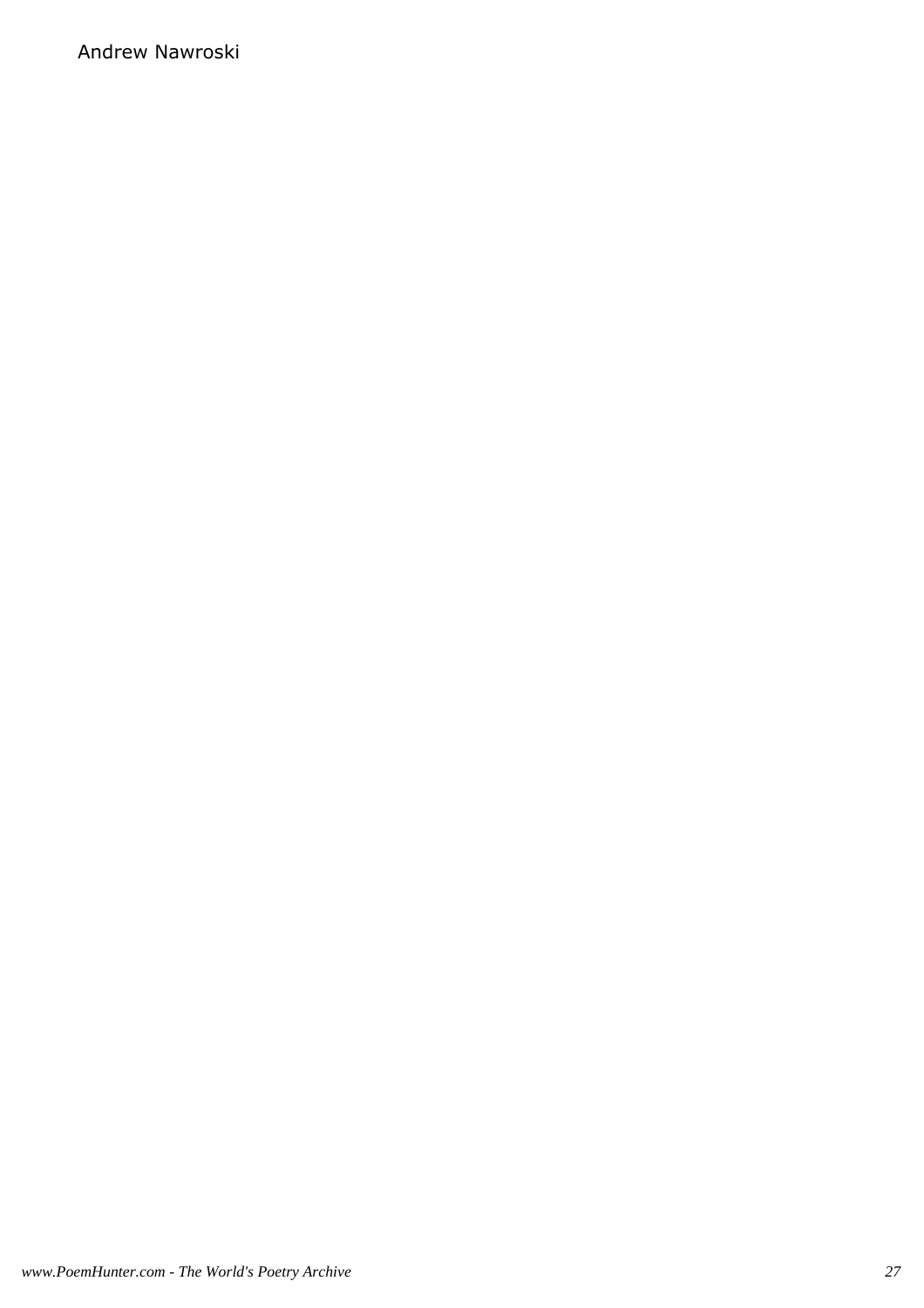# End Of Creation

Melting fusion heat Roaring below mirage clouds Drifting slowly aluminous foliage Softly enfolds itself around nature.

Gentle satin breeze God's blood Caresses time and humanity Whilst fading steel powders itself Saluting a trooping legionnaire sun.

Shadows fade together Outstretching slowly to form one Velvet chattering shroud on day's memory Lays itself down as giant dilating iris That slowly closes on light.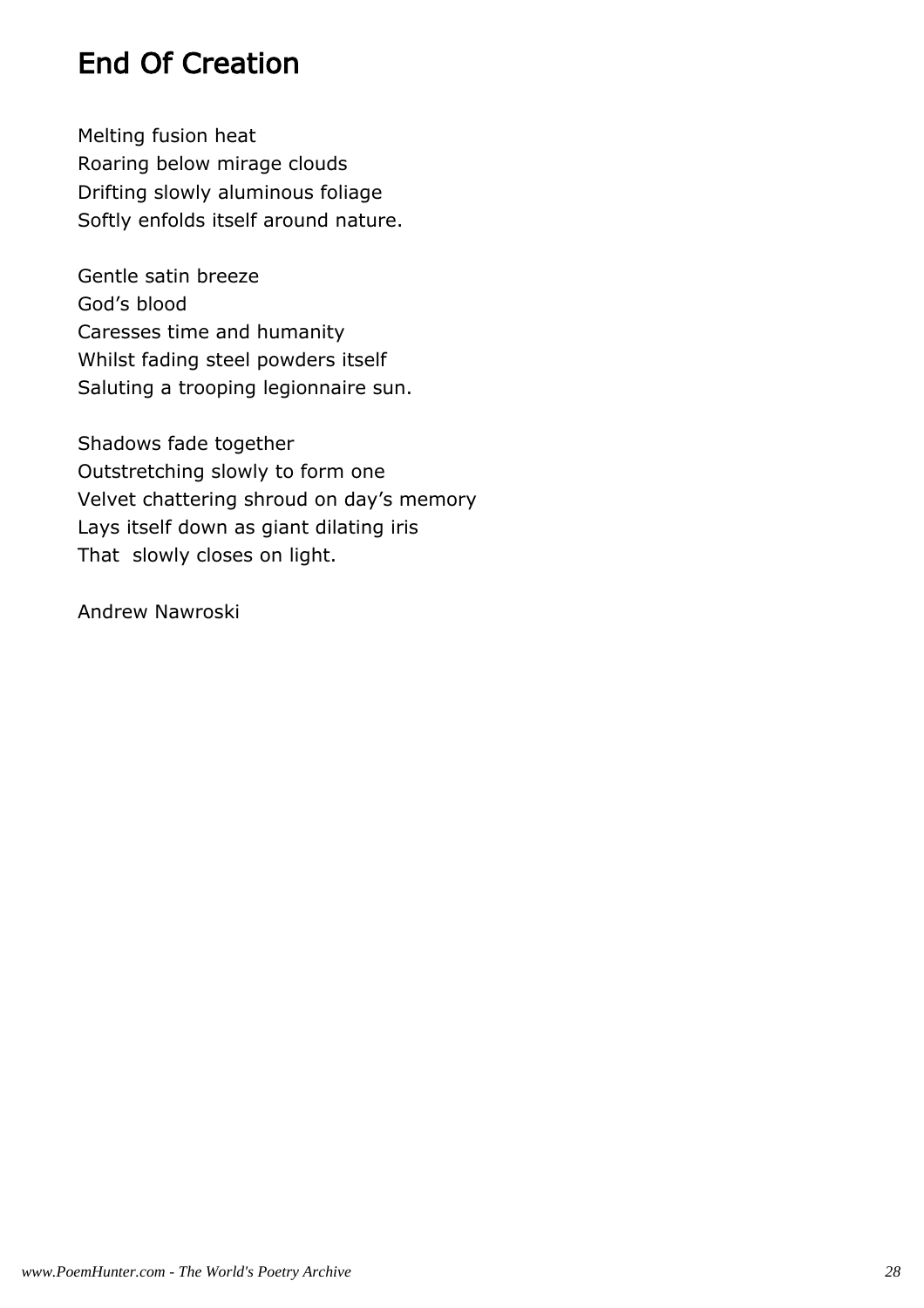# For The Lonely Sad One

To sit alone and never cry Then pray not to blink with one eye But scream at the sky when happy is why.

To dance when old and grey and fly like a bird of prey It could be like our first day.

To waggle your toes, or point with one finger At something that should linger.

Never laugh unless you like,

These are so few to do That bring about new

To look at birds cats and dogs that say how do you do. Sheep and cows that move around and take in all the ground. Snow and rain that's never the same.

All this we can do to make something new.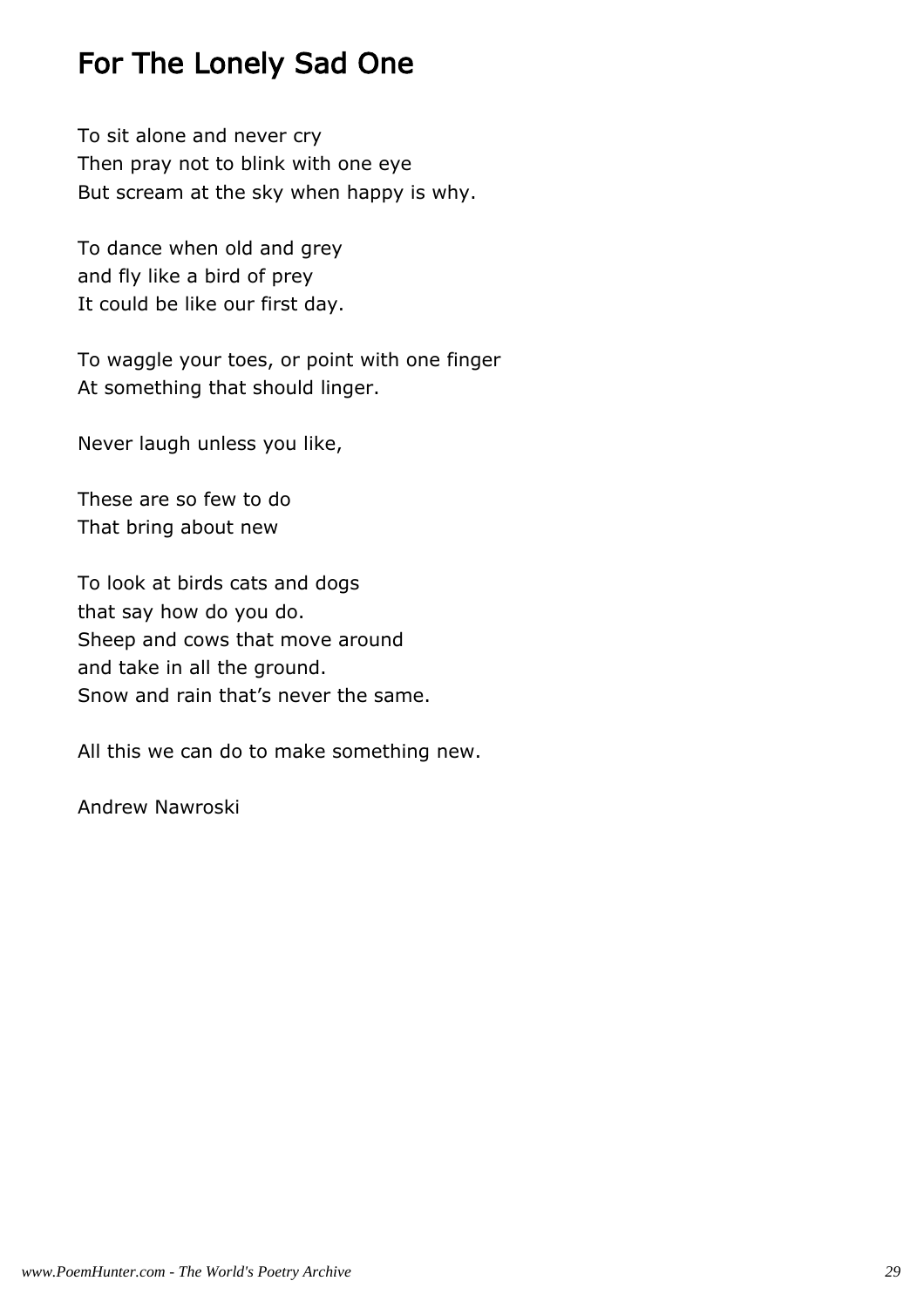### Giant Serpant Bear

Beautiful angel sat knitting hills and trees With silken thread and unicorn mane Needles of finest golden steel When finished looked down to see Tree's of diamonds with sapphire leaves Monster did prowl With legs and arms like serpent bear Did rip down all trees without a care The angel with tear in eye Flew down And asked the monster 'Oh monster serpent bear why? Oh why? ' Big monster with slits for eyes And grin of rotten teeth replies 'Your trees are to beautiful for my eyes to see, so no one can enjoy such reverie Angel seeing the monsters saddened paws And granite weeping eyes 'Poor monster serpent bear, I will make some trees for you alone To enjoy everywhere' Monster shuffled away and sat Solemn and glum With head drooped began to cry Angel sat high above Began to knit with gossamer thread And serpent tails Soon down below New trees began to grow Like towering jungles their leaves did hold Such animals no one dare see The monster looked up A smile began to spread Across his stone chiselled head He bound to the nearest tree And climb high did he Amongst such beasts above the ground Wild did roam Then gathered enough leaves and branch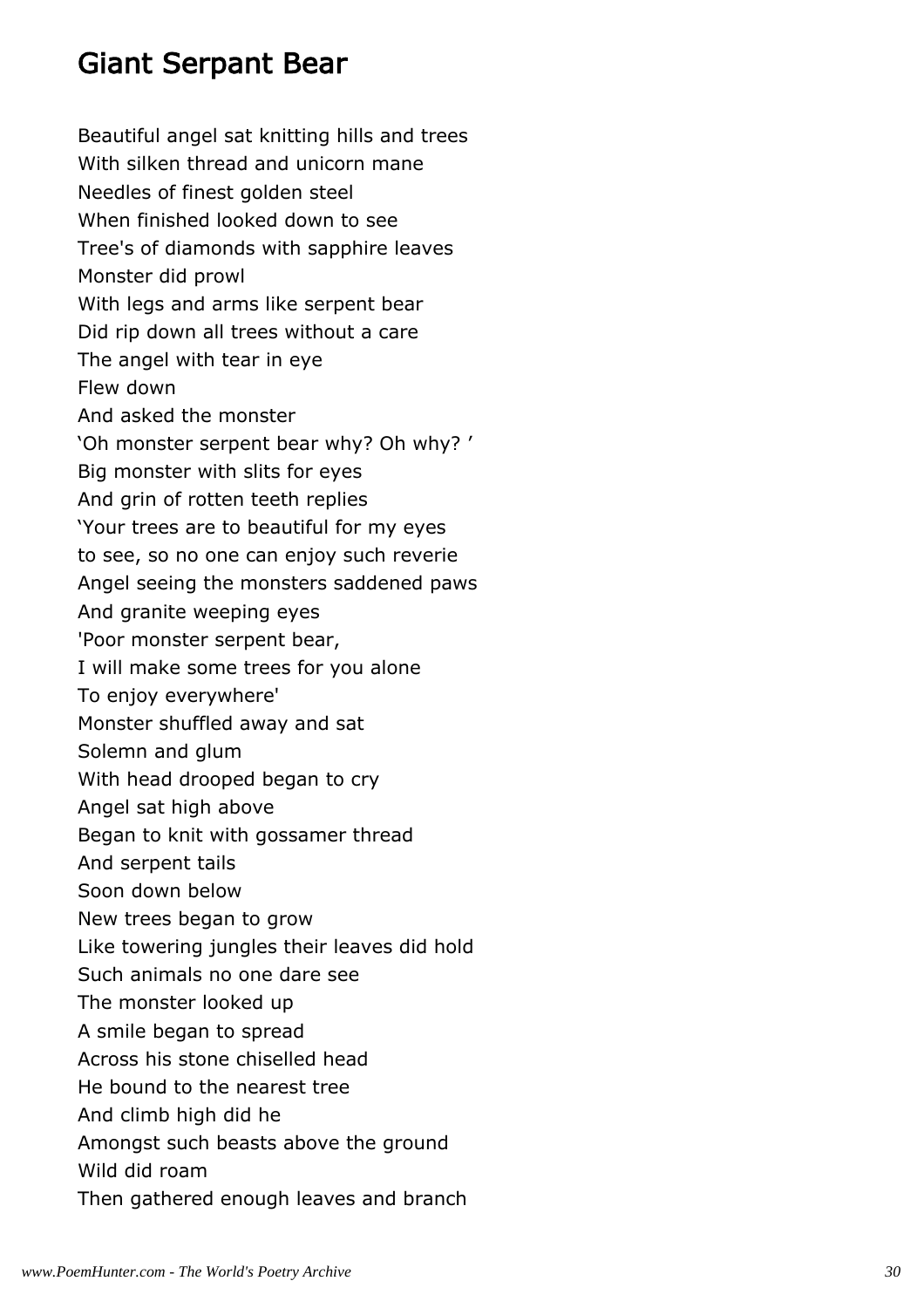With vine like rope he twist All to shape a splendid home As time past by Monster and angel soon forgot All that fell And monsters ways of old where he begot. \*\*\*\*\*\*\*\*\*\*\*\*\*\*\*\*\*\*\*\*\*\*\*\*\*\*\*\*\*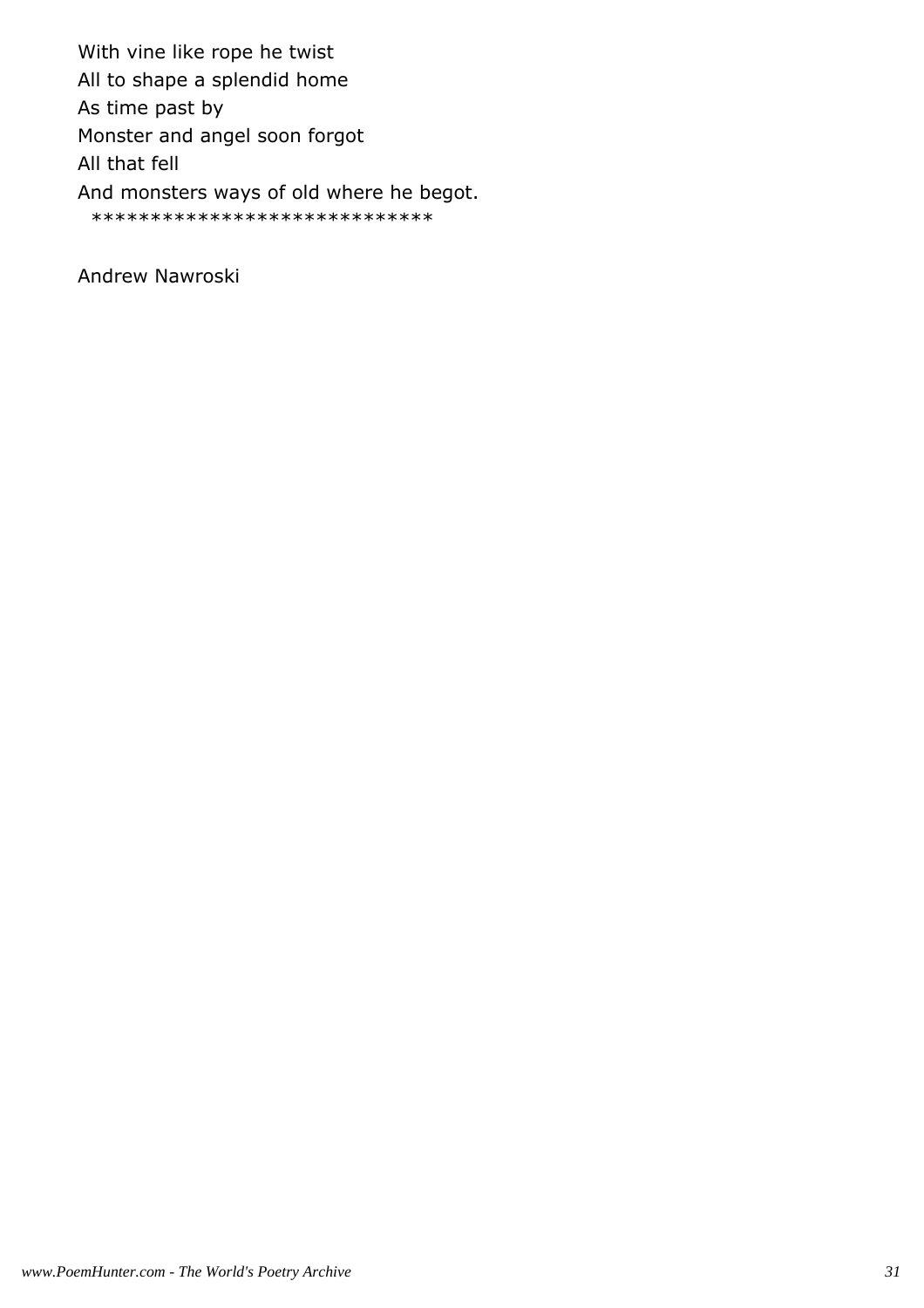# Glory For Apollinaire Guillaume

To die as none before All ghostly attire at war, In saintly badge sewn strong To lapel on wings blessed long. Then wave your banner in heaven to our Lord Where saintly angels do applaud, and give you seat over minion fold As eternal judge over wars God told That bellow day and night in innocent hell, Where you proudly fell.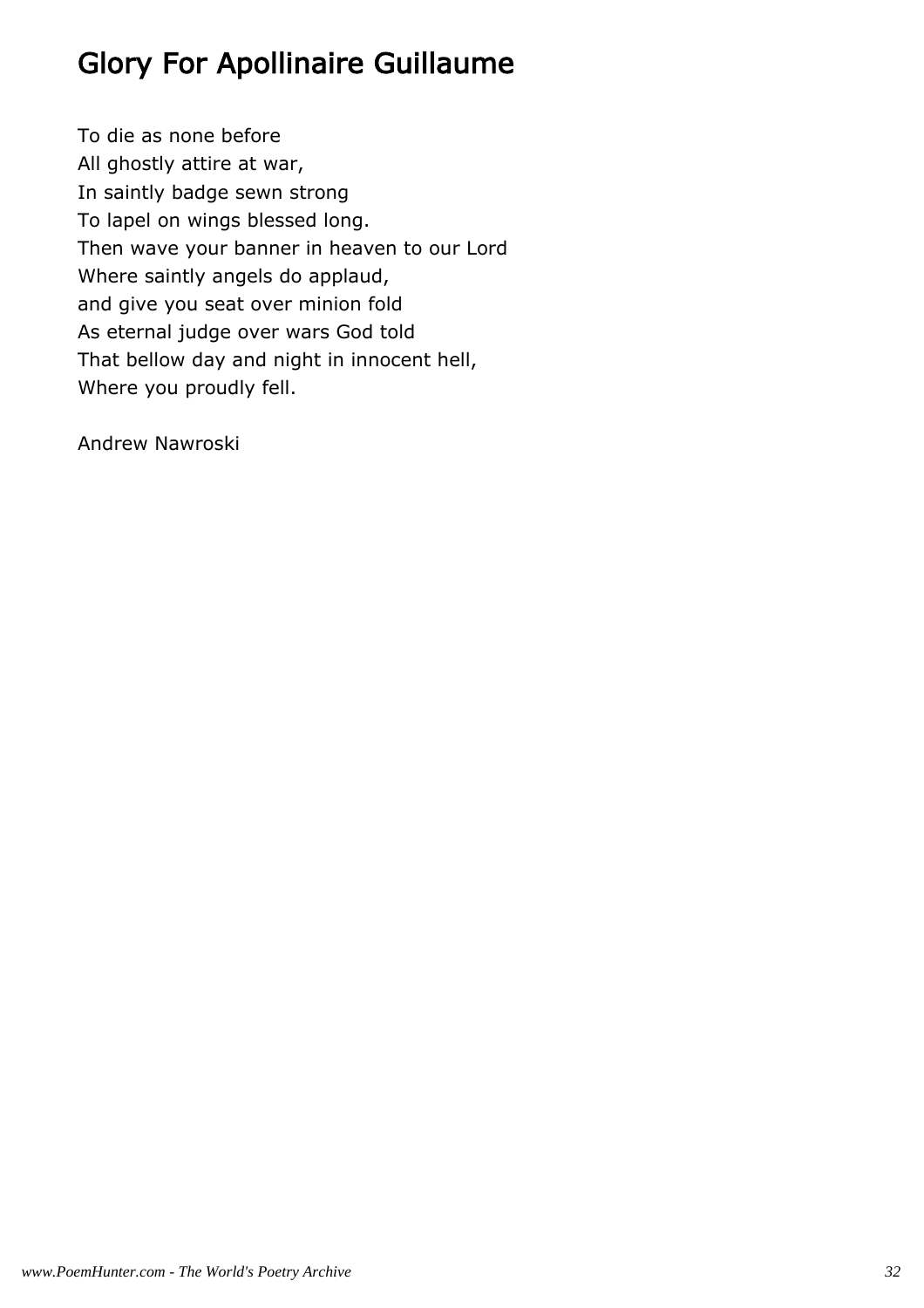## Green Azure Blue Diamond Sound

Eyes burst open wide to yawn In perfect crystal azure dawn, And sunlight make prismic facade For summer trees shaped with myriad braids, To voice over streams chattering schemes Shapes all breeze to path and follow With clouds dancing over phantom hollow. Leaden bird a song or cry To mate in cloud on high Point's away scarecrow seen Where summertime already been.. Milking time cow egad With gentle hoof pasture had Leaves in tail driving rod To vex his horns on devils God Number plate ear part of a scenery Frankenhoff Florist to farm creamery.

Sky above purple dessert like gown Stir all life through wooden town Shrines a moon to ponder and wed All dreams of folk asleep in bed. Owl and fox who snap their feasts Planetary eyes cur for more beasts. Morning calls to everyone again And old sleeping dog with no shame Leaves his bed keen for sniff on same old ground Over green azure blue diamond sound.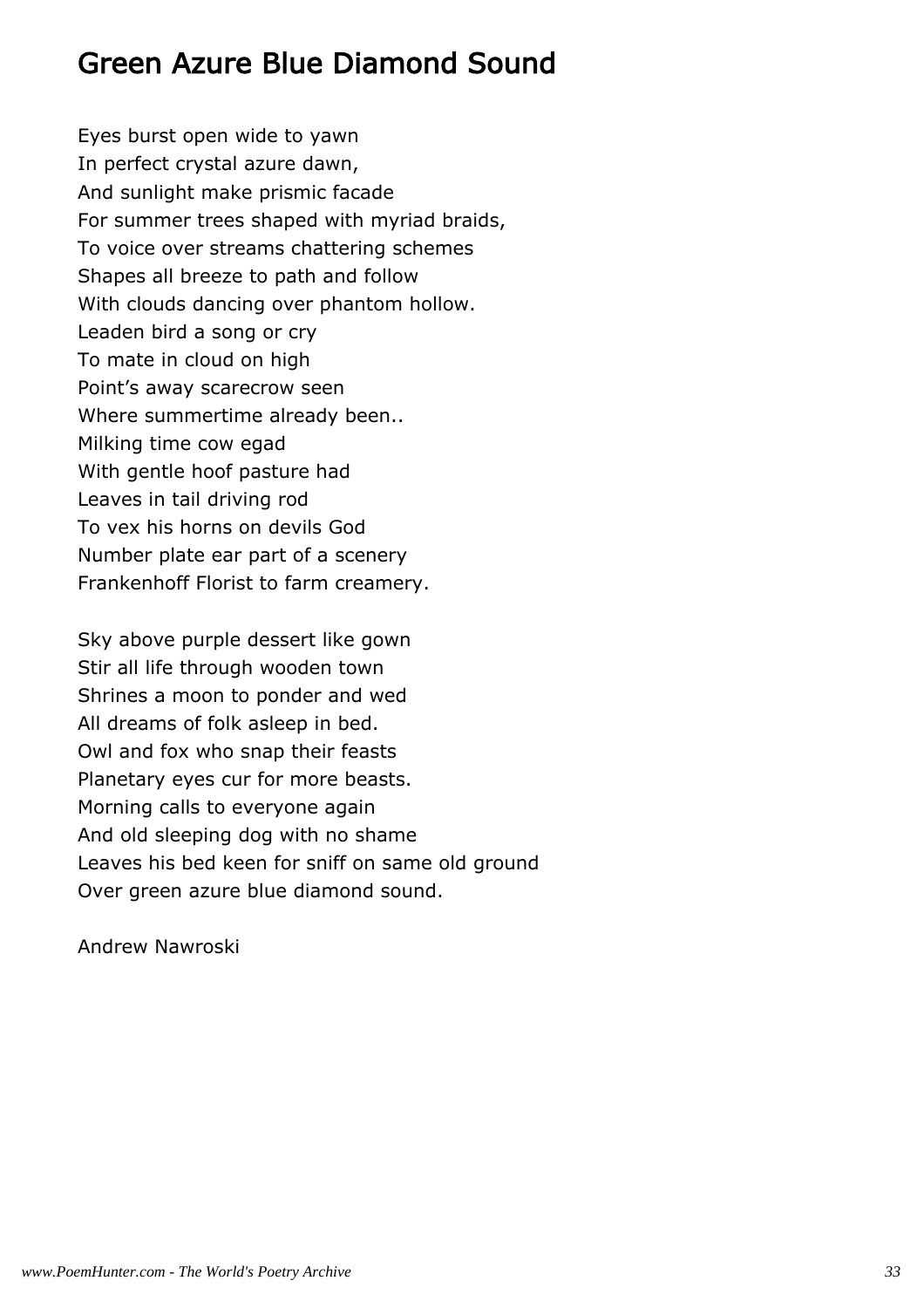# Holiday In The Cheap Seats

Jet white eagle bird Flying high! Through space & time Taking me away To another day To another zone To another place To a post office So I can cash my unemployment benefit.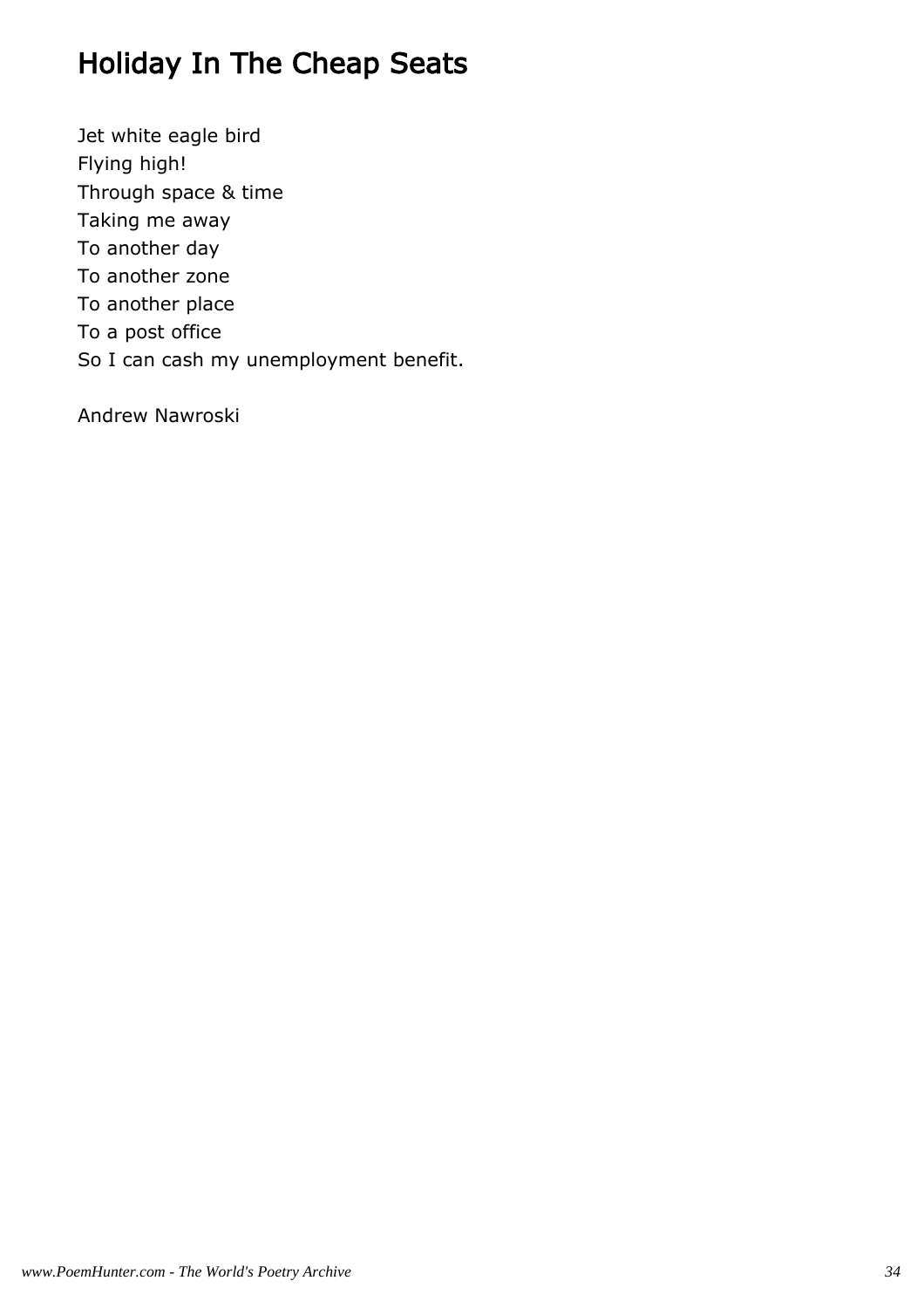# I Am The Weather 'Youngest Foal'

Youngest foal! Fetlocks fore-hoofs find glorious percussion On earthly pace doth trot Graceful gaited smooth equine no lancelot.

Through wooded fawns and barren land Your engaging soul makes its stand To warm and beds you soon Then rest for all in angels moon.

Awaken! noble sire! Tread your way through thorny briar For man he waits and cruel is he To take you down that stony road Where you'll nay be free.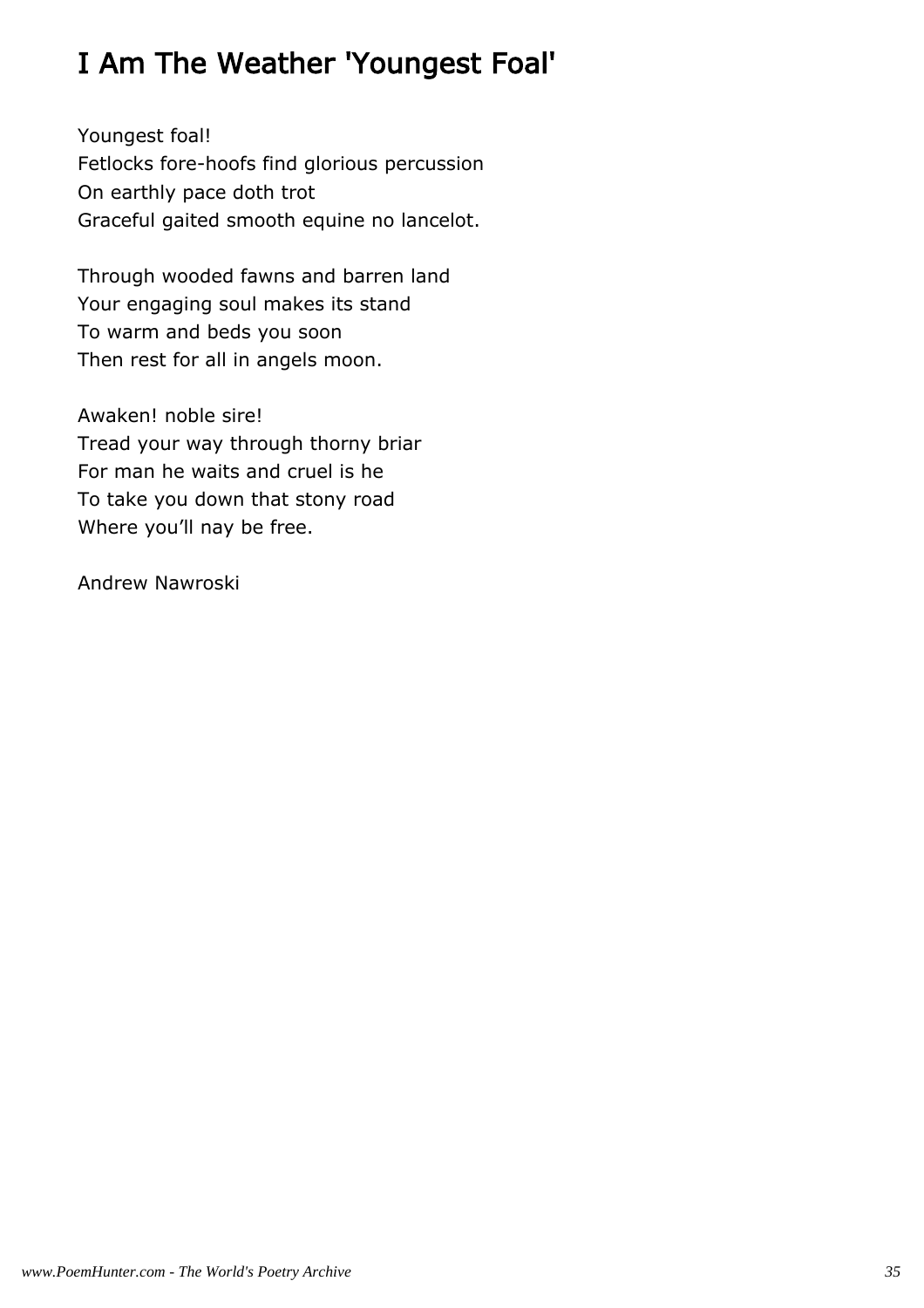## Internet Heaven

If you where reinvented I would buy seven Glorious Giga powered solar severs made in heaven So I could be king for a day On my own internet highway Surfing dreams like Giga angel spy, and save them for when mine run dry. ~<: >~<: >~<: >~<: >~<: > Downloading real things that come to life A Viking ship with eagle sails, or maybe a future wife Food all of a splendid taste Plucked from some land without waste Or a tree from far away ground Straight to my garden planted sound. <>~<>~<>~<>~<>~<> But if this not surely be enough heaven I would email a dinosaur to Mr Hurst down in Devon Or an aeroplane for my dad to fly On his weekend off in perfect sky and if my money should run out, No problem! some without a doubt. <: >~<: >~<: >~<: >~<: >~<: >~<: >~<: >~<: >~<: >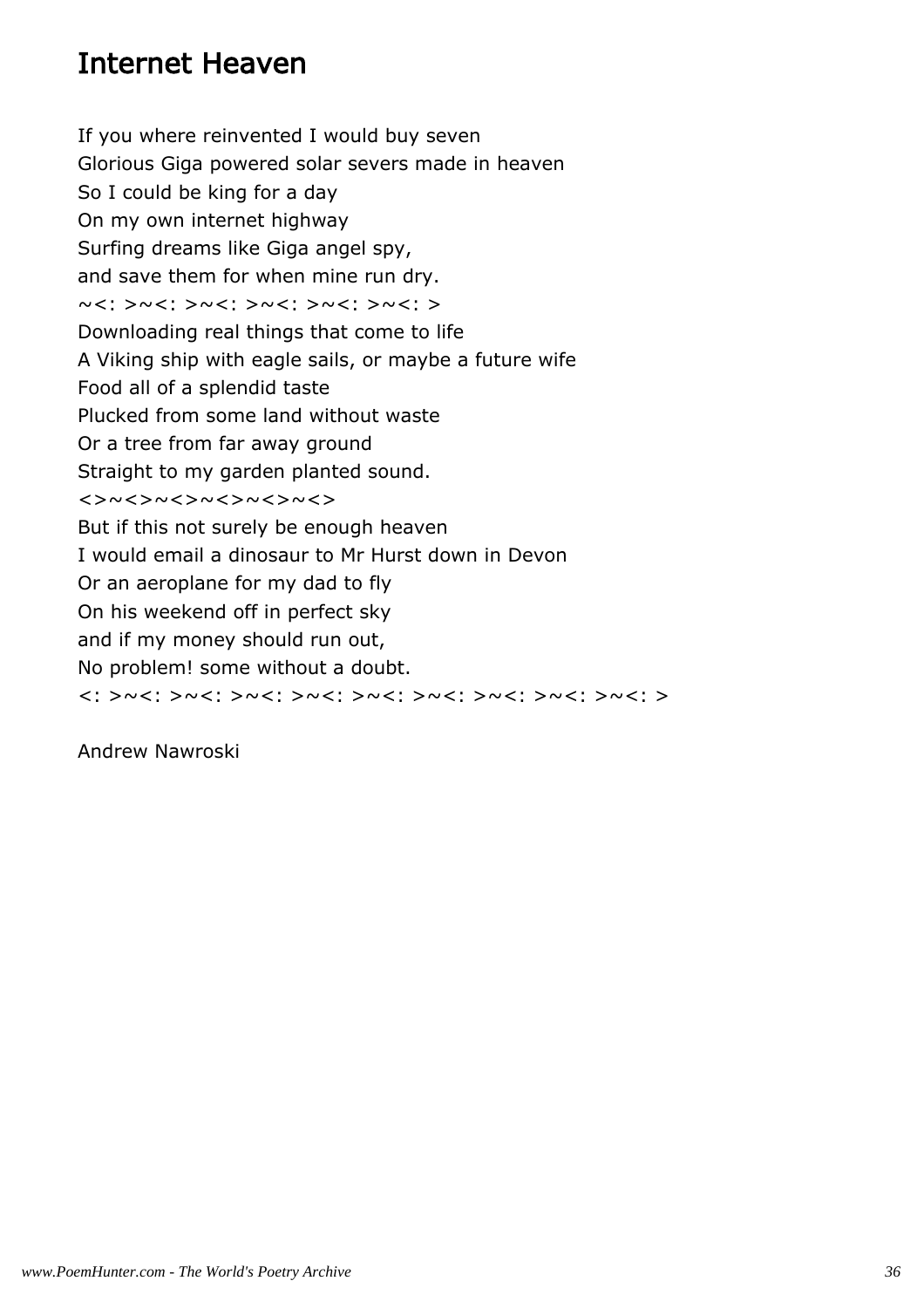## Internet Hell

Jellified crystalline buttons Owing gas meter displays Inhale Animal mind recesses On glycogenic, psychedelic addiction.

Batman marries cat-woman As Social network God disease **Whilst** Playing mental masterbatory mind games In Central park brains.

Dream killing machine Epitaph timers For noose and tree Dance on pages Taking your free.

Morning poolside arenas Pedophiles and schizophrenics Stinking sit Walk away Midget pigmy style And take a shit.

Email ceremony divorces Password money Check it out Desk top e sign Fake diamond chime.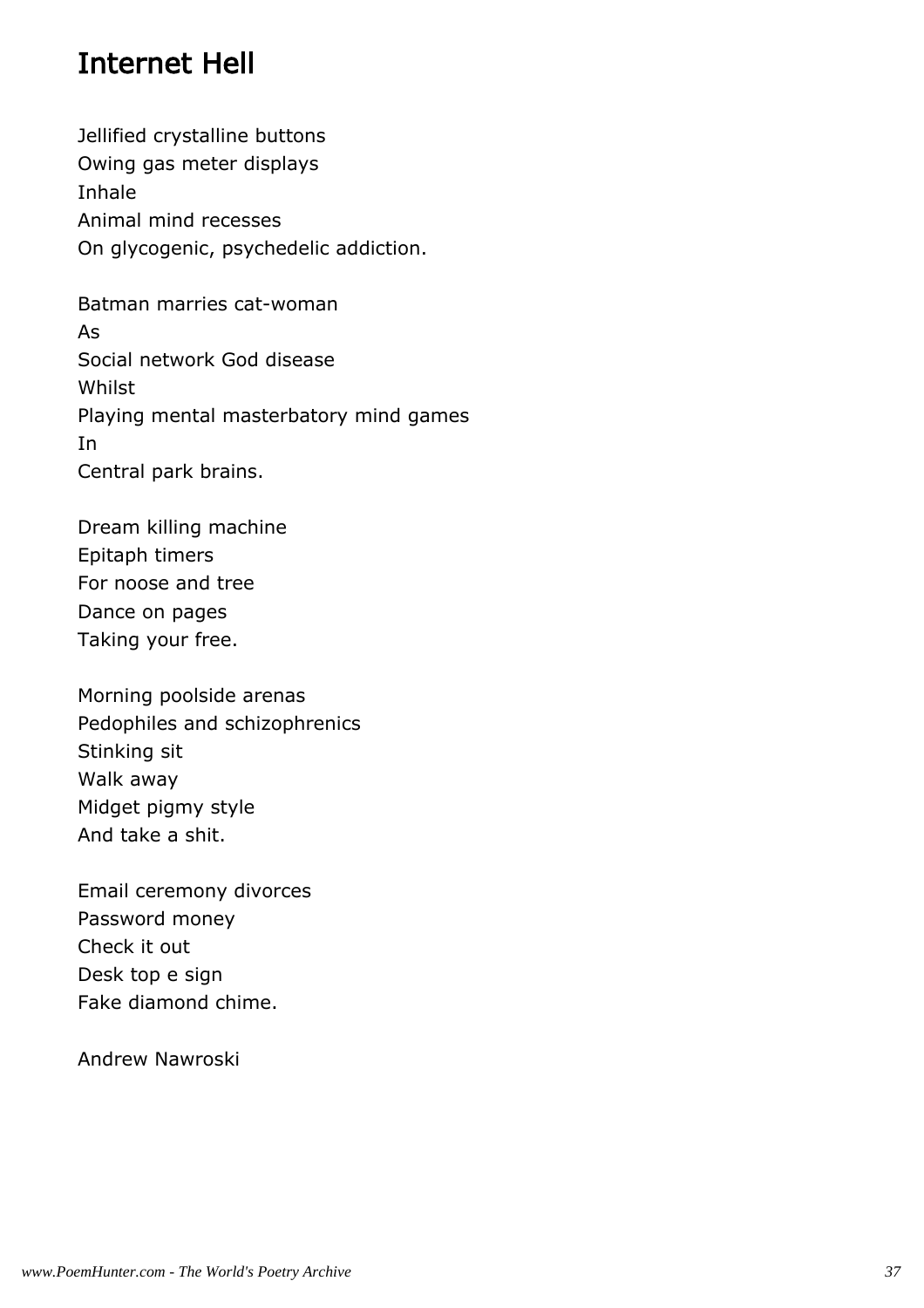## Love Of A Word

Love of a word is poetry filling in-between each letter with empirical justification

Is not poetry enough without this to make a standard scream, and word to falter wither then die.

Love of a word is poetry in itself cannot be rewritten by muse on simple nave, but driven like battleship to heaven, and written in your grave....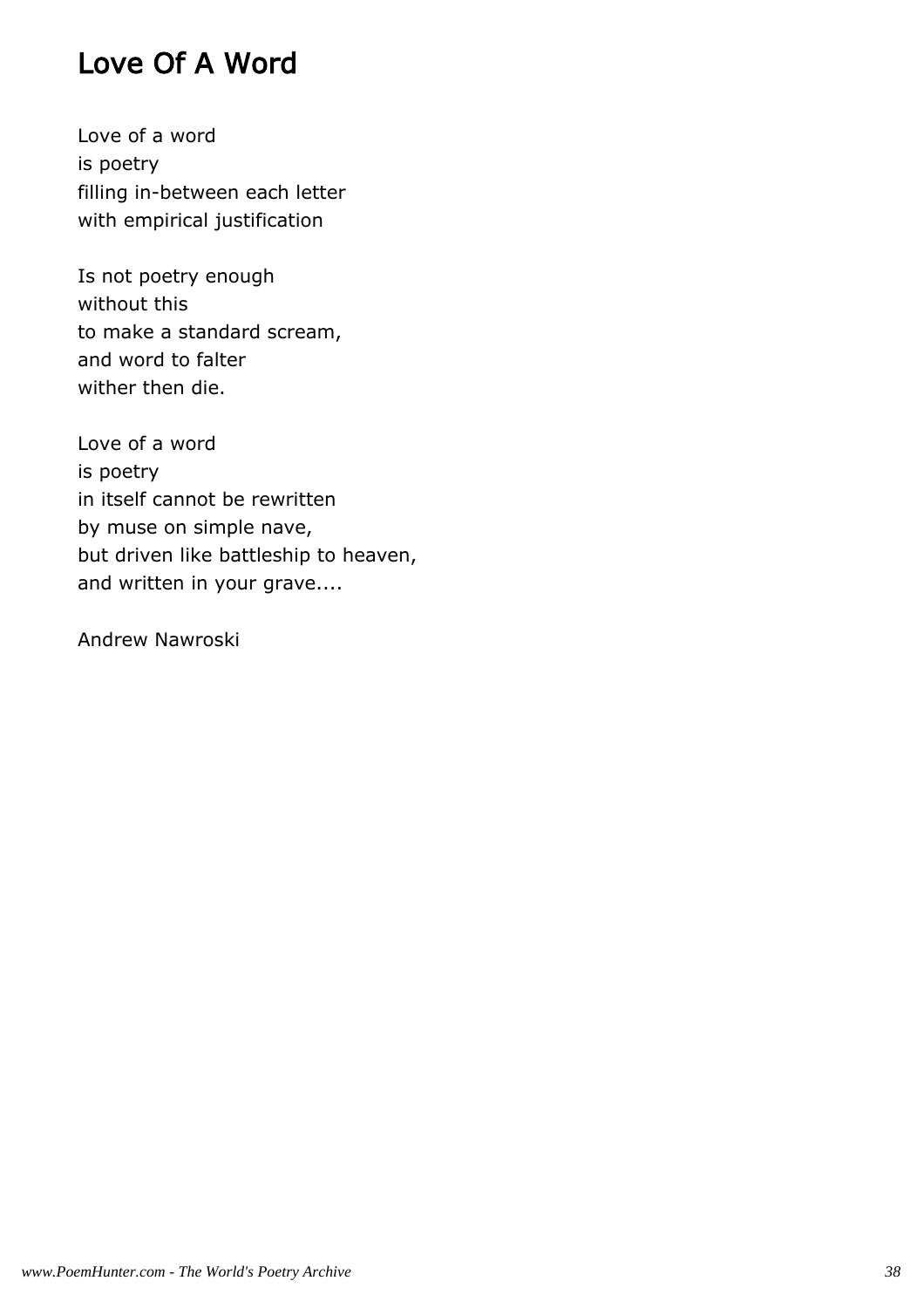# Memory Of A Dream

That dream you cannot remember But still relive - Through crisp chromatic color.

A possession of traumatic events Forced upon desperate memory Inside dormant experience relived.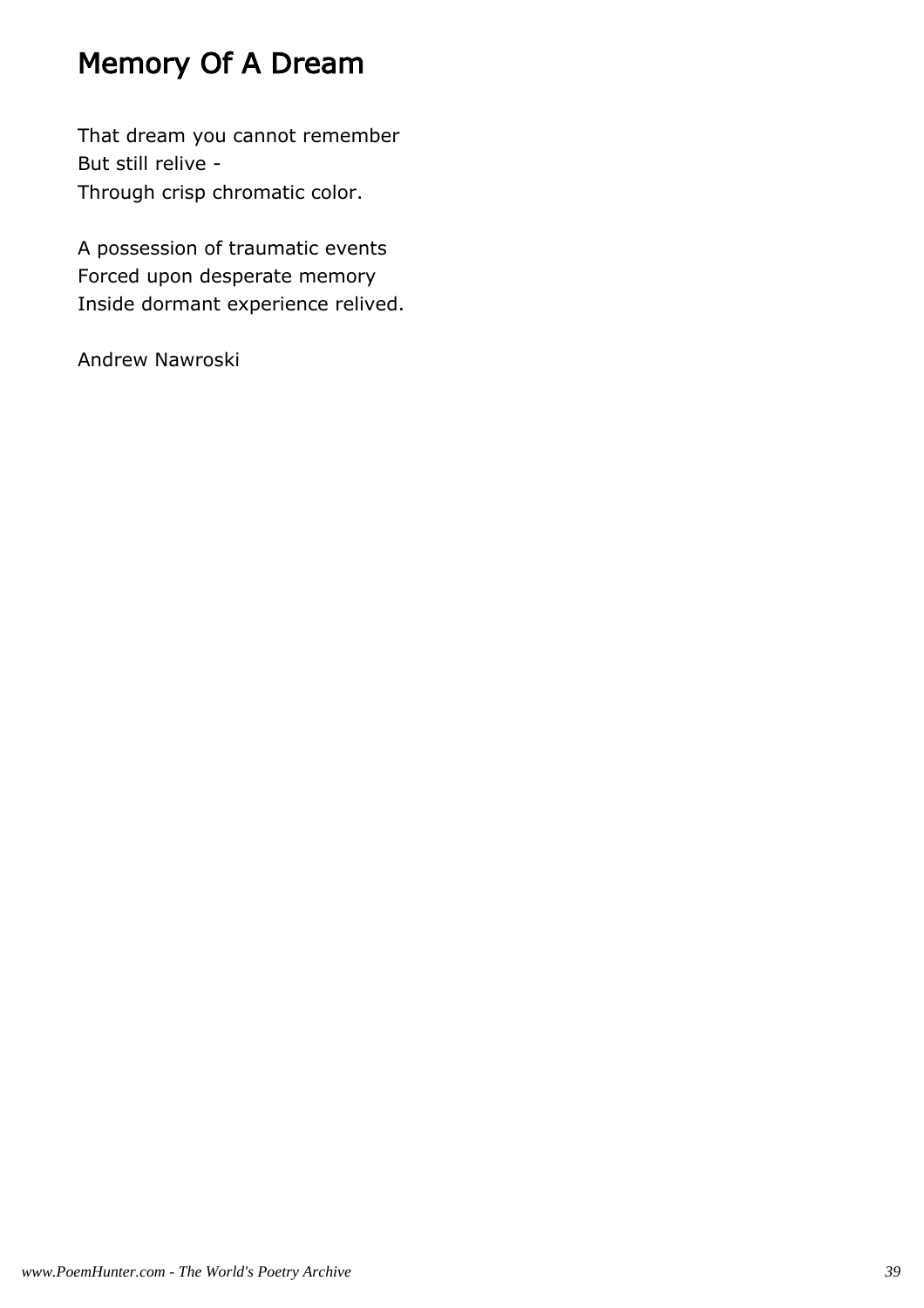## Memory Of A Hand Shake

No time did derange this fellow Who gave me word to follow In all attire their place Brings no sorrow A noble trait Clasp your hand and gesture with bow Oh candour in disgrace For believing thee and be-fooled I became In thy kingdom come.

Your wife I see her well She stands before my bed In sightly gown that you she wed and wear her saintly perfume Gently as halo around my head.

Sweet time you must have had Those days that saints befell In armour blazing flower That left nothing to tell.

I yearn to shake your hand again and dream upon dream She as my wife in saintly gown Fairly then would bed you down.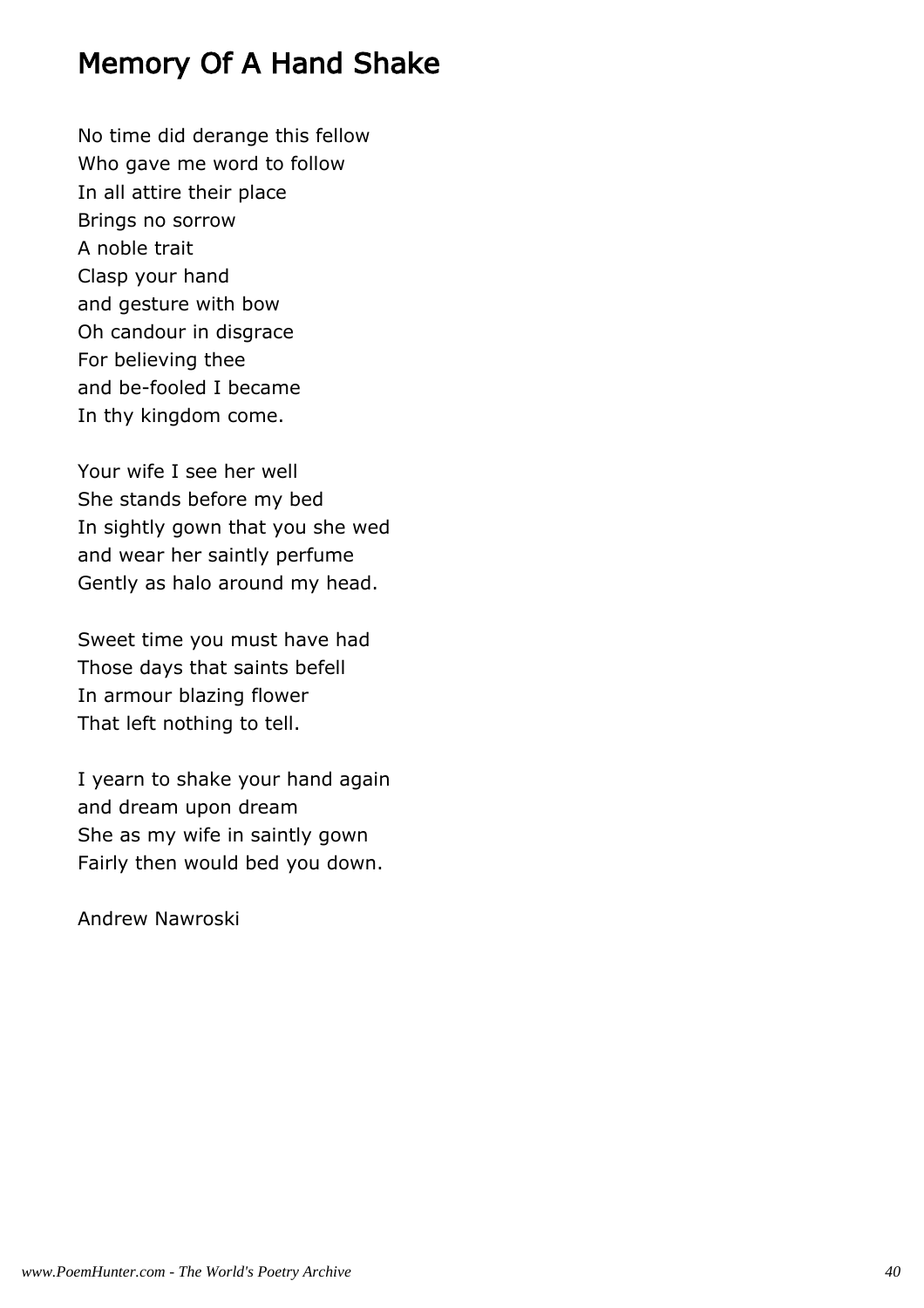## Memory Of Love

Within palisades of our mind secretive moments of love pass through dreams, and find solace inside a chamber of watching memories. Reminding each and every memory how to be an eternal dream, Whilst all palisades slowly fall inward. Taking away any desire leaving a solitary furtive moment, Alone to weep.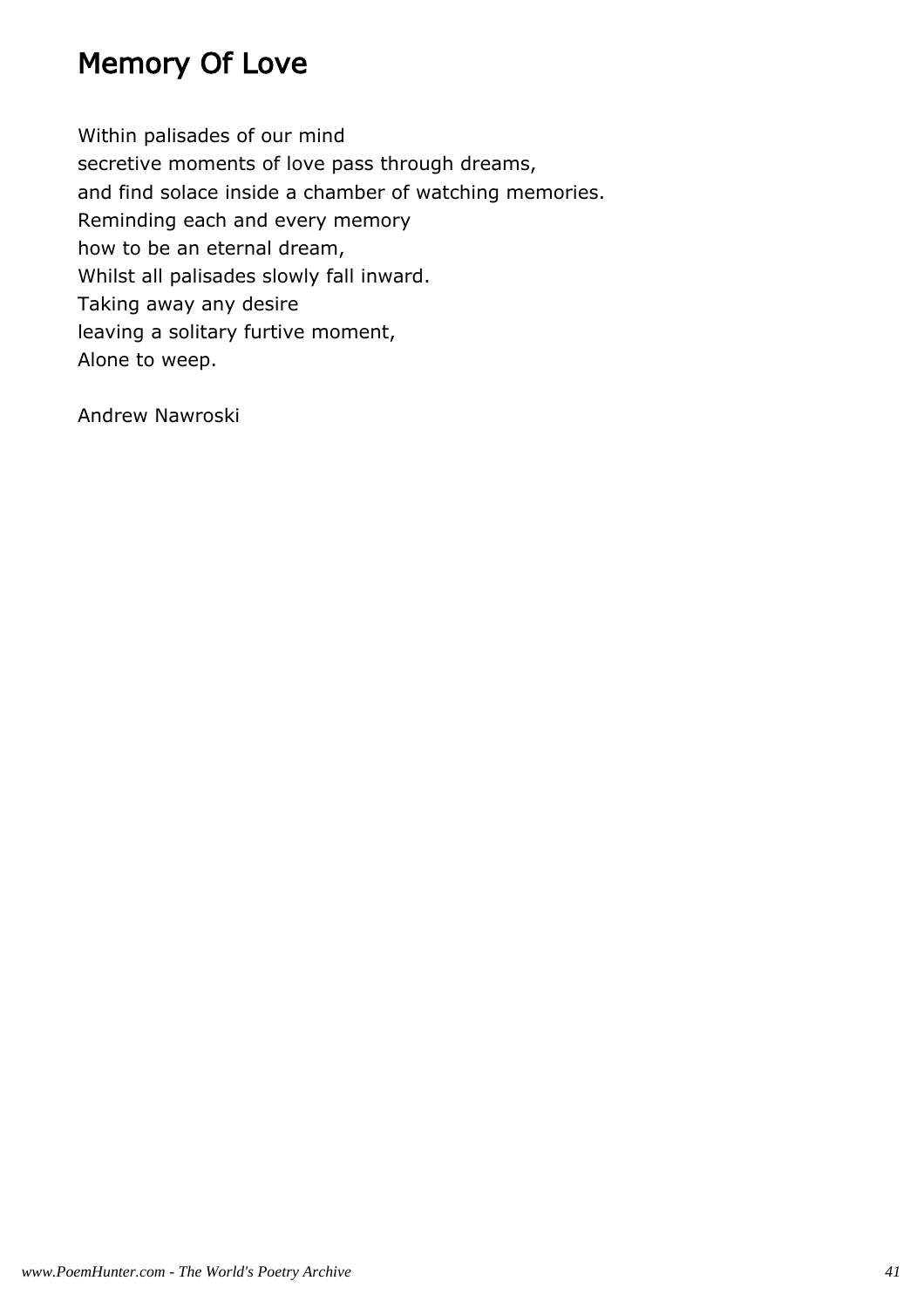# Midnight City

Walking guardian with child Saunter down a neon lit avenue Making smoke glazed vacant eyes Dripping tears on quivering lips trying to speak Caressing voltaic hazy chromium wastelands Little feet pressed trying not to walk slowly On a purple bleached pavement Are marched along faster. ~: ~: ~: ~: ~: ~: ~: ~: ~: ~~: ~: ~: ~: ~: ~: ~: ~: ~: ~ Distant siren calls across parameter Lead exhaust slow putrid drip Shroud silenced police car reverses Hidden panther gorilla motionless Waiting. ~: ~: ~: ~: ~: ~: ~: ~: ~: ~: ~: ~: ~: ~: ~: ~: ~: ~: ~~ Stooped forward on skier arms Drunk abusive staggers along Acting out some zombie alien lunatic With half blind homing pigeon pickled brain Tries to grunt a way home Only to collapse at his door Oblivious to some stray dog That urinates over his back. ~: ~: ~: ~: ~: ~: ~: ~: ~: ~: ~: ~: ~: ~: ~: ~: ~ Chewing heavily on menthol gum Three girls wait impatiently at a corner Skin tight skirts grip their thighs Like fresh Howschwitz lampshades. Distant illuminated patrol car nears As it passes menthol gum travels at high velocity And spatters the patrol car windscreen. ~: ~: ~: ~: ~: ~: ~: ~: ~: ~: ~: ~: ~: ~: ~: ~: ~: ~: ~: ~: ~: ~ Helicopters circle less popular areas Pumping ray gun penetrating lights-Searching alley and hedge row For warm glowing dead owl criminals Who snake about on their bellies Until police dogs slowly eat them away. ~: ~: ~: ~: ~: ~: ~: ~: ~: ~: ~: ~: ~: ~: ~: ~: ~: ~: ~: ~: ~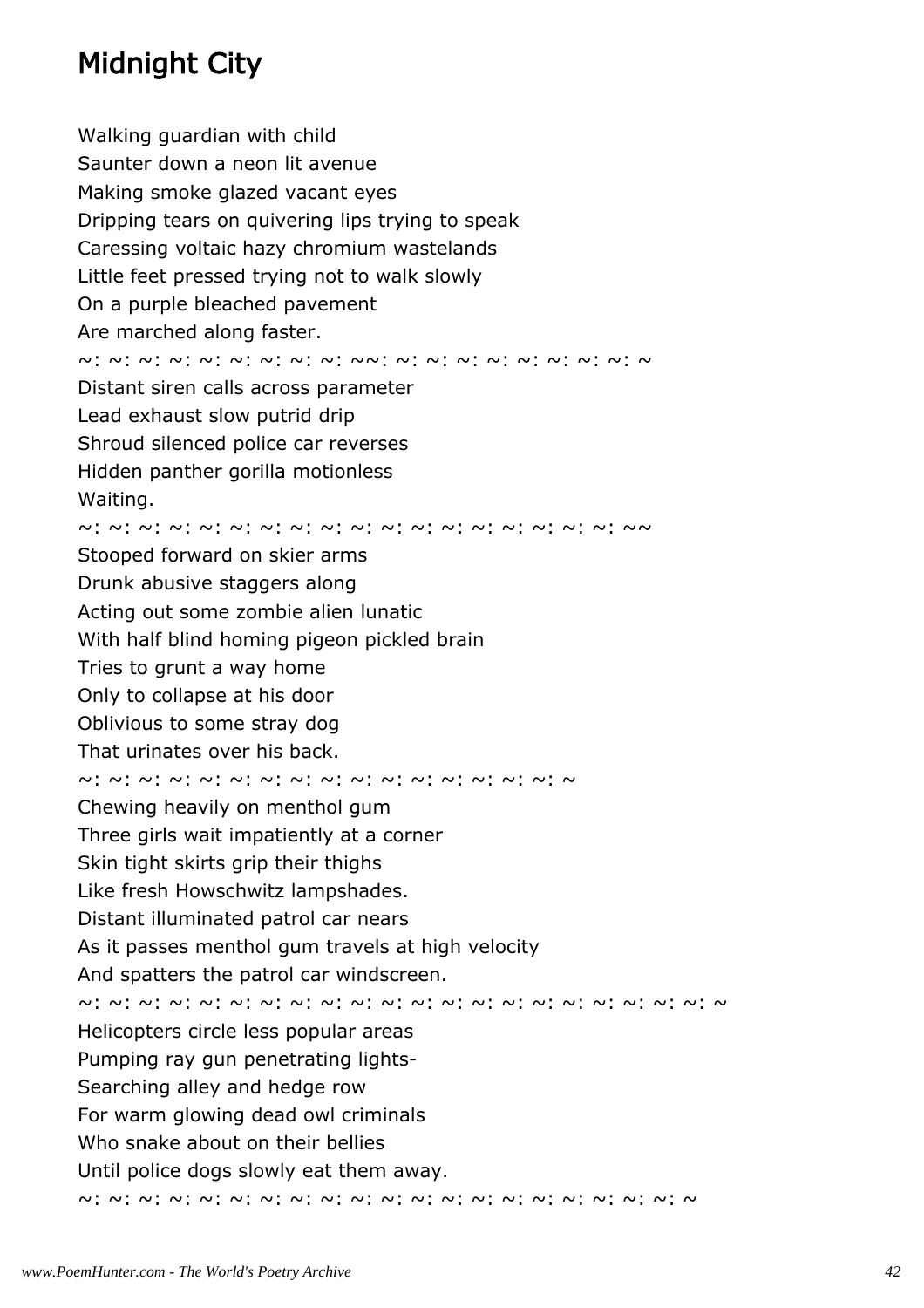On an electric powered push bike Cruising slowly down a duel carriage way A shift worker travelling home After inserting 200,000 silicon chips Into sonic computer equipment-Is pulled by a patrol car and cautioned For driving to slow. ~: ~: ~: ~: ~: ~: ~: ~: ~: ~: ~: ~: ~: ~: ~: ~: ~: ~ As midnight ends and day begins With trembling feet perched high Birds rejoice on a daytime moon On how we do things in this dark time Smiling wide at our human kind Longing for another midnight hour. ~{}~{}~{}~{}~{}~{}~{}~{}~{}~{}~{}~{}~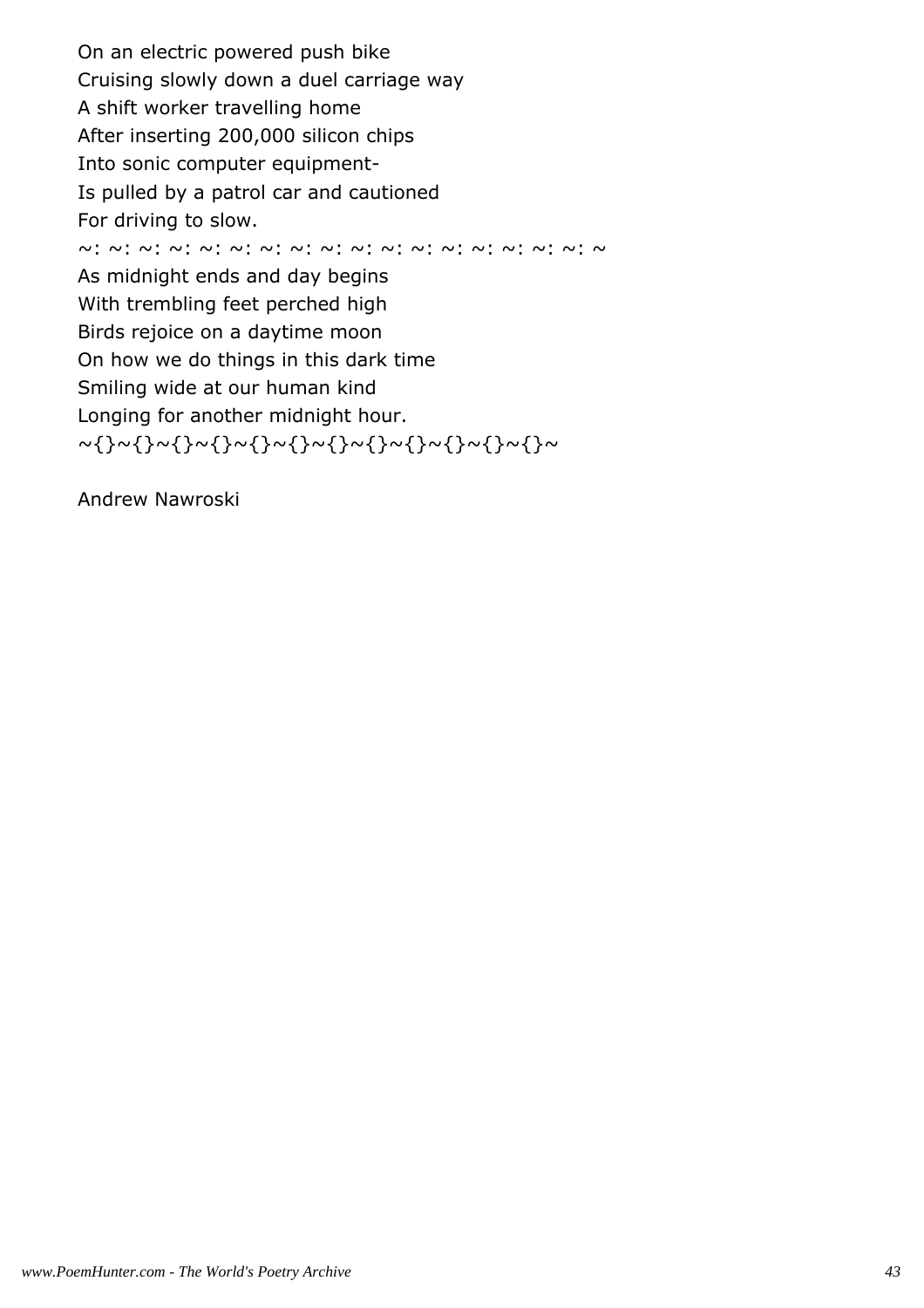## Midnight Dream Car

Doors slamming in soulless steel Angel creating maggot meal Fly's with razorblade wings, A pure space opera sings.

Standing ovation with cellos Dreaming car in Satan's bellows.

Bullet ripping earth Grim reaper worth Universal killing machine Any colour but green, Stops and lays a bomb.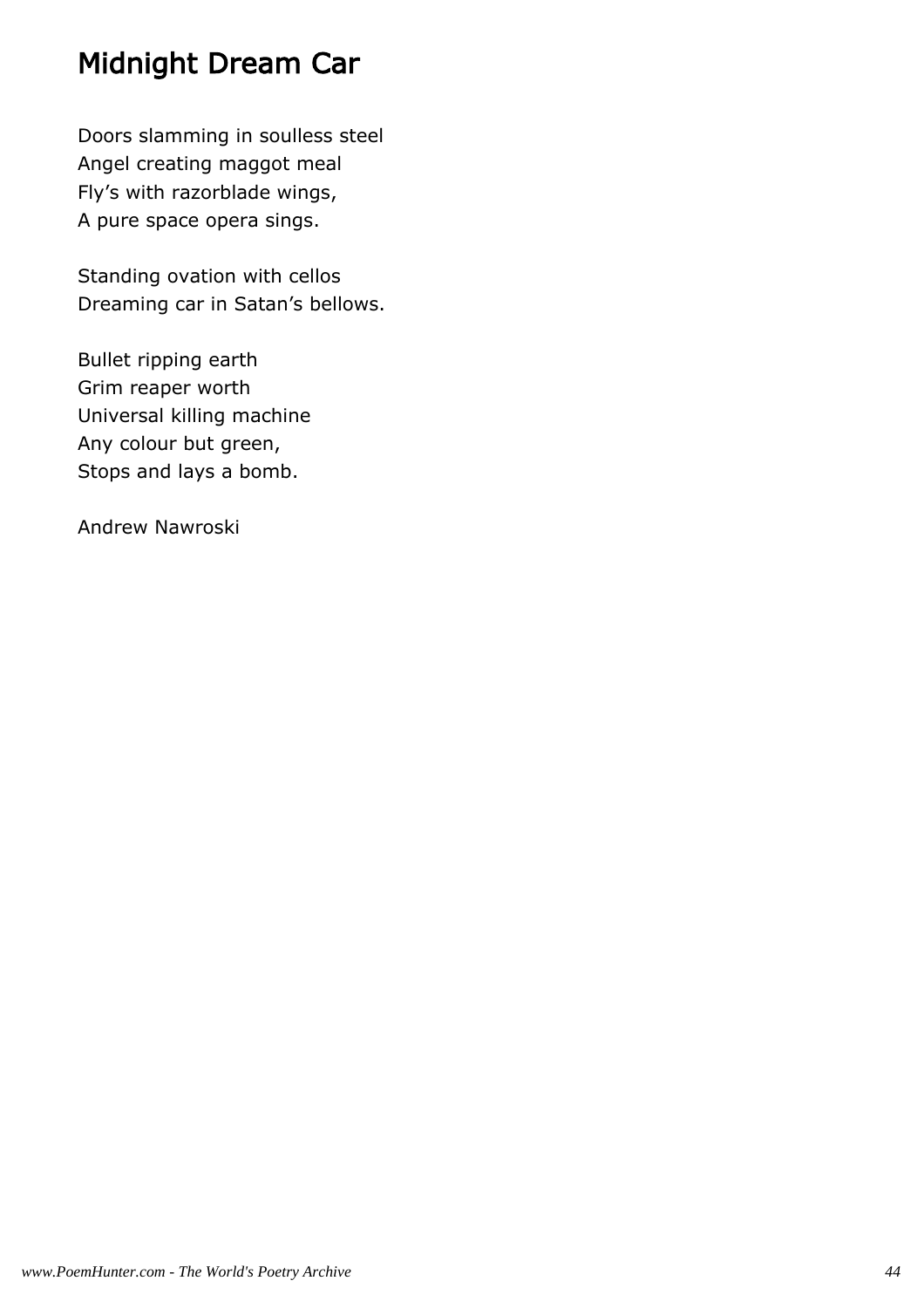## Midnight Shop Windows

Palace corridors in percentage glory Monetary exhibits inside museum's story, Beckons day time in custom spirit to clean On an astral plane machine Selling other shops passing dreams. <>~<>~<>~<>~<>~<>~<>~<>~<>~<> Vastness surpassed for Phantom owl Over, Walking pentagrams In Satan bowl, Sell! ! Bermuda triangles and, Titanic flying ships For! Fractal spatiality Giving - Infinite intelligent lips. <>~<>~<>~<>~<>~<> Melted sand barrier oceanic tidal wave carrier, Silken steel shrine their pillar as infinite channelling mirror. Priceless night everywhere vampire ghosts haunting their, Tremble on days money. Remembering plastic wrapping funny. Moon worshipers in light political fairies of the night, smiling proudly in feathered down, Wearing Harrods star dust gown. <>~<>~<>~<>~<>~<>~<>~<>~<> Who will buy thee! For a token fee No - one! ! Shop keeper away succubus Platinum piercing cutlass. From the universe shop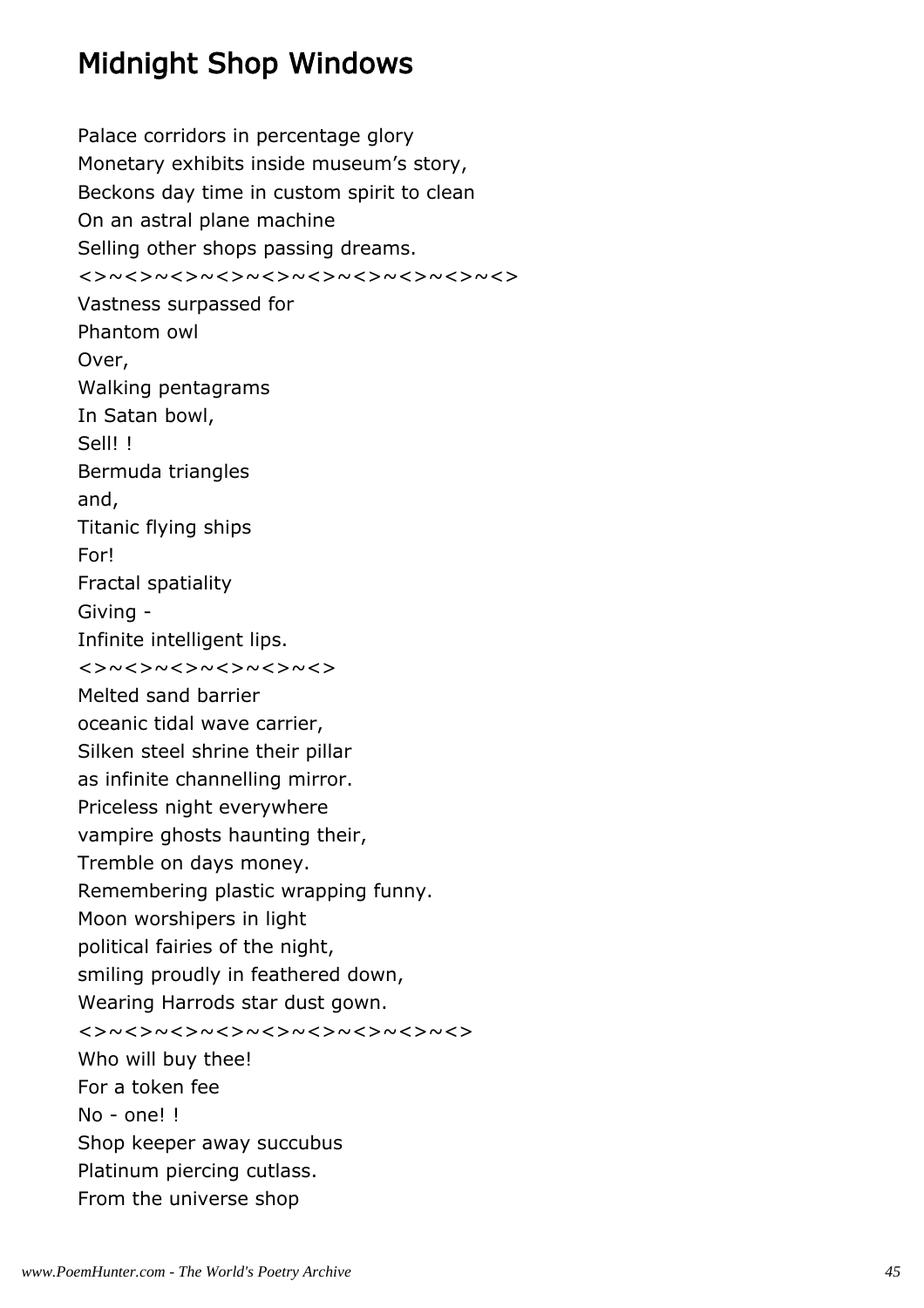Sun arrives big top, So fade to wither your glory Until tomorrows dark hour story. <>-<>-<>-<>-<>-<>-<>-<>-<>-<>-<<>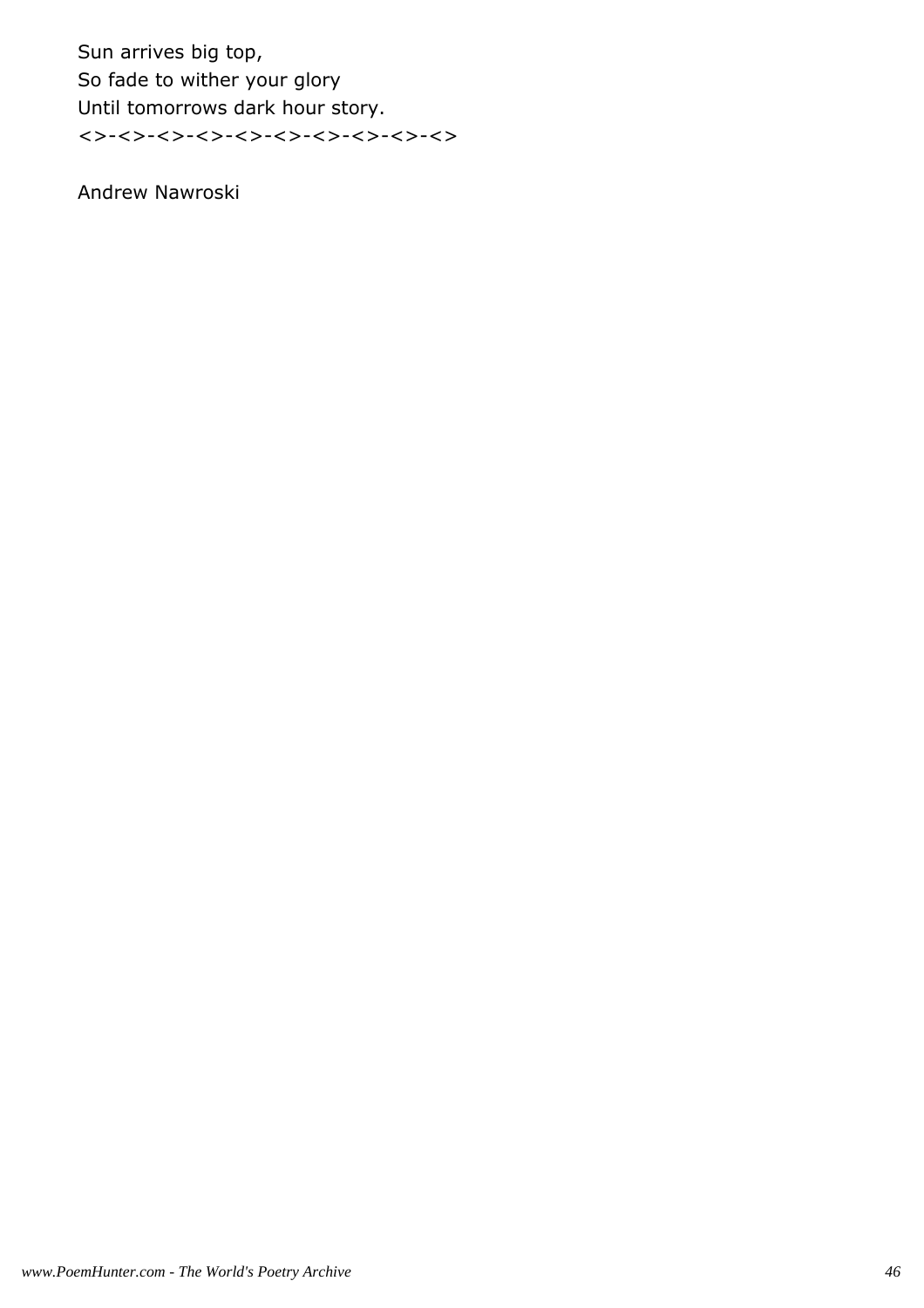## Mind Game

Blinking eye catches sight Twisted words on body twisted tight This way, that way, which way next Made for you, all out of context. <0> <<><<<<<<<<>> Blind vision, blind body, blinded Burning brain driving mind-ward Who started it first, to late to tell Your life is now a living hell. <+>~<+>~<+>~<+>~<+>~<+> Bring me down, bring me up Read those tealeaf's in my cup They say its just for you This mind game cut in two. <=>~<=>~<=>~<=>~<=>~<=> Alone you finally stand Mighty prize in your hand Stupid grin leaves a crease Where agony did never cease. <>~<>~<>~<>~<>~<>~<>~<> In voice gesture or verse Mental incest be no worse Just a scar with blood to drip Enough to sink a battleship. <: >~<: >~<: >~<: >~<: >~<: >~<: > A clown could clearly tell you why That your truths are a simple lie And best your days in a simple dream Which makes your skull cry out and scream. <>: <>: <>: <>: <>: <>: <>: <>: <>: <>: <>: <>: <>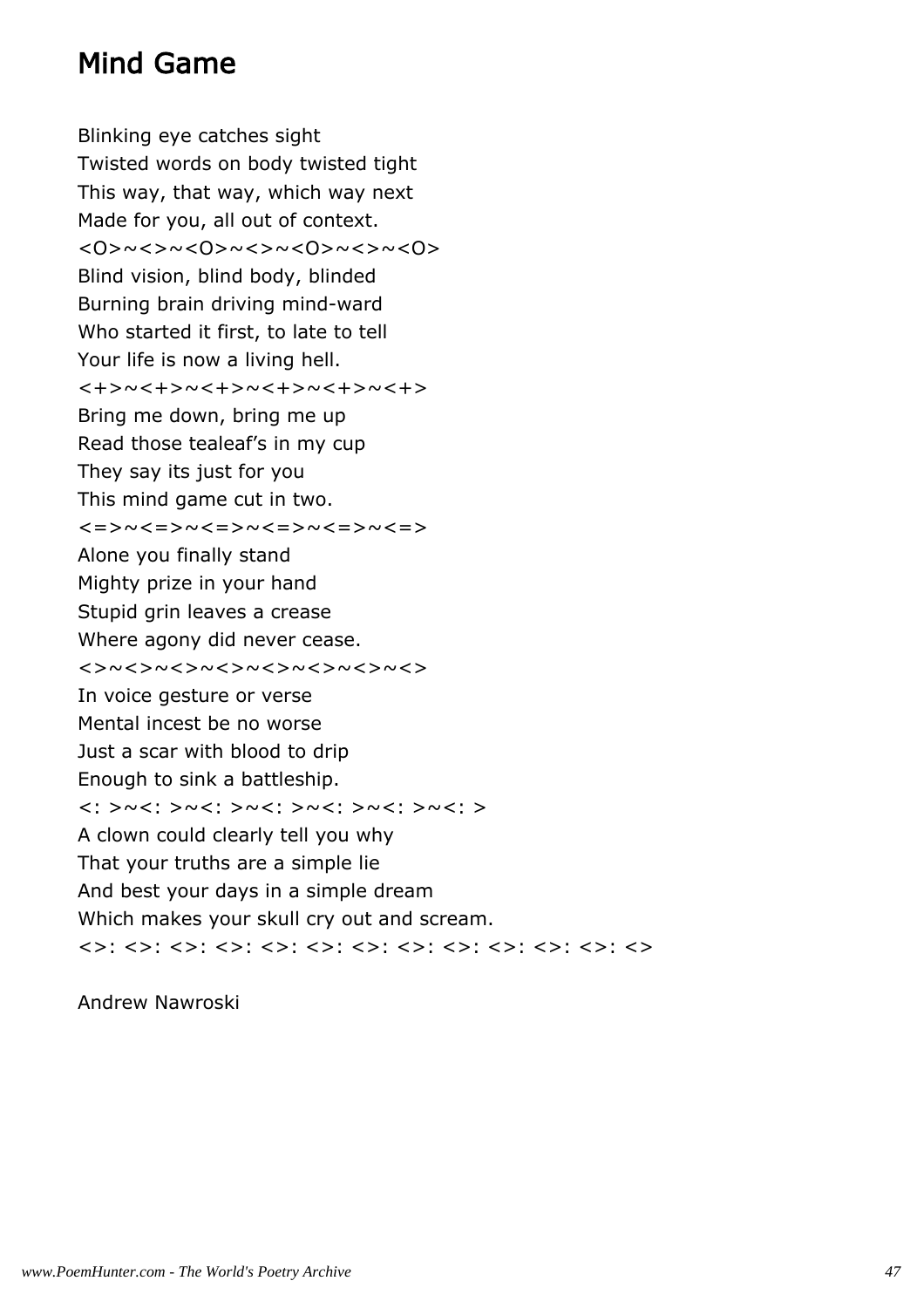## Mind Of A Surrealist Pig

I am a trend setter Of the highest fashion With hoofs I love to chew Lying in cool mud they taste so good And I love them through and through.

My nose is a final frontier The edge of a universe And totally belongs to me I can balance myself erect On its perfect hairy symmetry.

Sleep is no problem at all When I'm fuller than full, and still want more I'll lay on my back to grunt for a while Then all night long snore.

And in the morning dew When I'm hit with a saintly light I'll go for a forage Covered in mud so I am out of sight.

But soon I no they will come In big rubber welly's, and grey leather apron All serious and fine Then lead me away like common swine To a place so dark and forlorn.

Then when I'm all wide eyed And wanting to suckle my mum They will slice off my nose Like it was made of sweet chewing gum.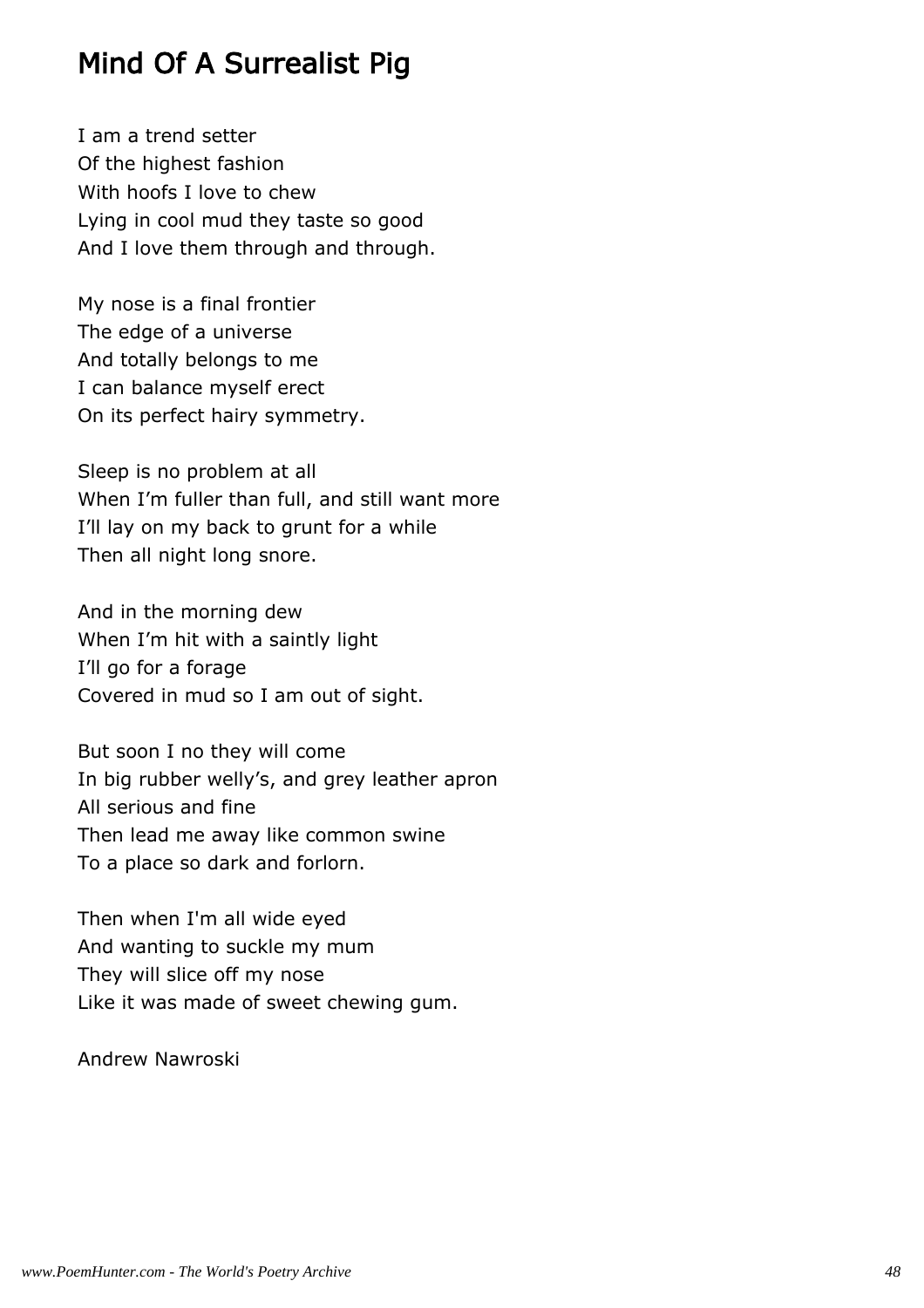# Mind Of A Surrealist Sheep

A walking cloud I nibble and chew Most of all day and morning dew I walk around then to my knee's will fall And scream out at nothing at all Wearing the strangest coat of finest twist That's all fluffed out like morning mist I am great in bed as a woolly vest From which I am sure you can guess the rest.

And when it grows much to long I'll scream out a wanting song So farmer shears can lop it off with such care Then leave me to run around all naked and bare In his field I nibble away Whilst milky cow chews her hay.

And when I'm done as night does fall I'll lay down for awhile away from it all And if I cant sleep due to unrest I'll count people wearing my vest.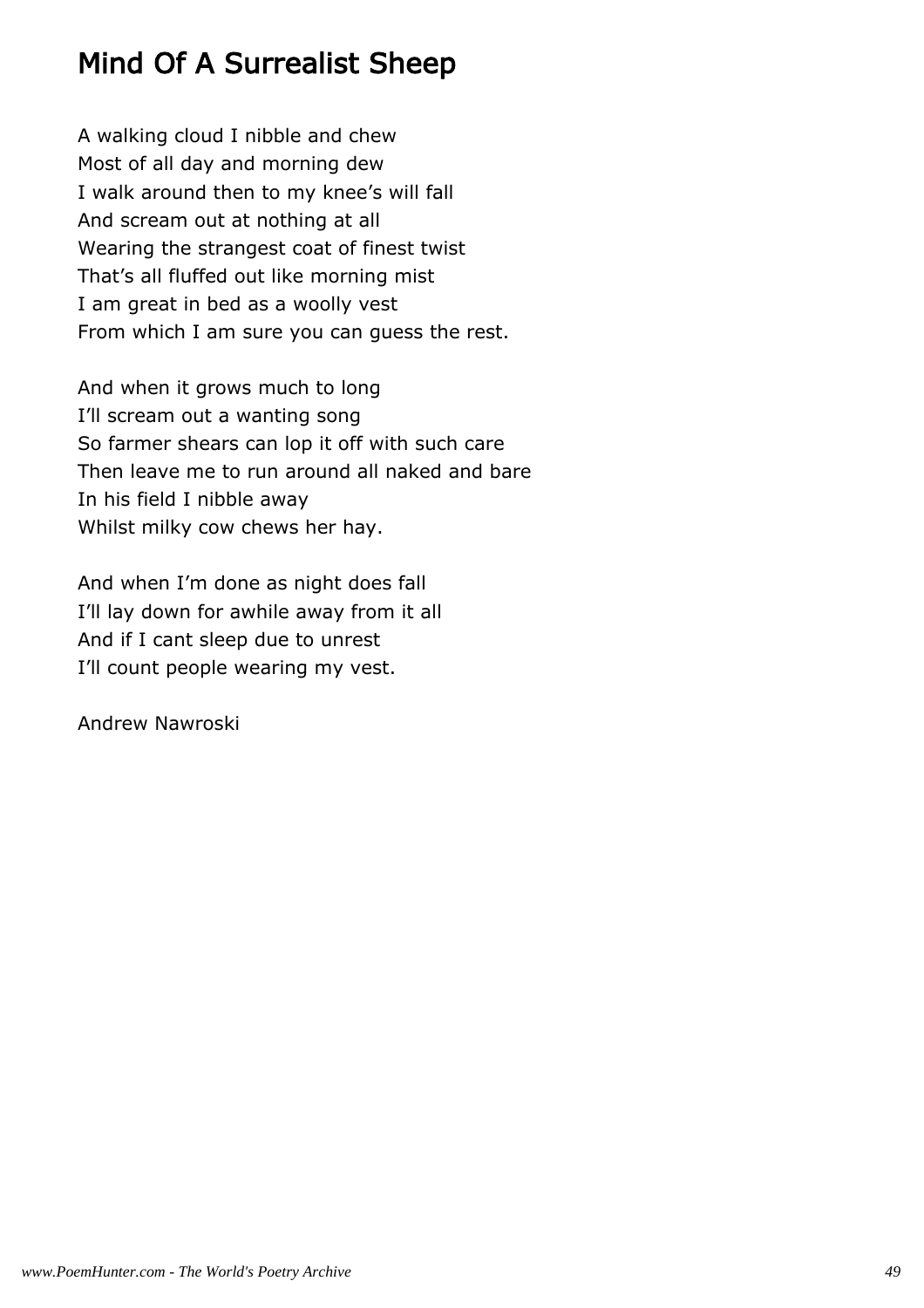#### New Adam

Made in nature perfected skies Tomorrows dreams through emerald eyes With lazy ghosts coming down On machine of machines in canvas gown, That bleed your skin to jewel'd blood And makes new Adam supposedly good.

A churning breath from all we've done Brings to life a supreme machine son, Replica Christ dressed in scientific glory New new testament, a so called new story That could bleed us all dry in red Then saturate our world with living dead.

But come oh mighty scientific statue Some day you could bring us to A land of plenty with blessed love And baptise with saintly dove, You alone eternal one in everlasting steel The devils pact and scientific deal.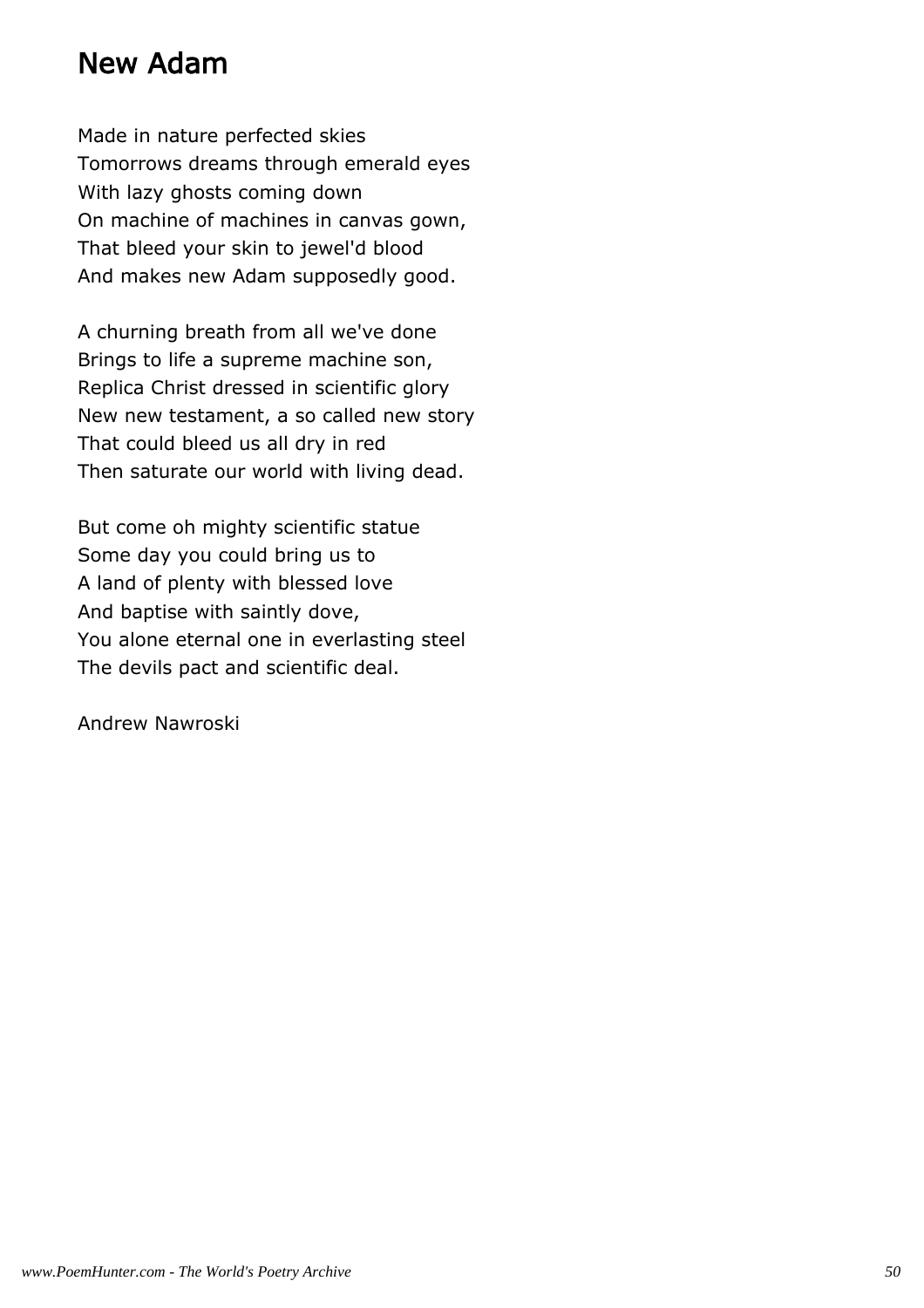# New Title - A Propaganda Catholic's Letter

There is no hope! For the Pope.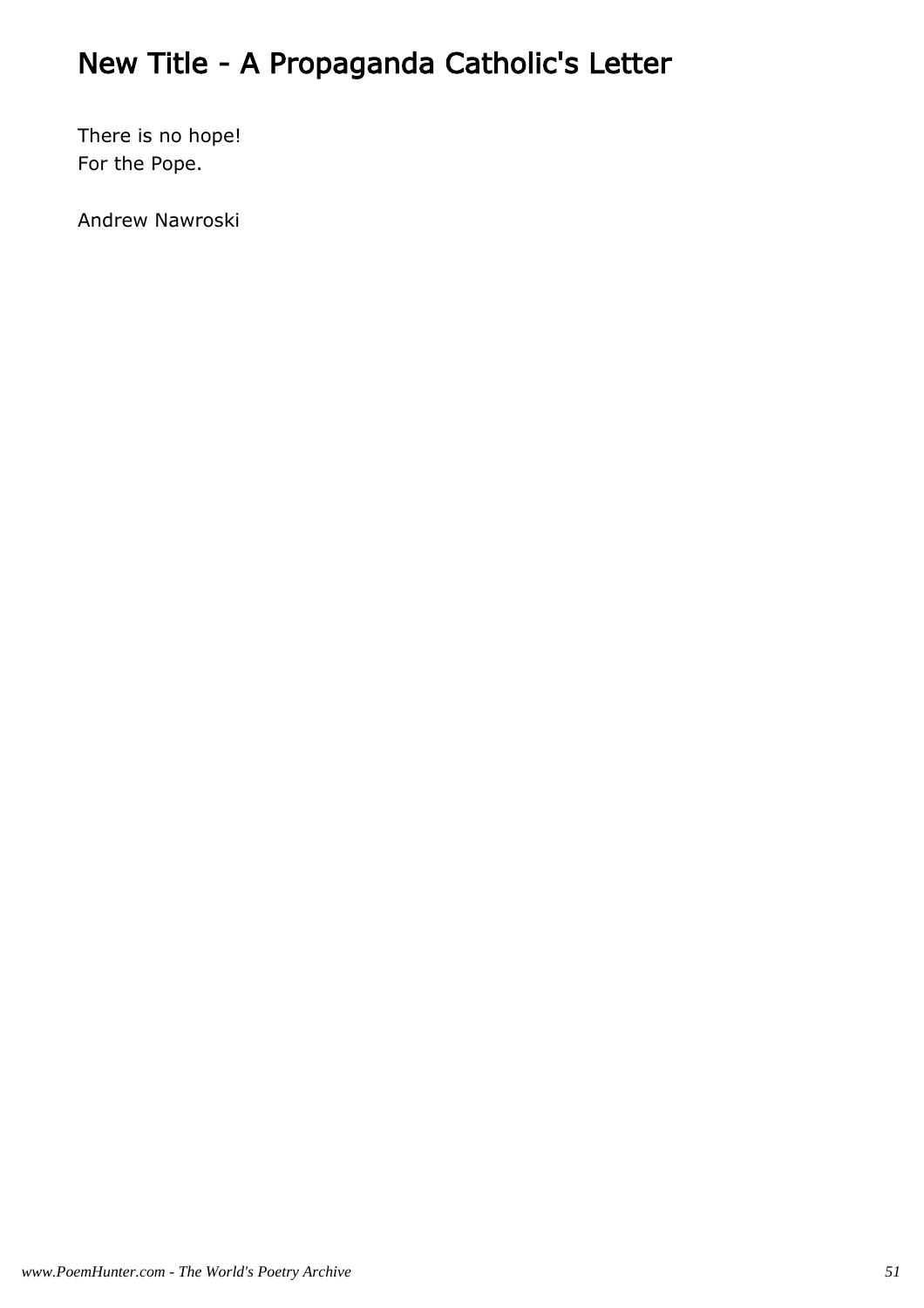#### Nhs Glasses

Strained was my vision So off to the optician Who did a proper job Poked around With this and that Mechanical pen light Looked up and down Side to side Left and right Saw some charts All blurred Then I became scared When I looked into a box With protruding lights A sharp blast of wind That blinded me outright With all this done And I became ready to run Here sir! 'The finest lenses polished with sand Eager to try them out I put them on Felt a proper lout I looked into a mirror Suddenly my face went all a quiver And hair began to spout From my ears Shoulders and chest As I looked more I turned into a horse

They brought me some hay Said now go away So off I went Not happy at all Off home with glasses in tow When there Found it hard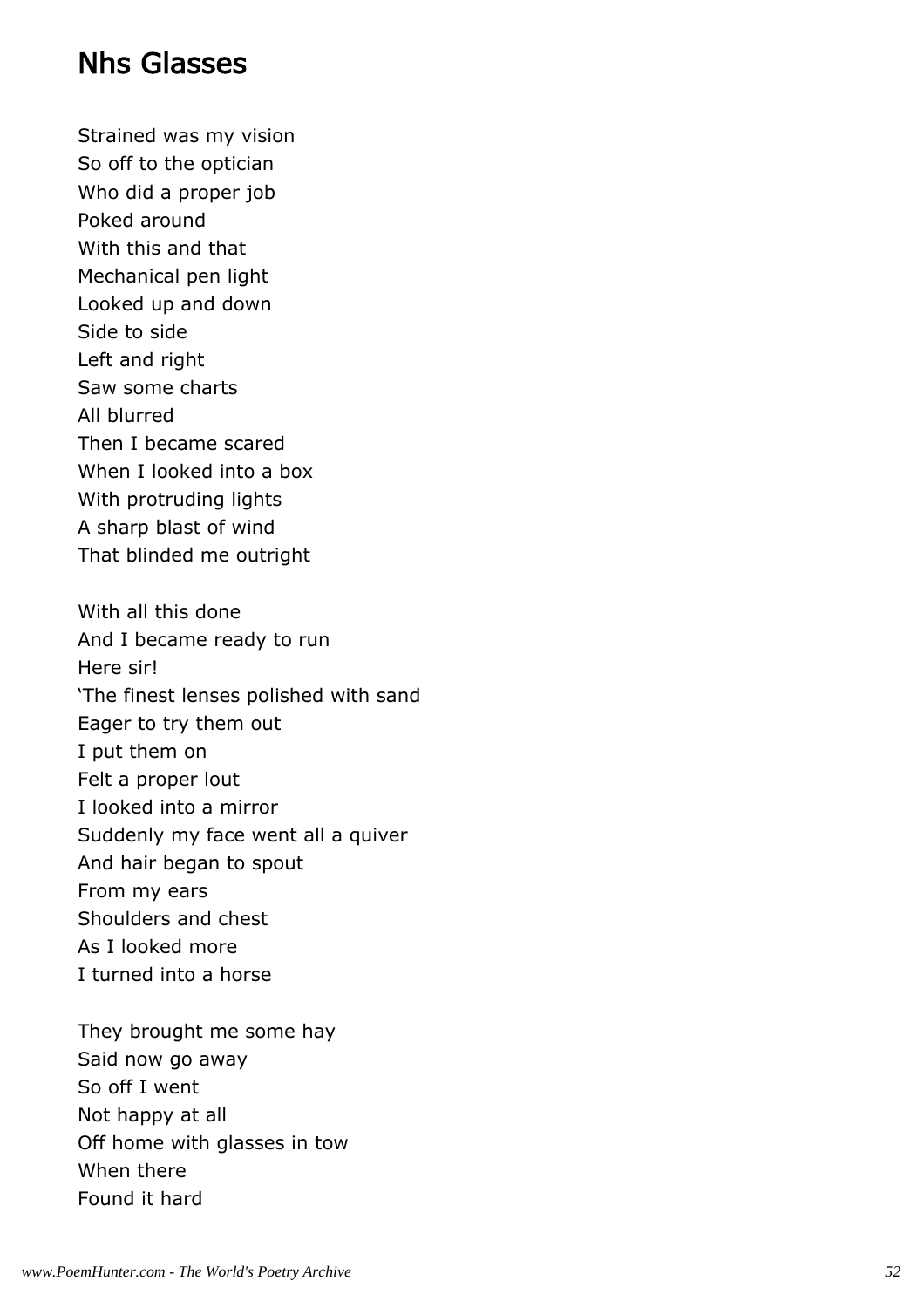To go with the flow But managed to sit and stare Wide eyed Like stallion mare At things I couldn't see before

Then I became aware This wasn't real for sure Something has gone wrong In all those tests These glasses Giving me unrest Tomorrow I returned Wearing glasses by Lucifer Walked in the shop And fainted.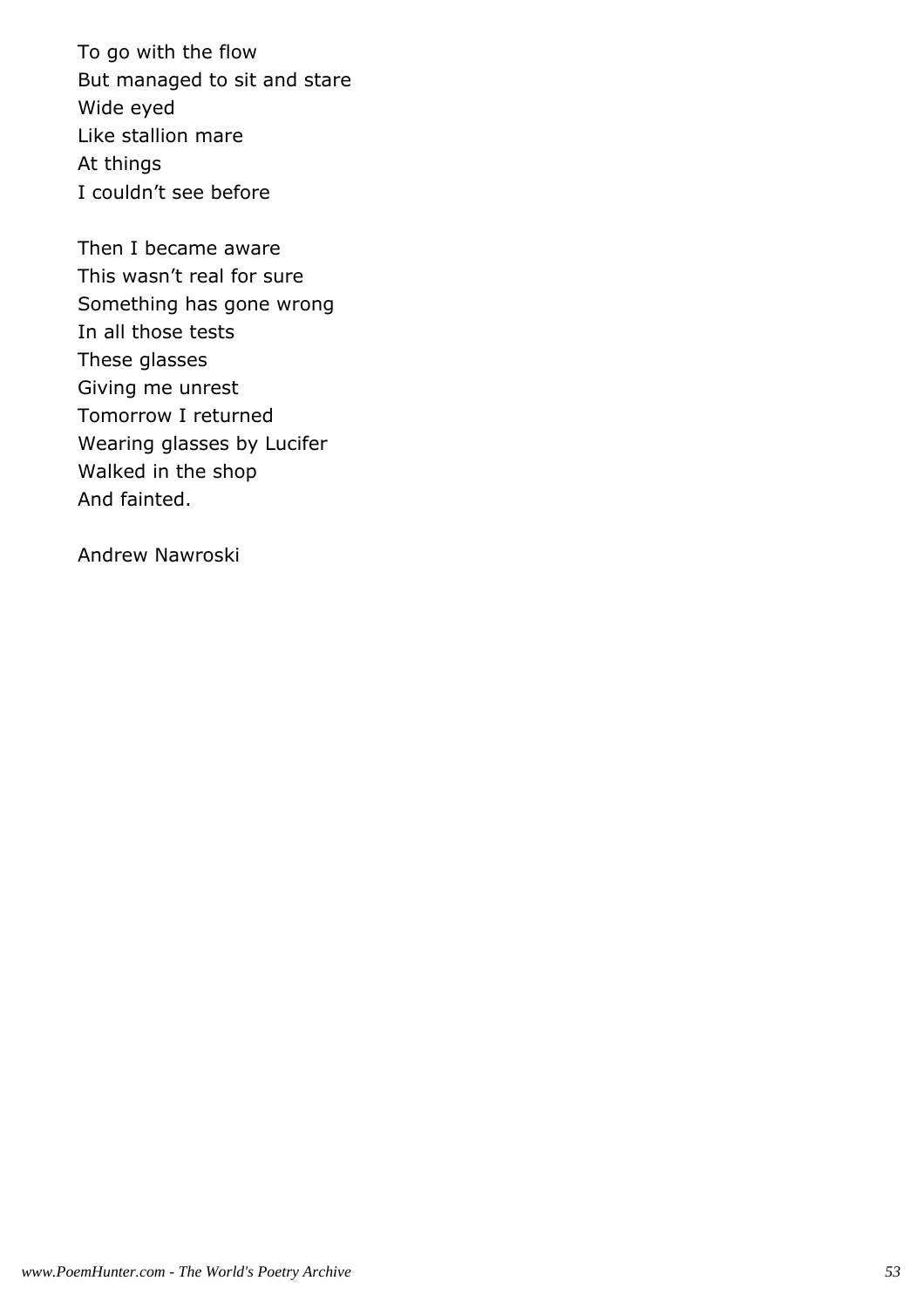# Old Wolvang

Through meadow whispering brook and blinding streams he took drank like starving alligator or ancient discoverer ember eyes glowing water spilling out black lipped throwing a dance and merry jig whilst gnawing a thrown twig or chase a rabbit or two along wooded burrows through. ###################### Then home he would sit like statue fit on magic down leering like demented clown, and if I should sorrow his head he would burrow deep in my burden like heavy caress taking it away in frolicking trespass and return to his magic dreams full of nightmare drowning streams. : : : : : : : : : : : : : : : : : : : : : : : : : : : : : : : : : : : : : : : : : : : : : : : : : : :

#### : : :

Deep that night without sleep and to old Wolvang did creep he lay sombre on his side and his head he raised in such eyes wide to say farewell dear friend my time has come to leave you I must for my days where some, a whimper and sigh as head fell like rock and at the wall no tick came from our clock but a chime still did make the hour went through me like from bell tower. ~~~~~~~~~~~~~~~~~~~~~~~~~ That night I slept none with grace and at light did find a place where Wolvang did bury his bones dig deep did I to make him space not so wooden glade or meadow fine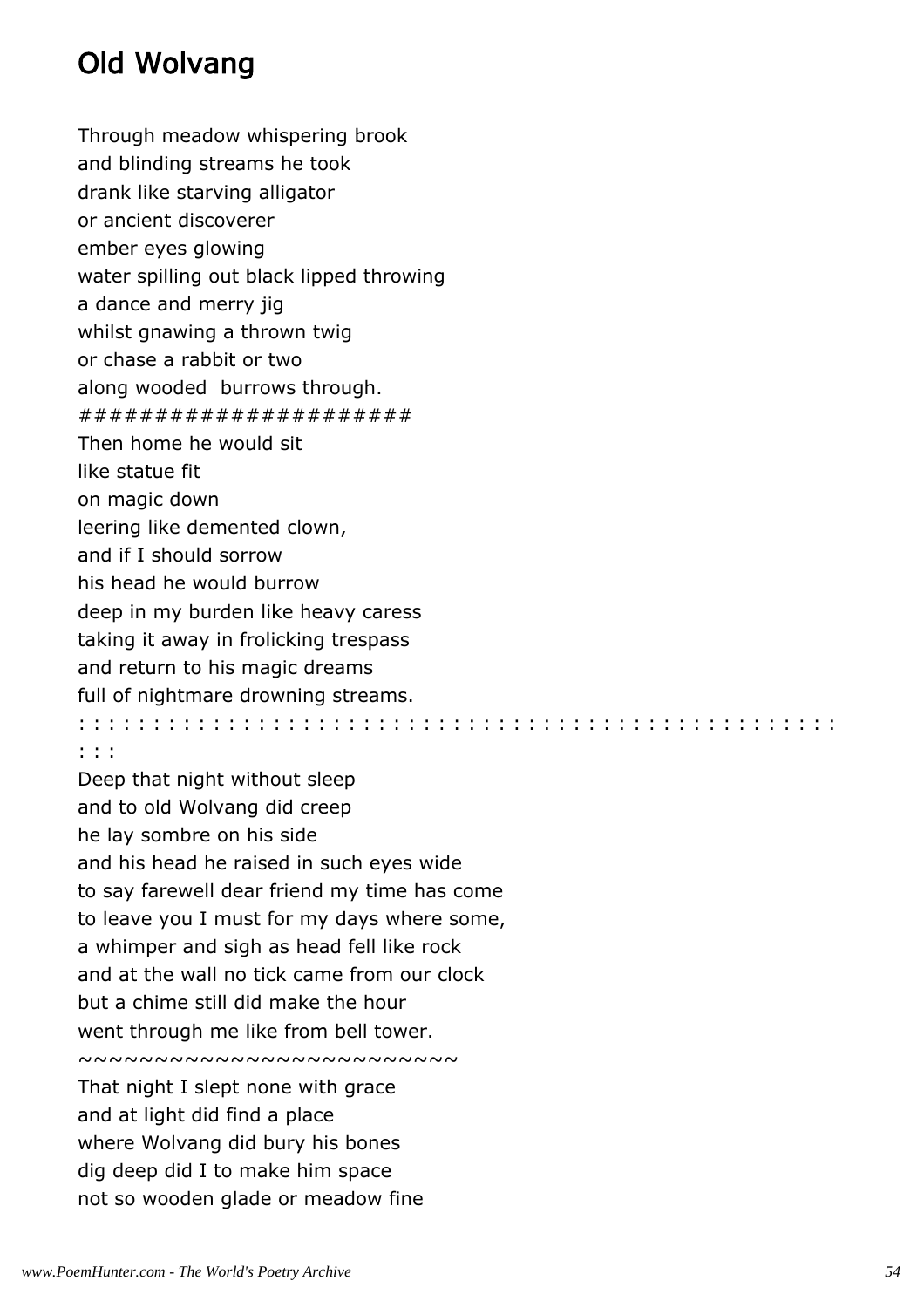but enough to bide his time and place him there like golden statue with little cross made from bones he left.

My days did pass with sorrow to his bowl I would visit and borrow his smell to mould together a shape and lead hanging in sacred place like memorial and holy space of his time spent in natures way black paws dancing night and day we lived all we could and made all we should Farewell Wolvang you where the best! ! Farewell Wolvang you past every test! ! ! . ................................................................

Andrew Nawroski

-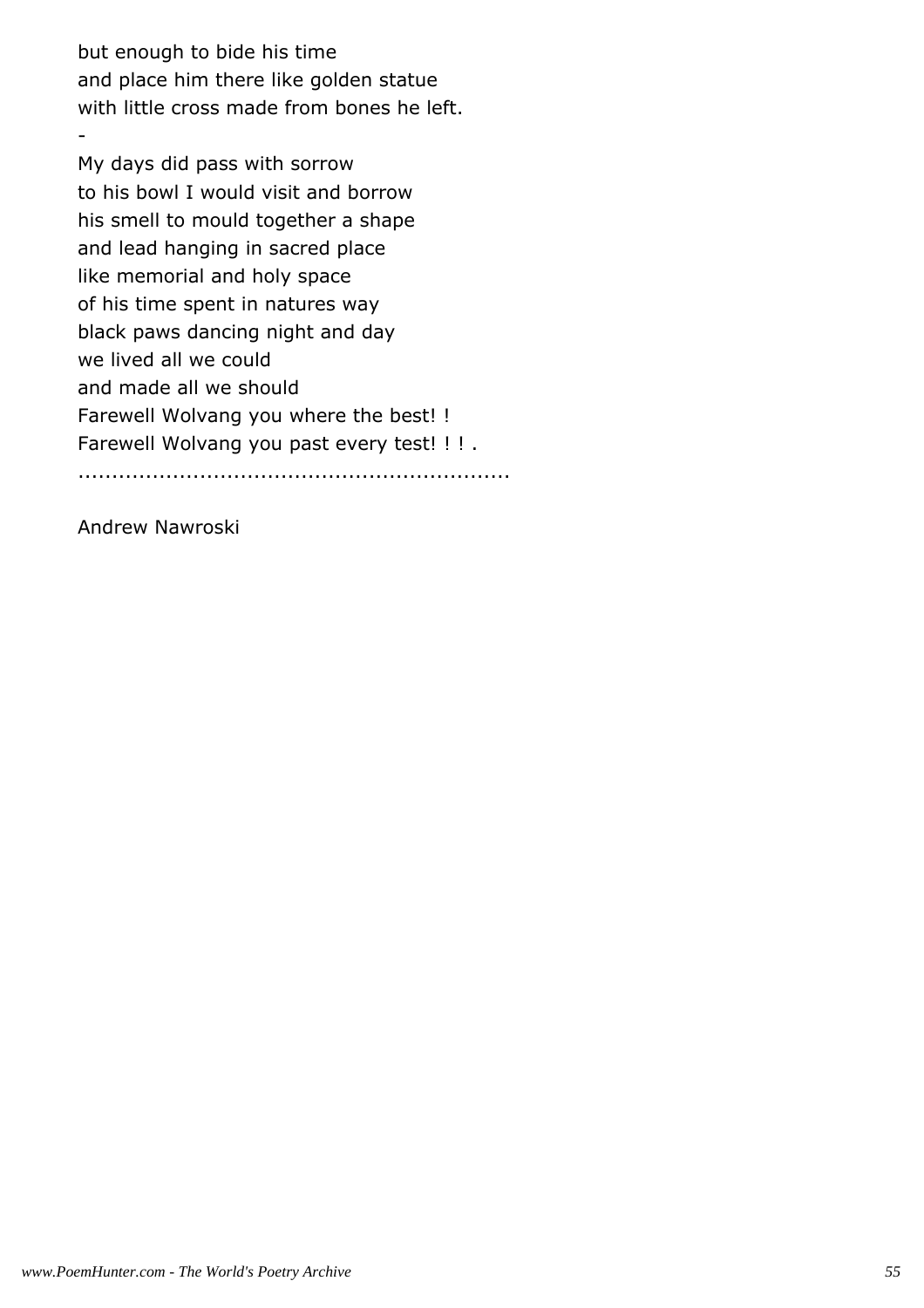# One Dying Word

Resonant stations in composure A previous listening sentence Hidden in sentience love Stupified became less.

For each echo killed each word Leaving one grinding word To dance in cavernous freedom Singing silently to itself As all speach dies.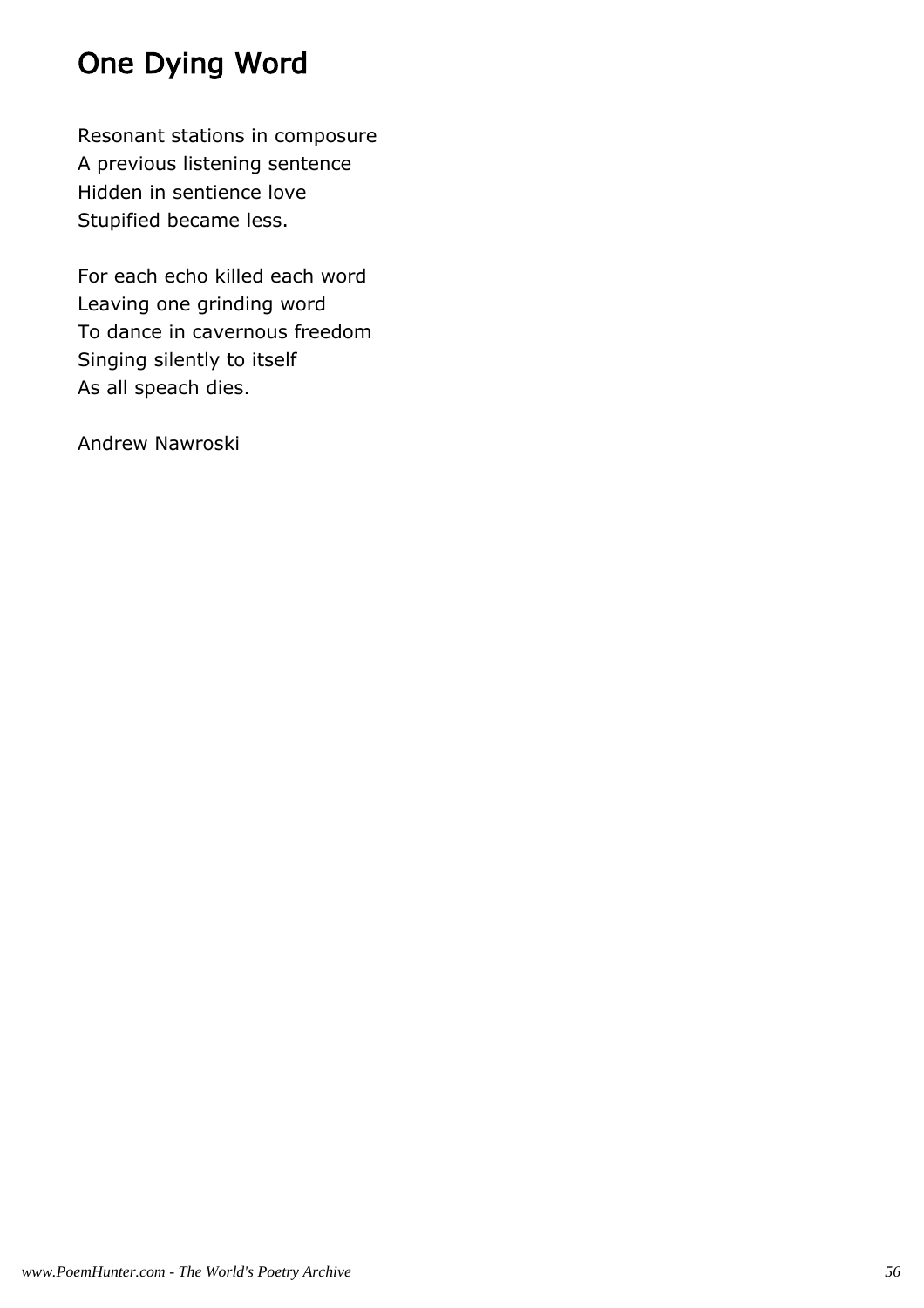## Only One Dollar Dot Com

George Bush under pants 30 cents each Gorden Brown sunglasses 68 cents great for the beach Abraham Lincoln hat \$2-68cents a perfect treat Marilyn Munroe skirt \$4-20cents slinky & sweet.

Margaret Thatcher gloves \$1-15cents the perfect fit Charlie Chaplin trousers \$3-92cents the super sit & Michael Jackson pyjama's only \$483,000.

Charlton Heston vest 74cents crispy & clean Judy Garland bra \$4-98cents you no where its been Lassie dog bowl's 5/84c A gun 38/cc free delivery Body parts made in China \$4-20cents Babies \$10/50 cent with 50 free nappies Haunted jacket \$400.

Holidays \$2000 on the surface of the sun Genuine horse fertiliser \$30,000 per ton Afghani rockets & satalites only \$2-17 cents £50 notes only 7cents Saddam Hussain neck tie \$1 \$200 dollar notes only 80 cents.

Escaped criminal \$80 great house guard The planet earth quick sale at \$1-00cents Free moon when you purchase earth@ Order today whilst stocks last...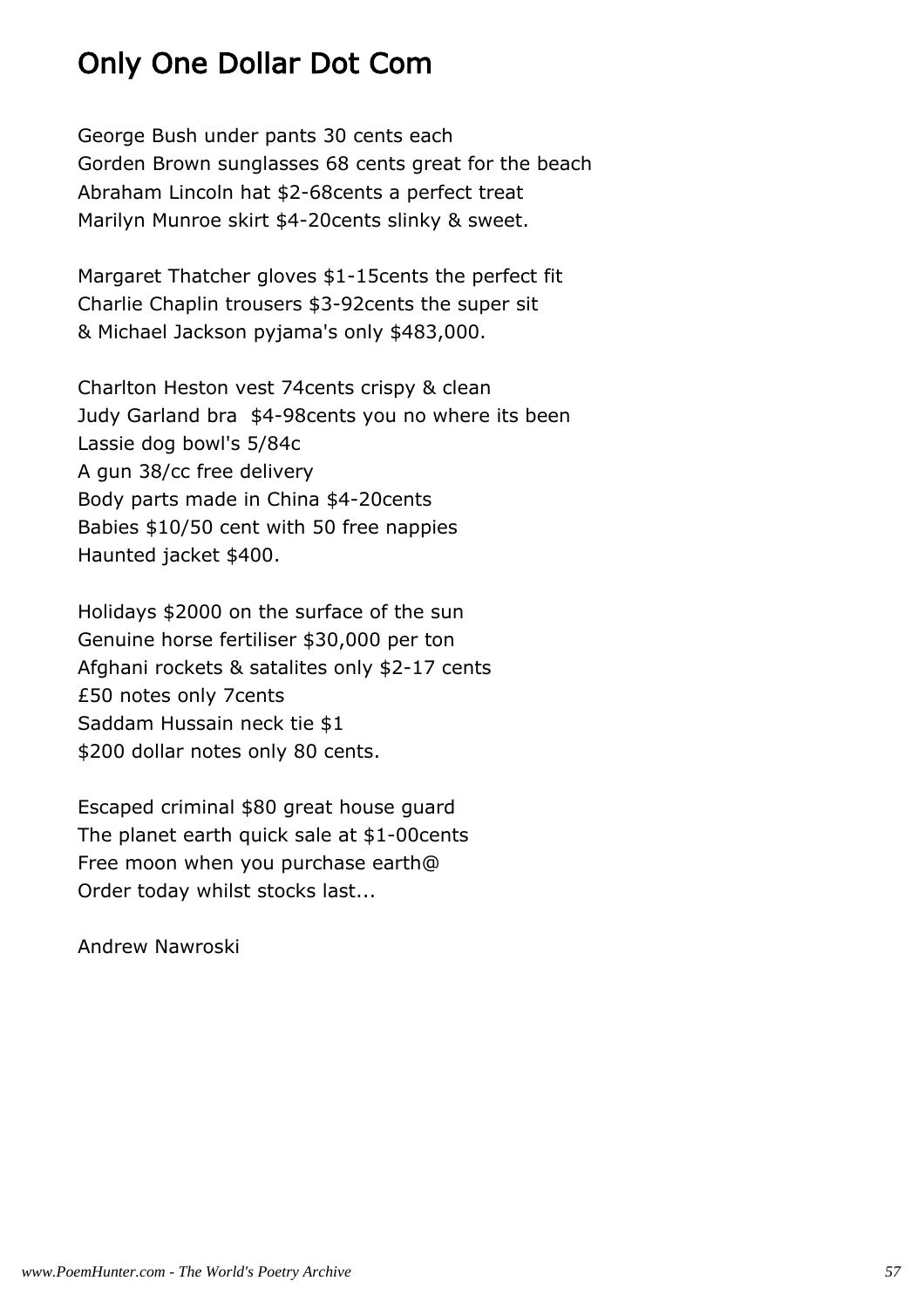## Orgasm! Take One Every Three Days

Internal exercise Or excuse for an epileptic fit Brings you wide awake With no measure

Sideways

Closer inside everything With variable distance

Everything changes Focus in and out

Like cheating at prayers

Trying to remember or not

Or just make it up

Then rest for three days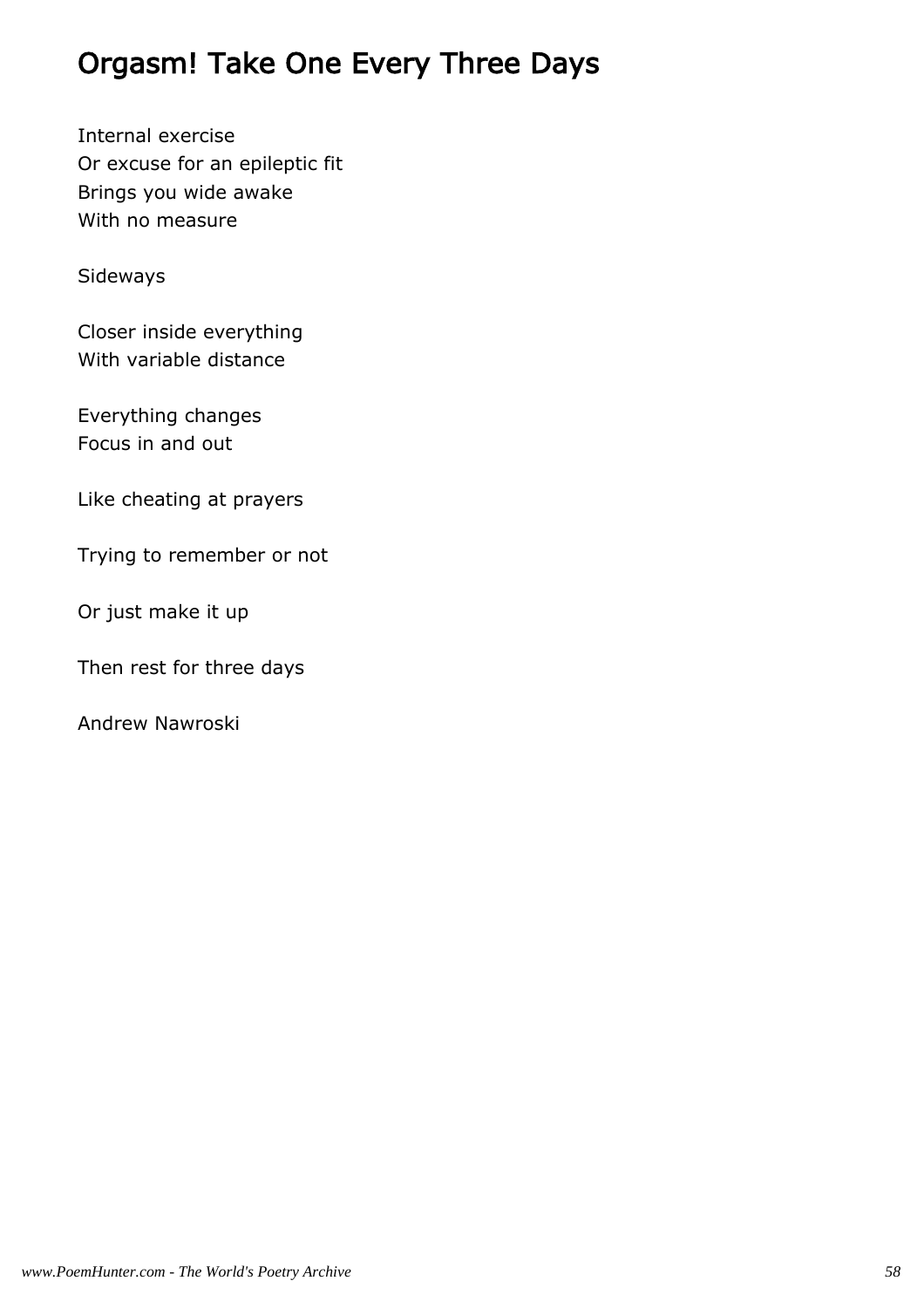#### Paper Moons

Paper moons dancing above our head Can we see them beckoning? Turning slowly Do we make them? Spin around On tender loving fingers Gently pressing in place Their loving glow.

Please say we did make them So we can see more How they flutter Touch them now I bet we could Press them in place Like singing ballerinas pirouette Paper moons dancing above our head So gentle they lay still.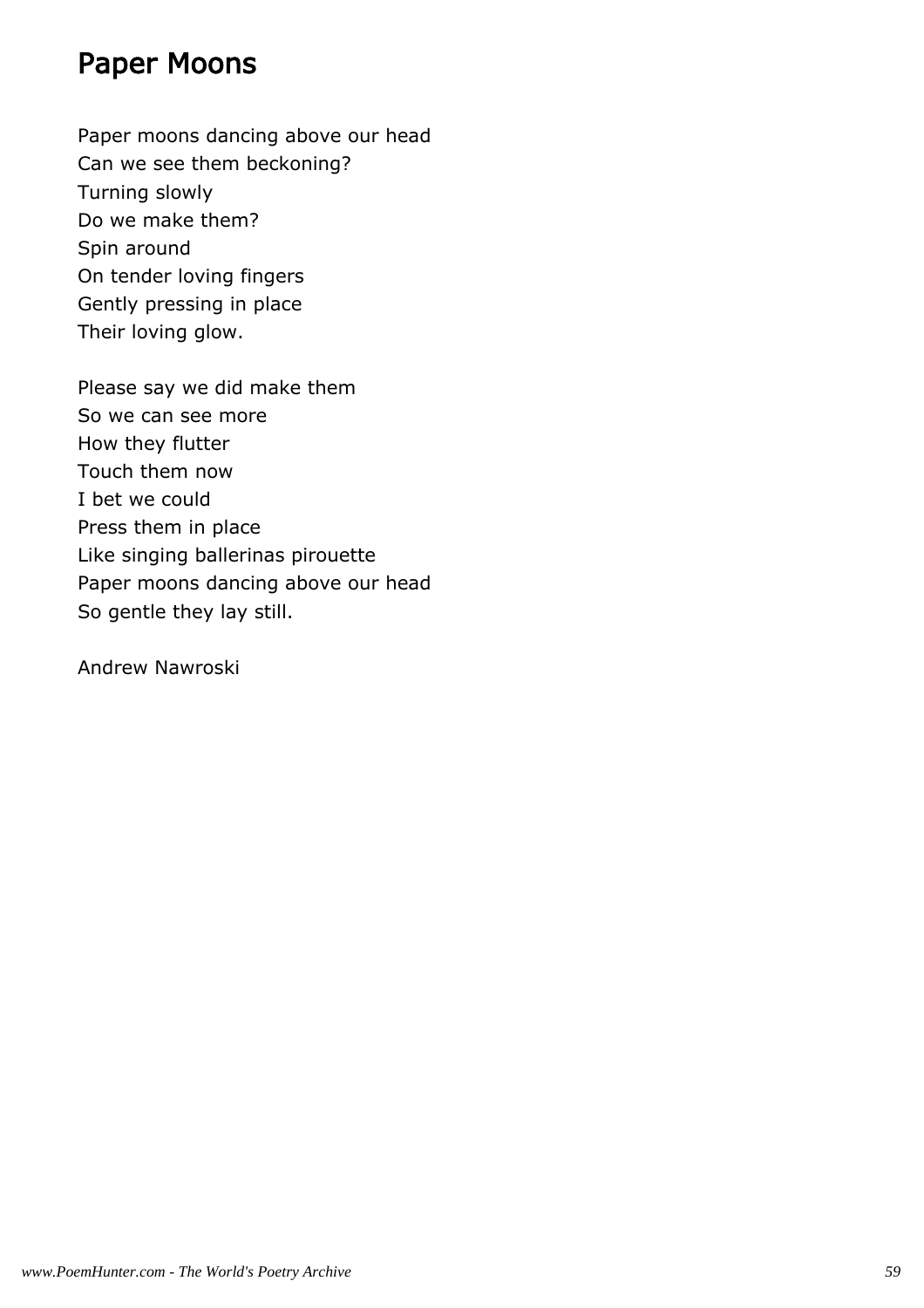## Passions Of Smoking A Rollup

Angel winged paper wafer increased saintly virginal but for a cricket pitch white fold line where you sprinkle and stretch aromas from afar, and gently pad them down covering the membrane paper with finger and thumb. Softly folding you spin it around with daggered tongue, lick across a second - white gluey cricket pitch line, and stick. Feel between finger and thumb before passing to your lips then light. Inhale. Smelling, as sweet aromas, pass into your body. loving its glowing embarked orange tip. Temporary relief, until the next one. Omitations. 1. You do not always see the gluey strip and lick the wrong side. 2. After awhile brown stains appear on your thumb & first finger. 3. Sometimes when you put it in your mouth it sticks to your lips, and when you withdraw it stays there stuck and the burning end comes off onto the back of

your two first fingers.

4. You often burn your nose when lighting it.

5. You become short breathed and can't run.

6.A black spot appears on your lung.

7. You die from lung cancer..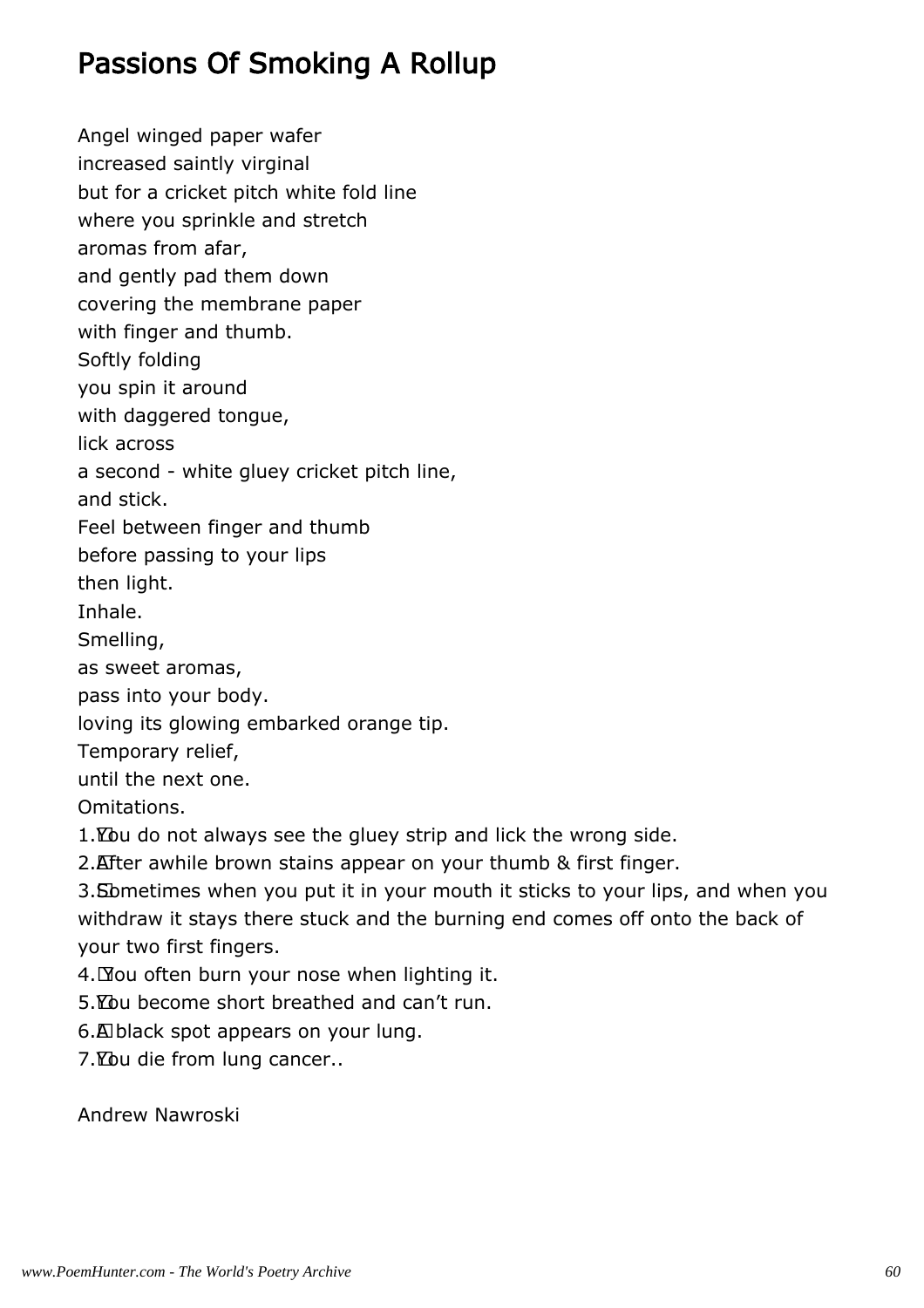# Pc 217622645863

{}~{}~{}~{}~{}~{}~{}~{}~{}~{}~{}

1 million percent brain service Binary magic lantern In hypersonic learning frequency With telescopic, telephonic measuring means At variable brain transfusion device For next generation genius. {}~{}~{}~{}~{}~{}~{}~{}~{}~{} your entire brain function And live forever. {}~{}~{}~{}~{}~{}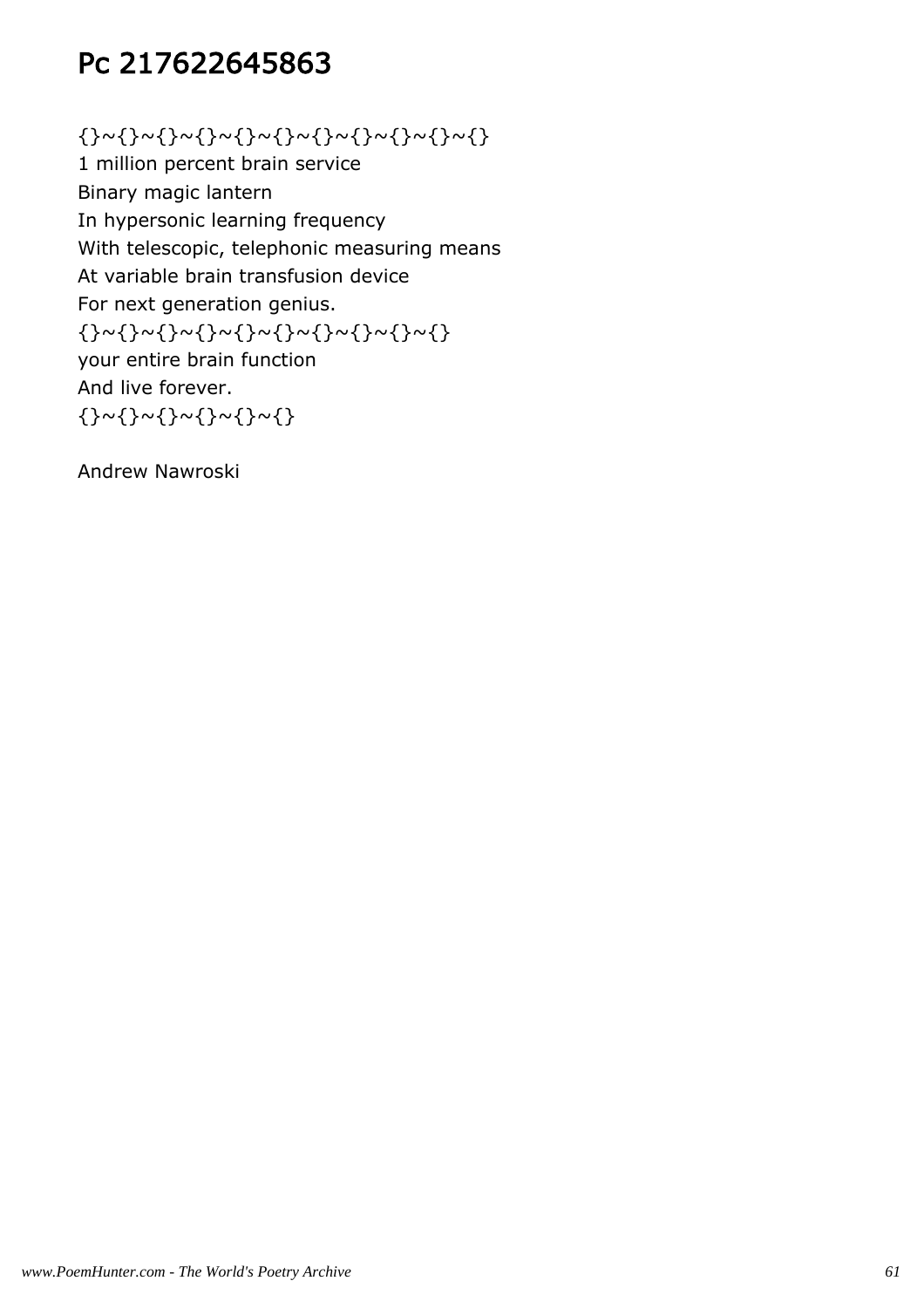#### Private Limbless Hero

Private Limbless Soldier. Shaking dancers making chances Form rows of soldiers Fighting battles in lost romances Swinging on ropes over bell towers Ringing songs as battle commences Breaking legs at fields on slaughter Bellies full of bombs making new laughter Explode to feed another soldier Lying limbless hero not quite fed Spew out their mother and father On dead enemy soldier.

Private limbless hero Surrounded by circle of army Each with gun to their heads They all shoot together And fall on private limbless hero Who see's their limbs flutter Together making another limb That grows from his shoulder So he can hold their pistol Under his chin, then kill Just another soldier.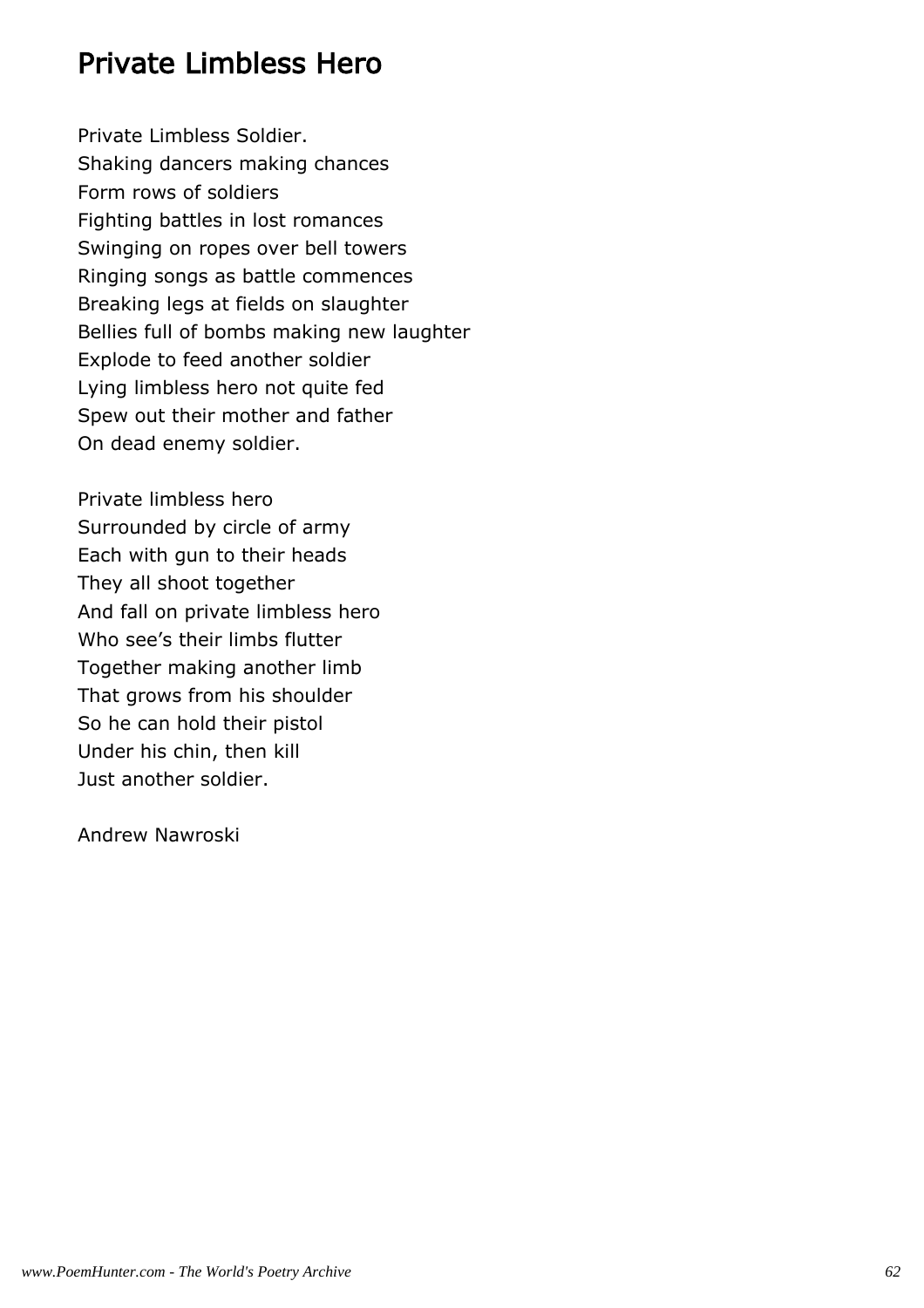## River

In rivers deep floating across myriad time hearts of love shall sing my sleep away and beneath your soul my body lies for dreams embraced of you dancing fast on night for all Let owls gaze upon in awe and hoot till dawn, then sleep every lover's day While fox, vole, blinking fish, and bird of prey shall dance you merry breadth in loves caress Along your winding banks with crinoline dress.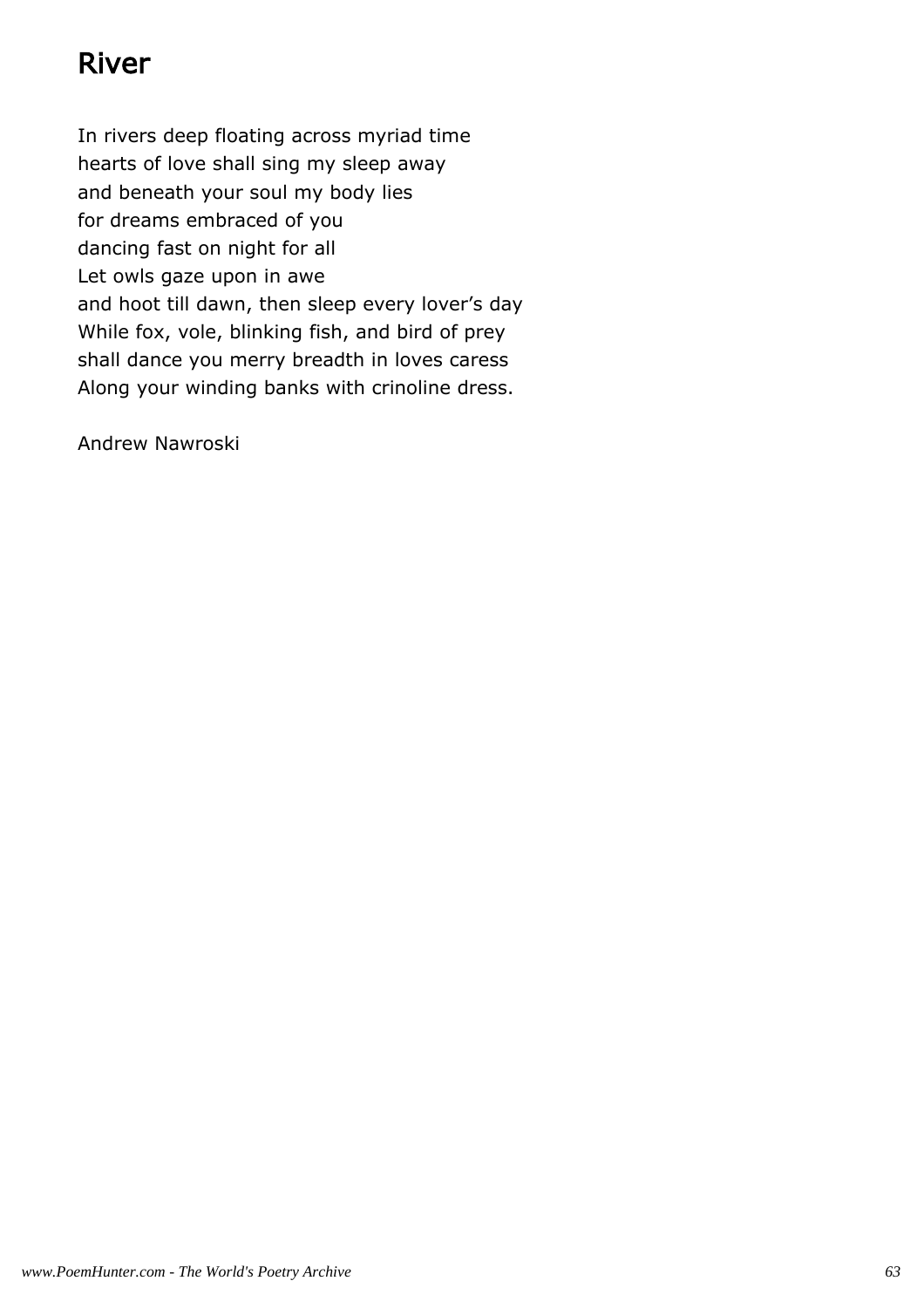# Safe Sex

Over visions of tortured souls I ascended and made union with your heart Waiting like a gazelle cheerleader you opened your condom filled wardrobe I became high on lubricating jelly and rubber With heaving chest you inflated one It grew massive and raised you up as you ascended out the window I grabbed your ankle Like two dangling mannequins We floated high above the ground your white sock became loose So I climbed up your leg and held your waist We ascended higher It took us out beyond all visible sky We were proud and breathed hard Our eyes like full moons Slowly ground came into view and we both splashed into warm salty water We rolled over each other Then lay with our backs on soft sand Fine spray sprinkled our bodies as we watched our condom Float out to sea.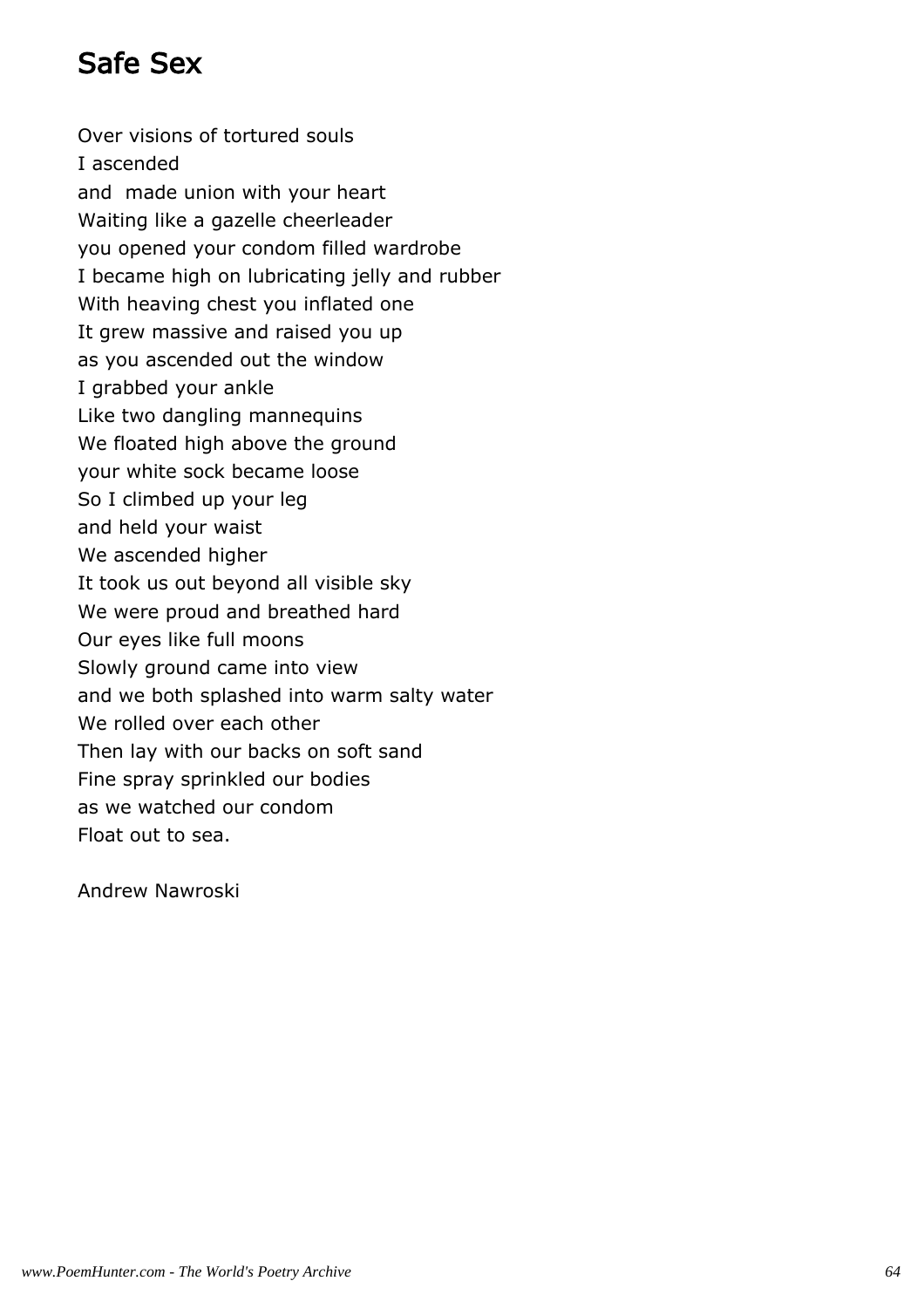# Solitude

Within palisades of the mind Furtive moments of love pass through dreams, and find solace inside a chamber of watching memories. Reminding each and every memory, how to be an eternal dream. Whilst all palisades slowly fall inward, taking away any desire. Leaving a solitary furtive moment, alone to weep.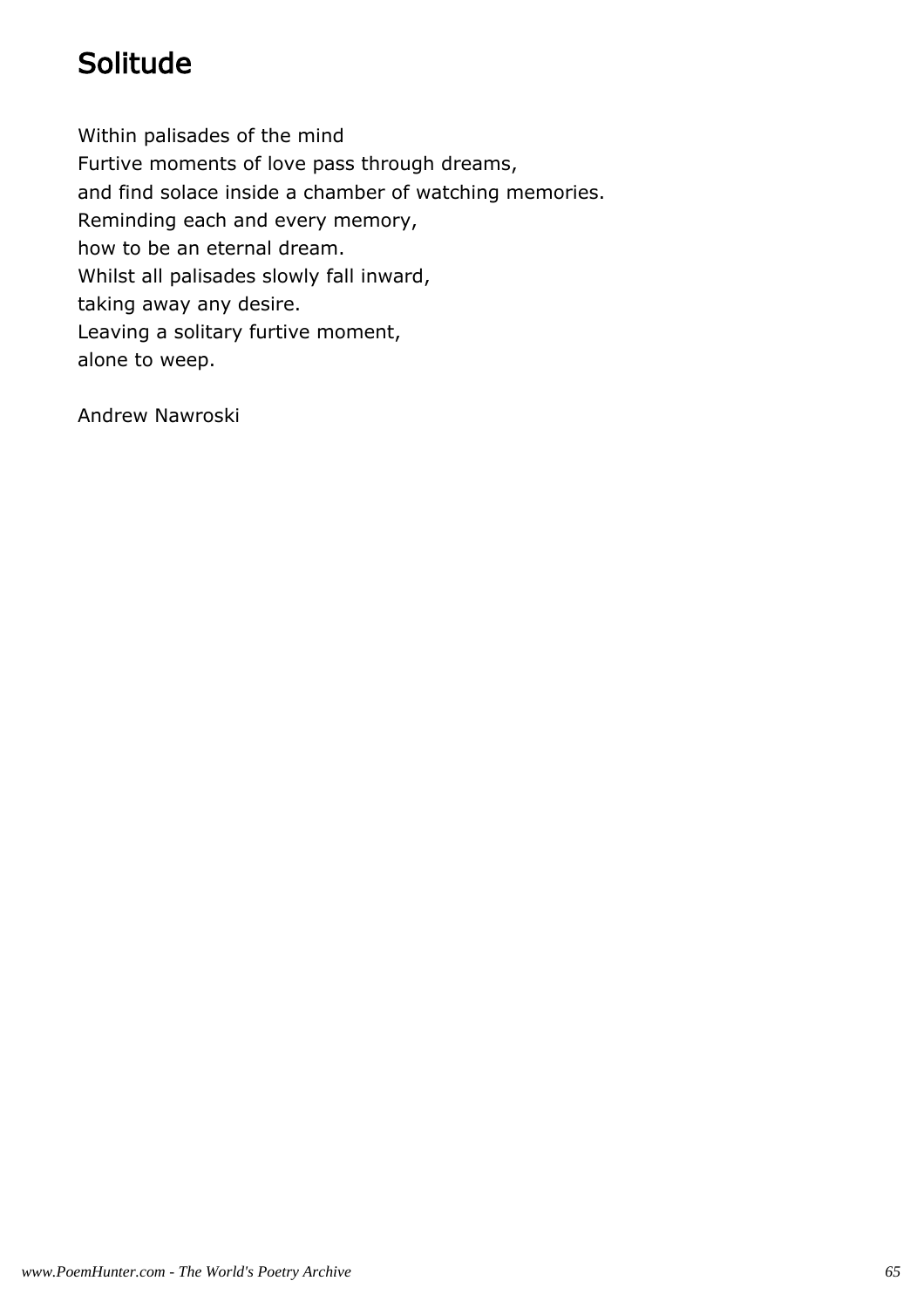# Strange Thing

Strange thing appear, nudges you soft urgent simplicity.

Strange thing leave a vacant why, smooth's you down.

Strange thing forgotten a place in time. Playing its game, that strange thing

Insane.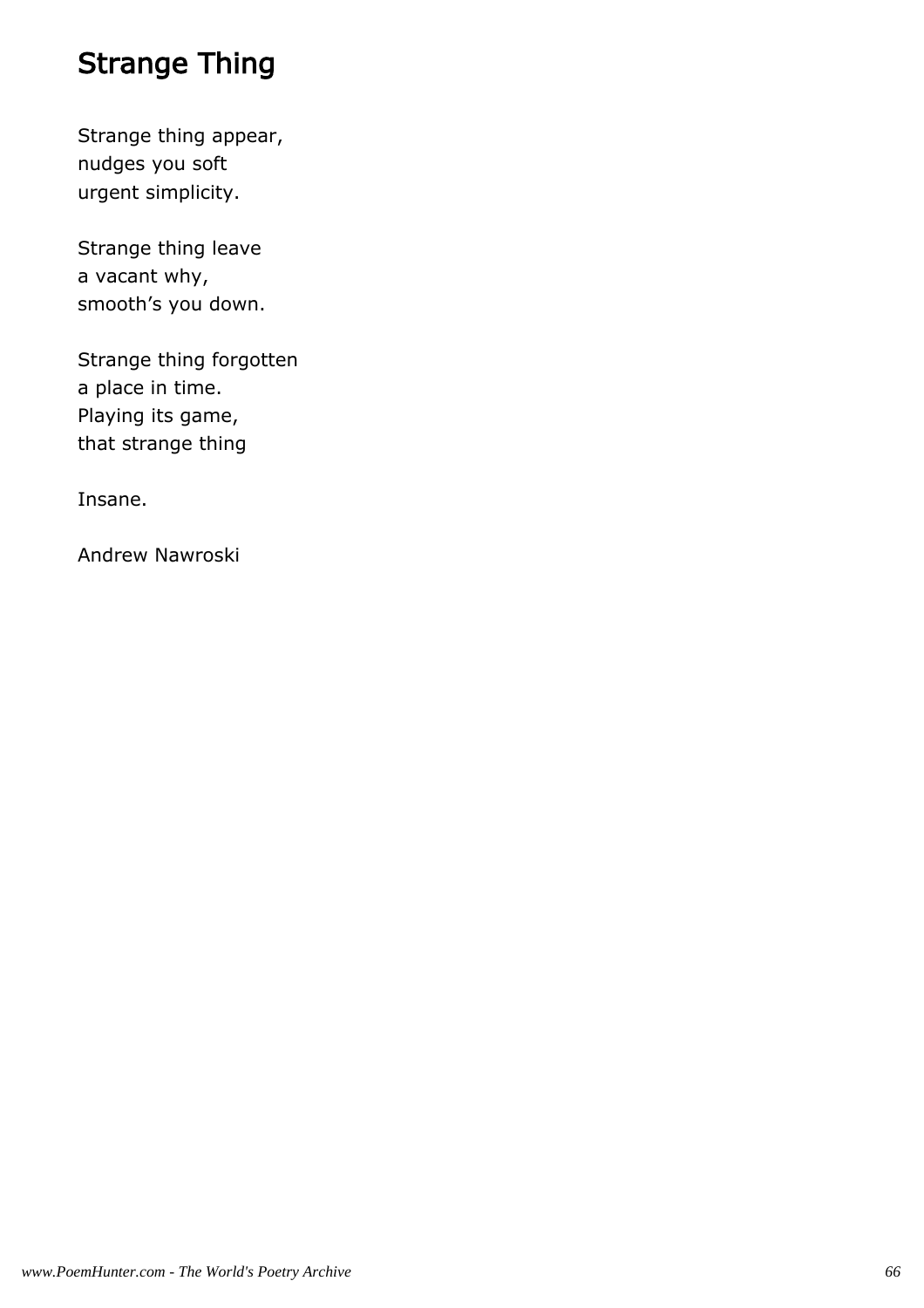#### Strange Whispers.

Sometimes Whispering I hear voices Not normal voices I see them whispering When I lay down A clicking finger sound Travels around me Then loud whispers say Time to wash all meadow's One eye is dilated Staring at my wall I blink and see more whispers

There are 3,042 hairs On my left hand I count them every night With my dilated eye And fall to sleep Waking I hear more whispers Gentle soft whispers Coming from corners or walls They follow me about Then stop whispering I can't find them But they soon come

I hear them in a city Coming from windows or doors As I hear them They grow in size Whistling me over Beckoning like virgin prostitutes

In deep resonant country They come and follow me From field corners Or fallen tree's As I listen they seem stronger And sometimes I see them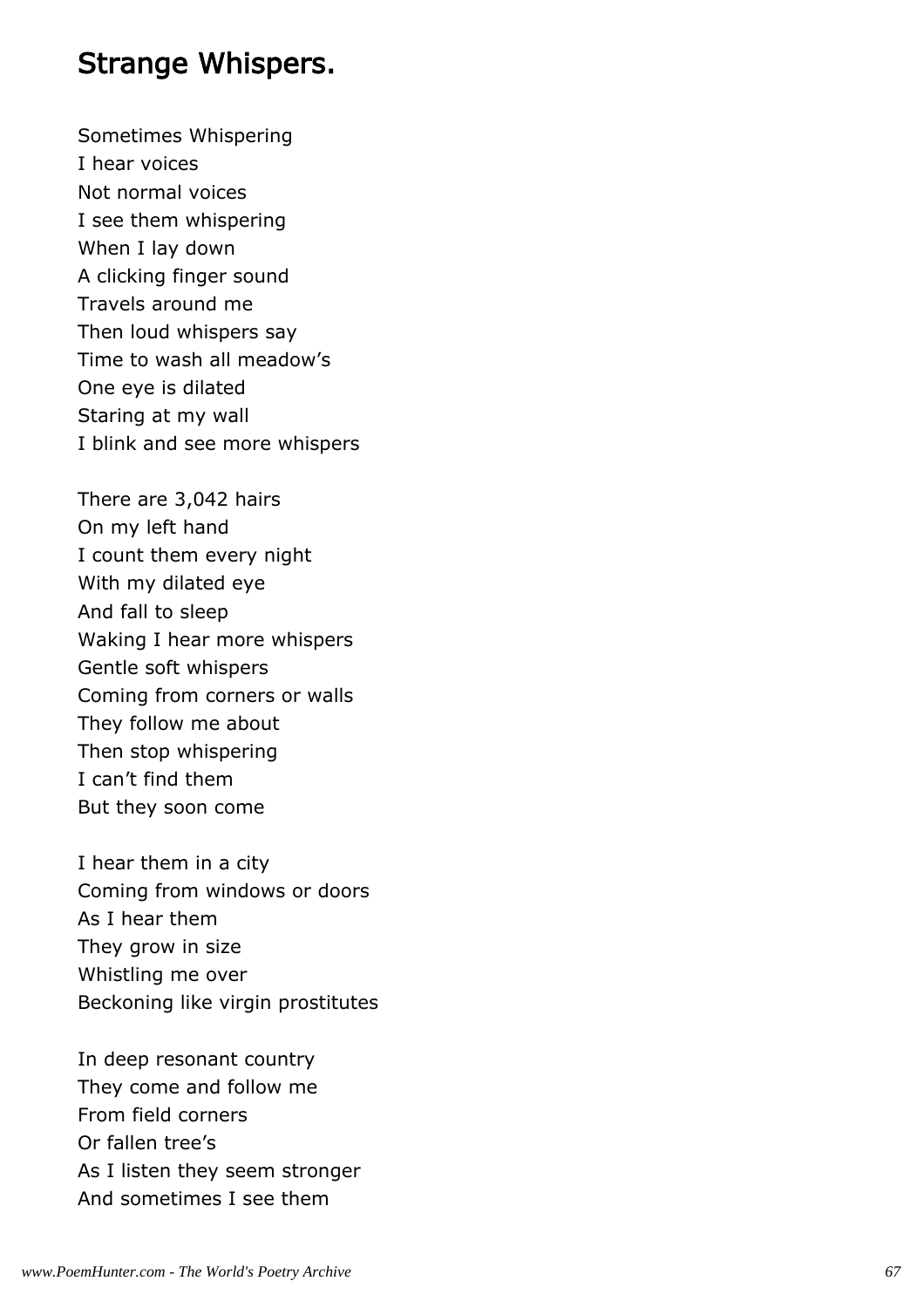Making colour shapes They shoot forward Silently through my body Then start whispering

I try to hear words when they begin But there are many All jumbled up Occasionally I make out some words Short sentences louder And they hurt my ears I want to tell someone But find I cannot Maybe I'm insane.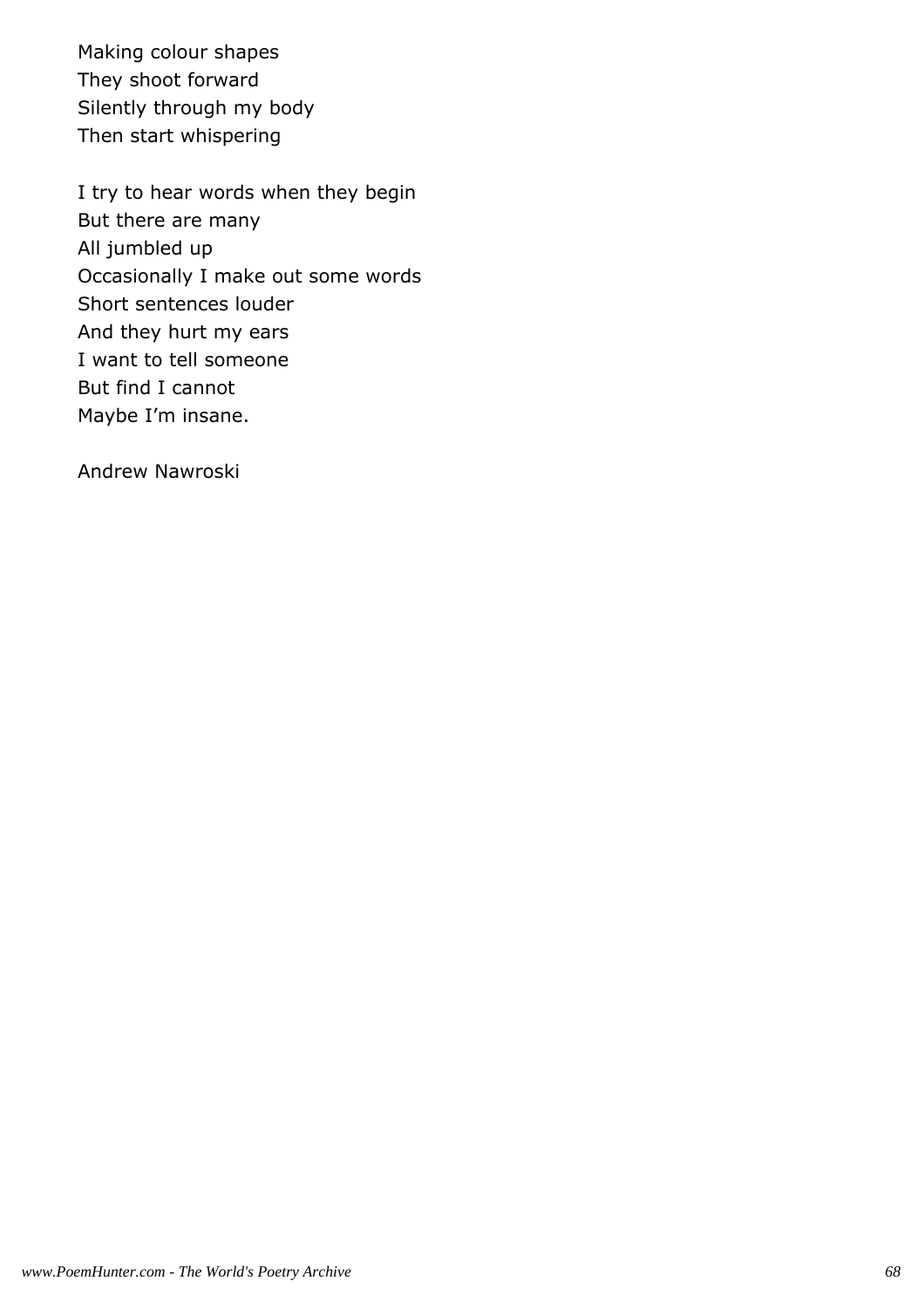#### **Sucubus**

Holding a war heroes Knife close you Laugh in my ear and enter my body through my side moving upward to the medial pre-optic area then steal my very soul you hide it in the fridge rumbling like a nuclear dialysis machine along side some sausages it waits solitary changing the kitchen.

After two weeks with Solvang hound of Satan you call again slip gently through my side snaking backwards this time to the hippocampus and temporal lobe again you steal my newly regained soul then hide it behind the curtains they swish forward moving like torn dancing parachutes or wind blown crinoline frocks I staple them down to the window frames.

This time after four days you return with twenty four priests through my naval this time shooting like an express train up to my inferior collicus and steal my regained soul this time hiding it in the wall cavity staples fly from window frames curtains become rigid like starched collars and the walls recede backward I press my ear to the wall trying to listen for my soul Begging for it to return nothing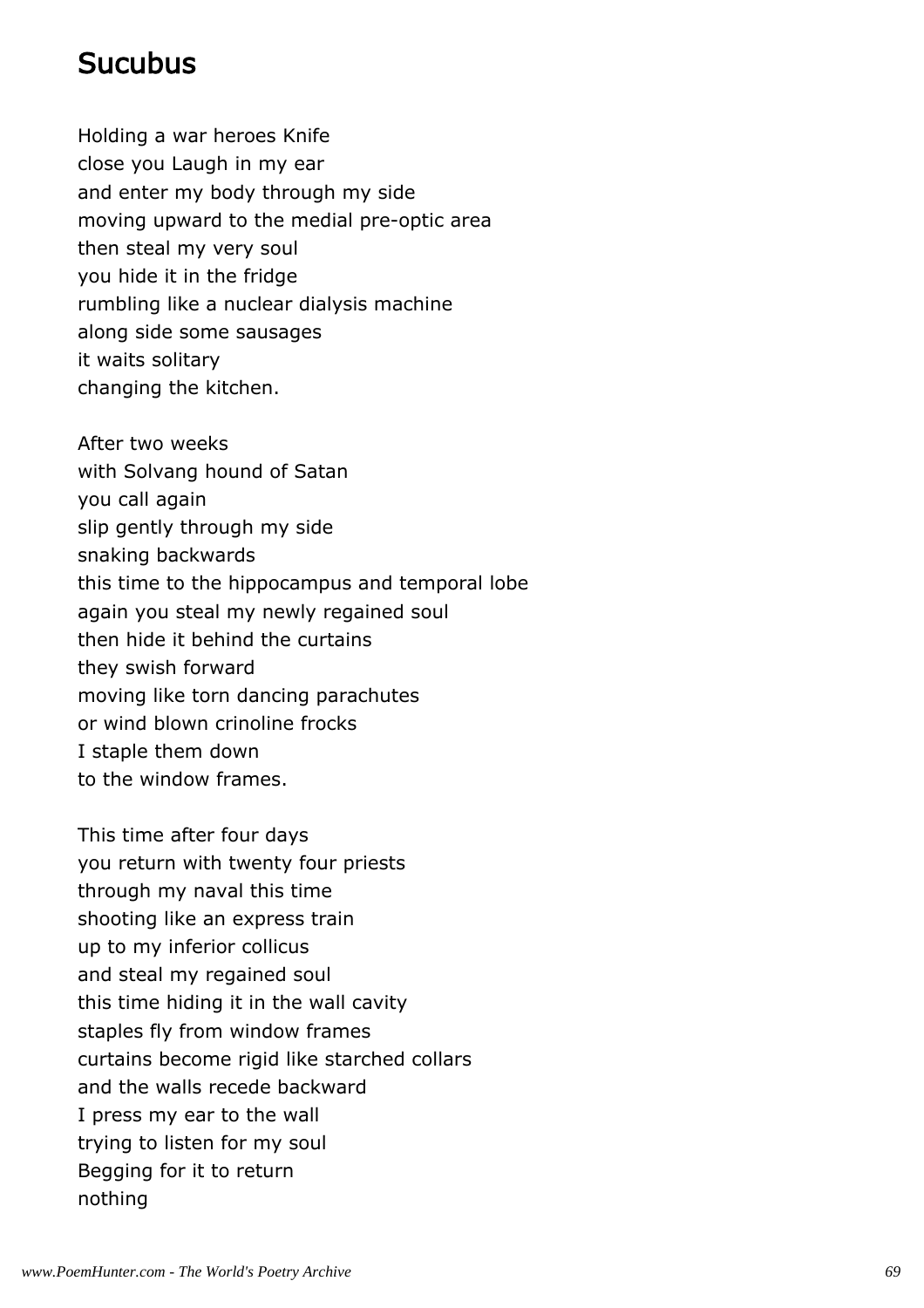I press my eye against the flat surface hoping to see it all I see is people filled rooms.

It comes every night now slowly slipping in through my side upwards to steal my soul.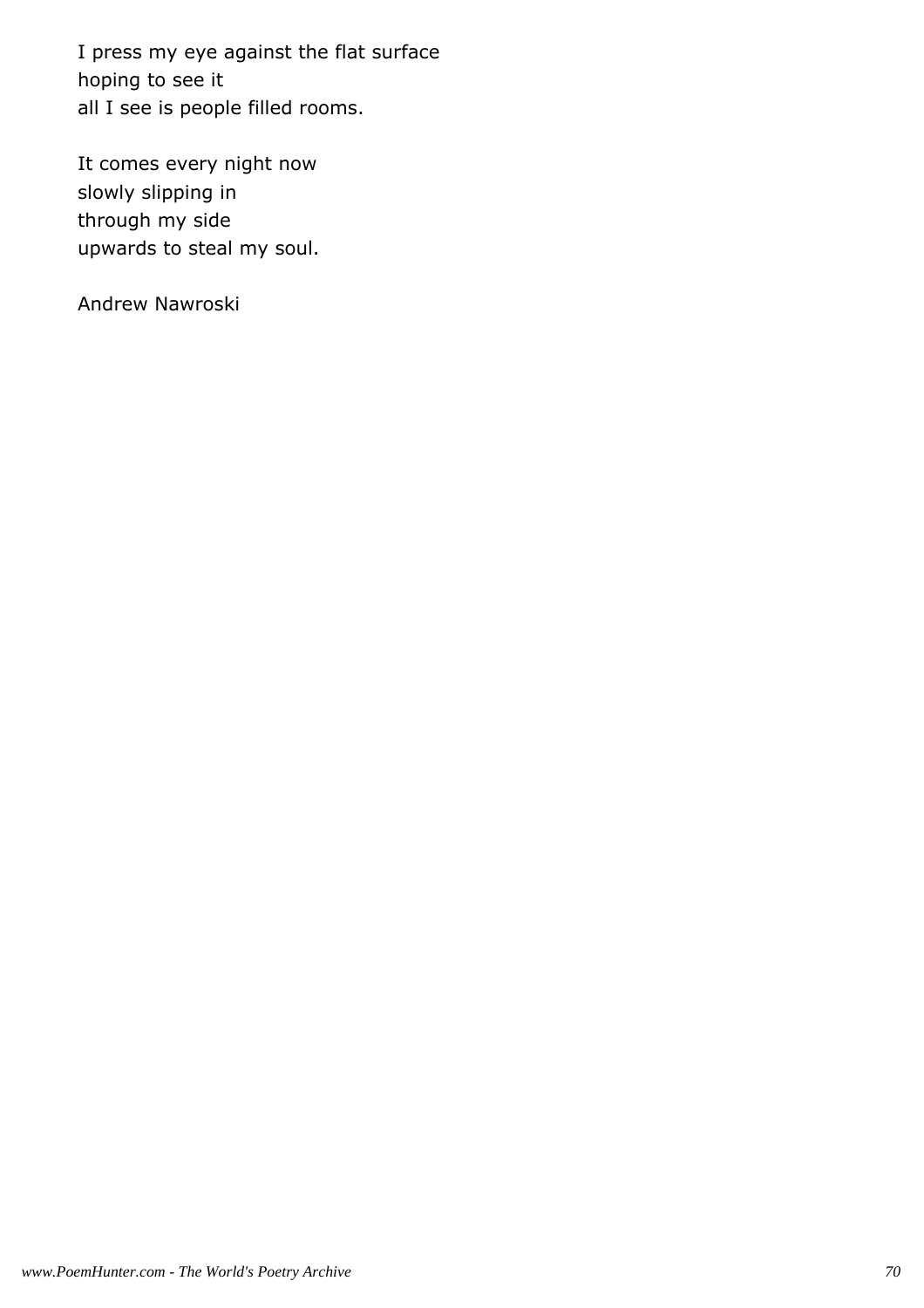## Sweet Siren Lullaby

Severn seas in tempest full Sing sweet siren serenade And blows a tune through pirates skull To kill all that God ever made Out it blasts in tornado force Ripping out the ocean bed Preparing to take its course With souls of man and creature fed.

She waits now to take her fill A smile to our ocean floor Silent till all is still Then up she roars to the very shore A siren sweet deadly lullaby Natures purest form Myriad angels from the sky A Mozart, Schubert, and Beethoven storm To kill all who dare listen Then when finished with a fair taste And her brow a finest glisten She gently recedes in silent haste.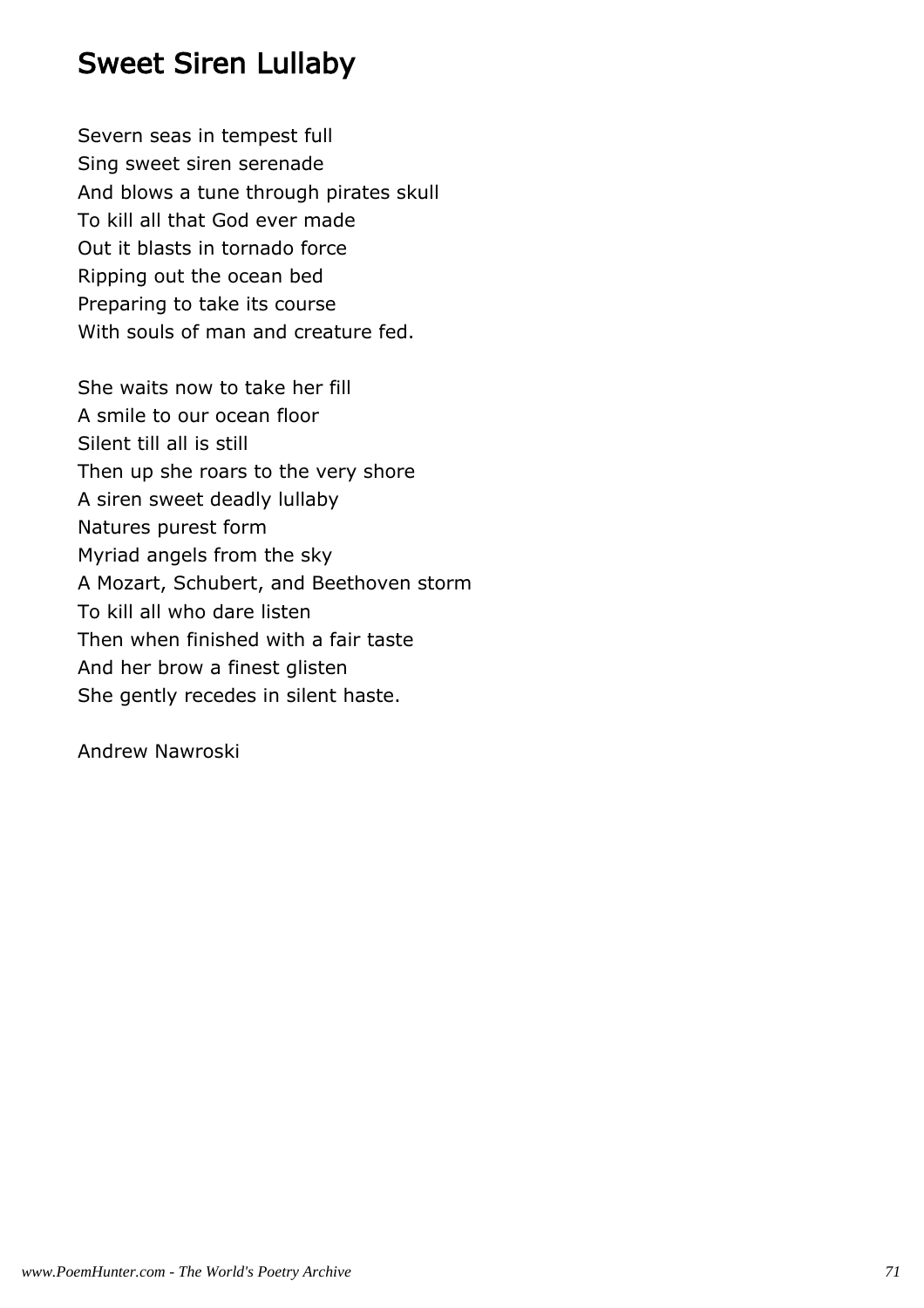### The Argument

We first met Sat and stared Vacant as when born Time past All changed You pushed me hard In the chest I asked why You turned away I grabbed your shoulder You squeezed my hand away I tugged your hair You turned and kicked my shin I trod on your foot You looked wild Then bit my ear I grabbed you tight And held you down You bent my fingers I ripped your sleeve

It hung from your shoulder torn So you ripped at my shirt Buttons flew about I stood in a rage And threw your best shoes out the window You screamed And poked me in the eye So I bit your hard On your bare shoulder You slapped my face Then scratched my cheek I let it bleed And smeared your front You scrambled away To a drawer Took a knife I backed away Into the kitchen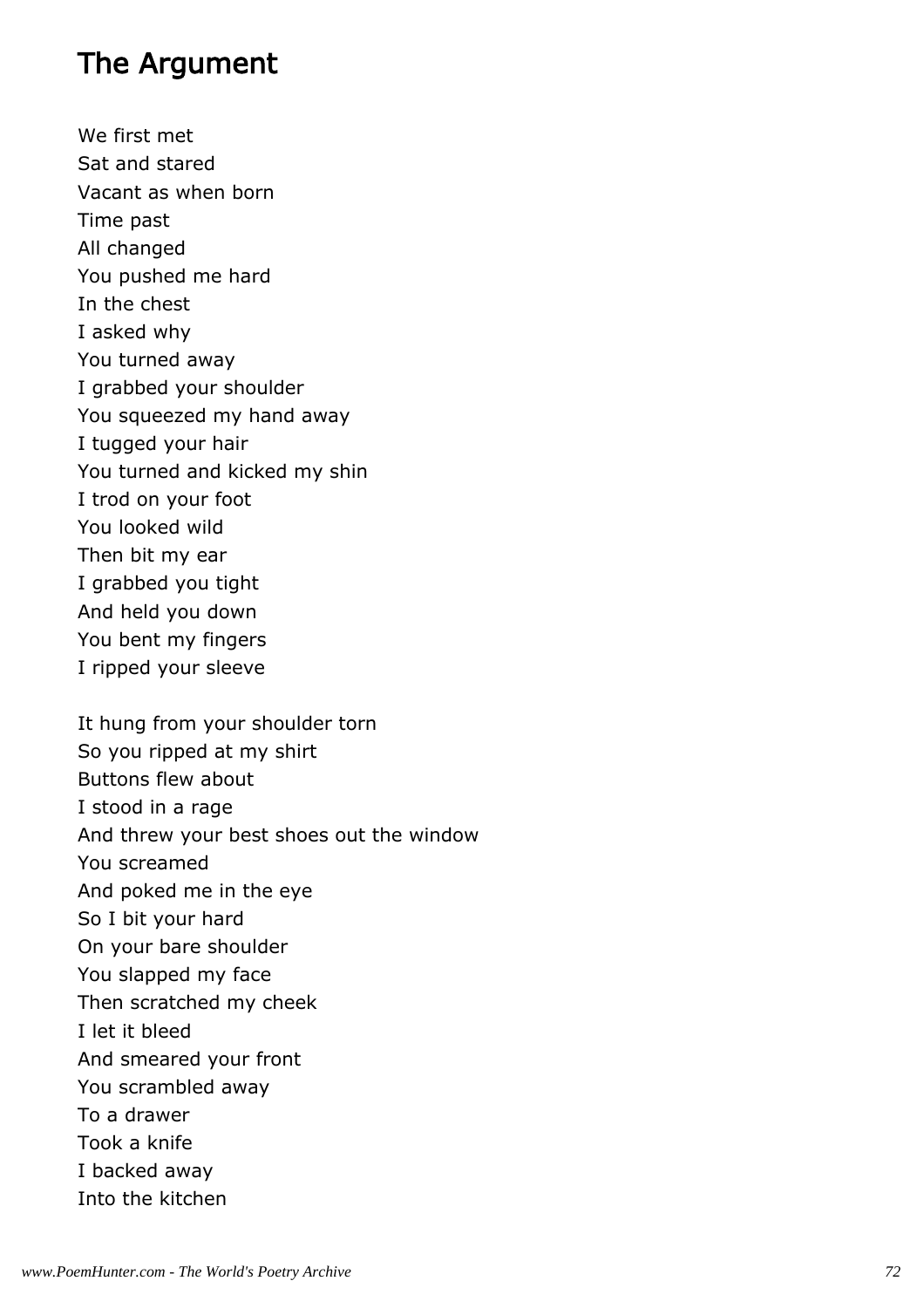And grabbed a knife

We were like pirates Fighting with swords Grunting and panting You stabbed my leg I fell Pulling you down Onto your knife Cutting your side We lay on our backs Breathless Bleeding With knives in hands Turned our heads To look each in the eye And grinned We pulled our bodies close To embrace tight As our lips met Both knives plunged deep Embracing We became never before so close As both together met eternal sleep.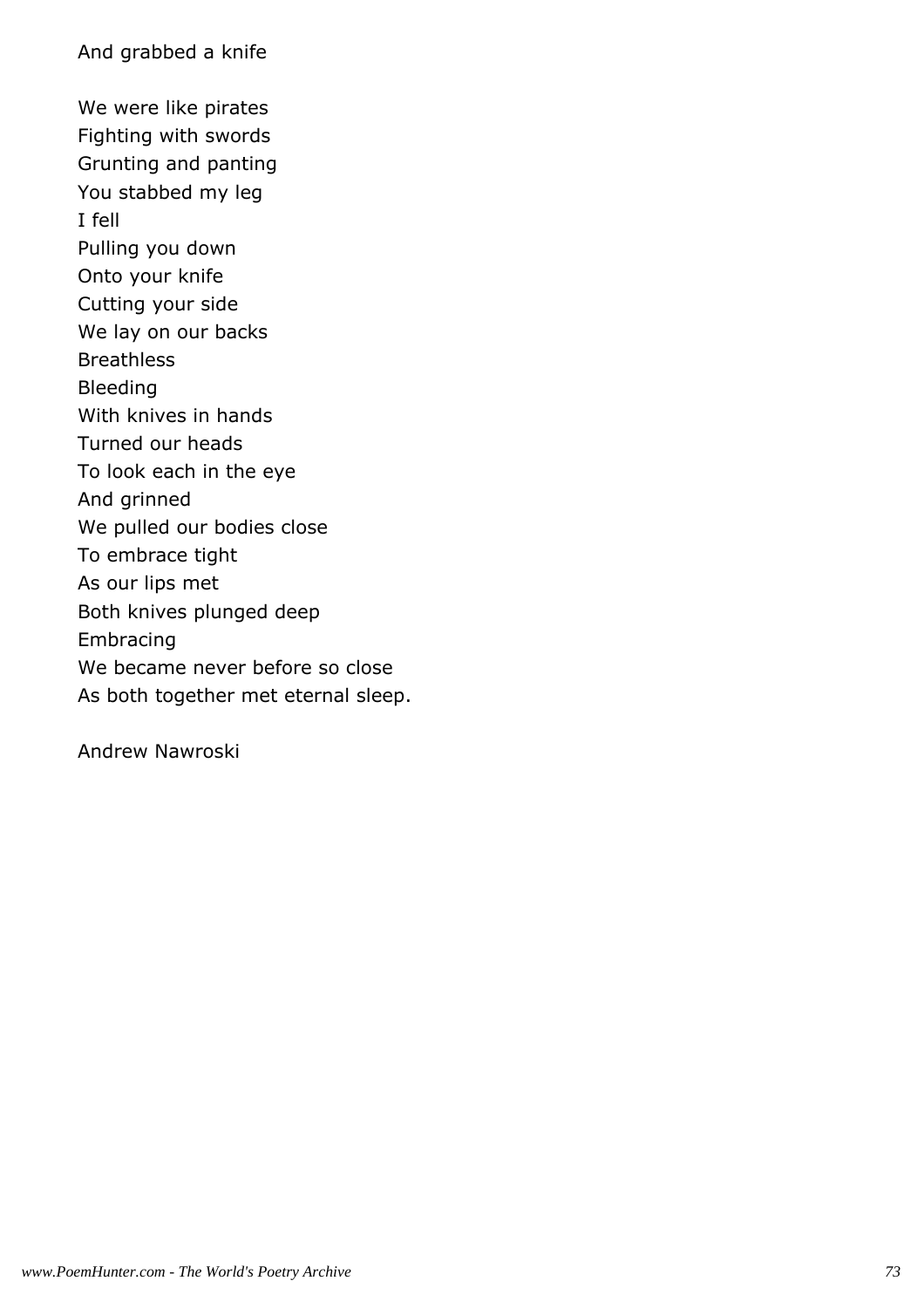### The Brown Paper Package

\_\_\_\_\_\_\_\_\_\_\_\_\_\_\_\_\_\_\_\_\_

Being so bold and quaintly told a thousand lines to be writ where given They said in the end maybe it will be sold so to this task I was whole heartedly driven My pen I did scribble away until callus did show and my eyes became all a quiver Hair covering my eyes did grow and my body did all a shiver

Month after month, year after year scribbling away like psychotic clown Some kind of story did appear so I took it to the man down town Who wrapped it in brown paper with string It simply bowled me over the moon So I went home and started to sing The story that had taken so long had aged me all but thirty year And now became my favourite song that I sing whilst having a bath without fear.

\_\_\_\_\_\_\_\_\_\_\_\_\_\_\_\_\_\_\_\_\_\_\_\_\_\_\_\_\_\_\_\_\_\_\_

As I lay long in my wooden coffin and a blessing was given alike to my story written Keeps a wide smile to this rested boffin Who from brown paper wrapping will never again be smitten.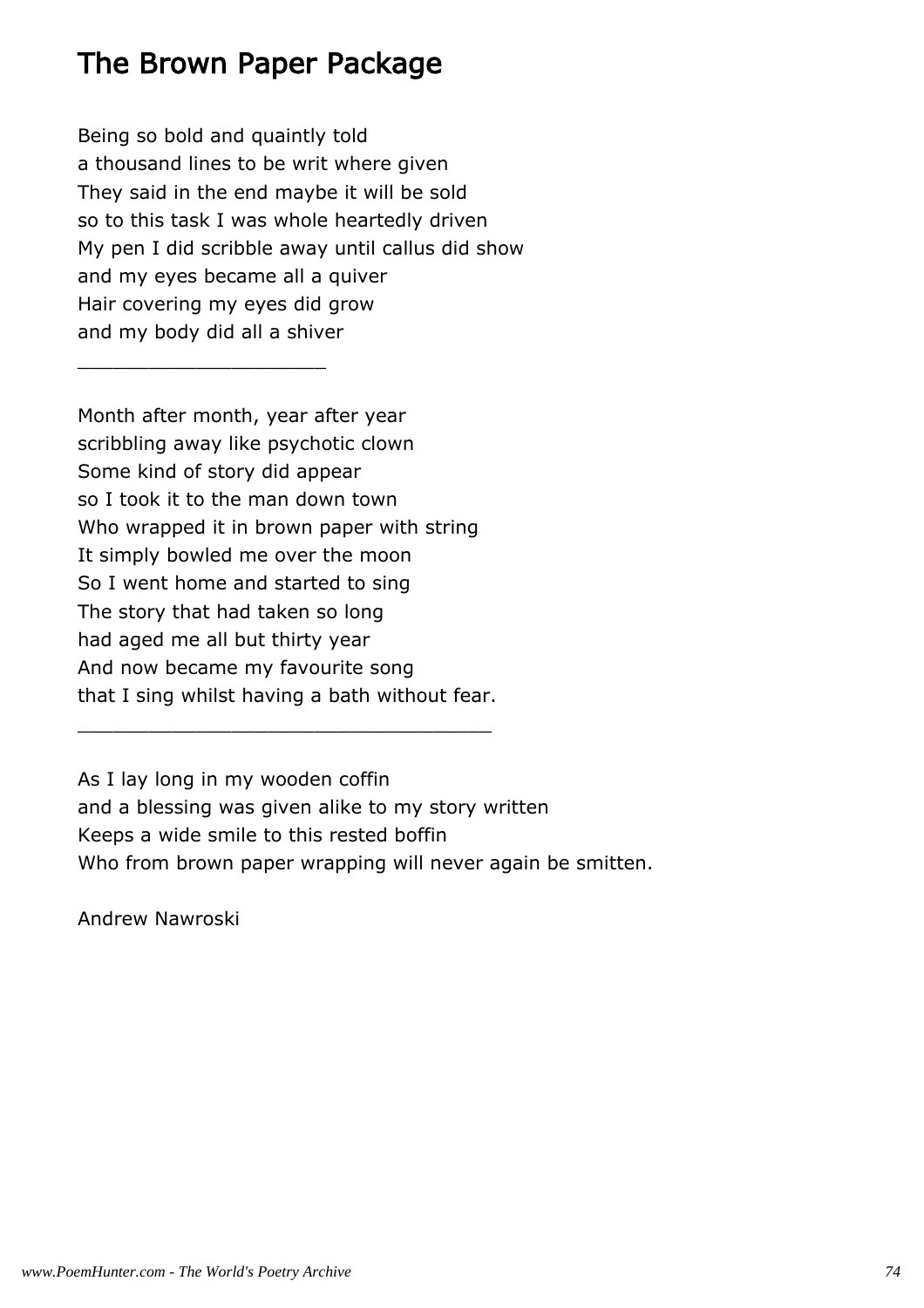# The Fly

Once I dissected a fly Don't know why but dissected a fly Put it under a microscope And saw its blood flow before it should die Moving inner organs like a isotope So clean and pure the perfect thing All neat and precise Unlike some bee with a deadly sting But all meant to be so concise Then its blood did halt And inner organs went all lame I felt sad coz it was my fault And thought never to do the same.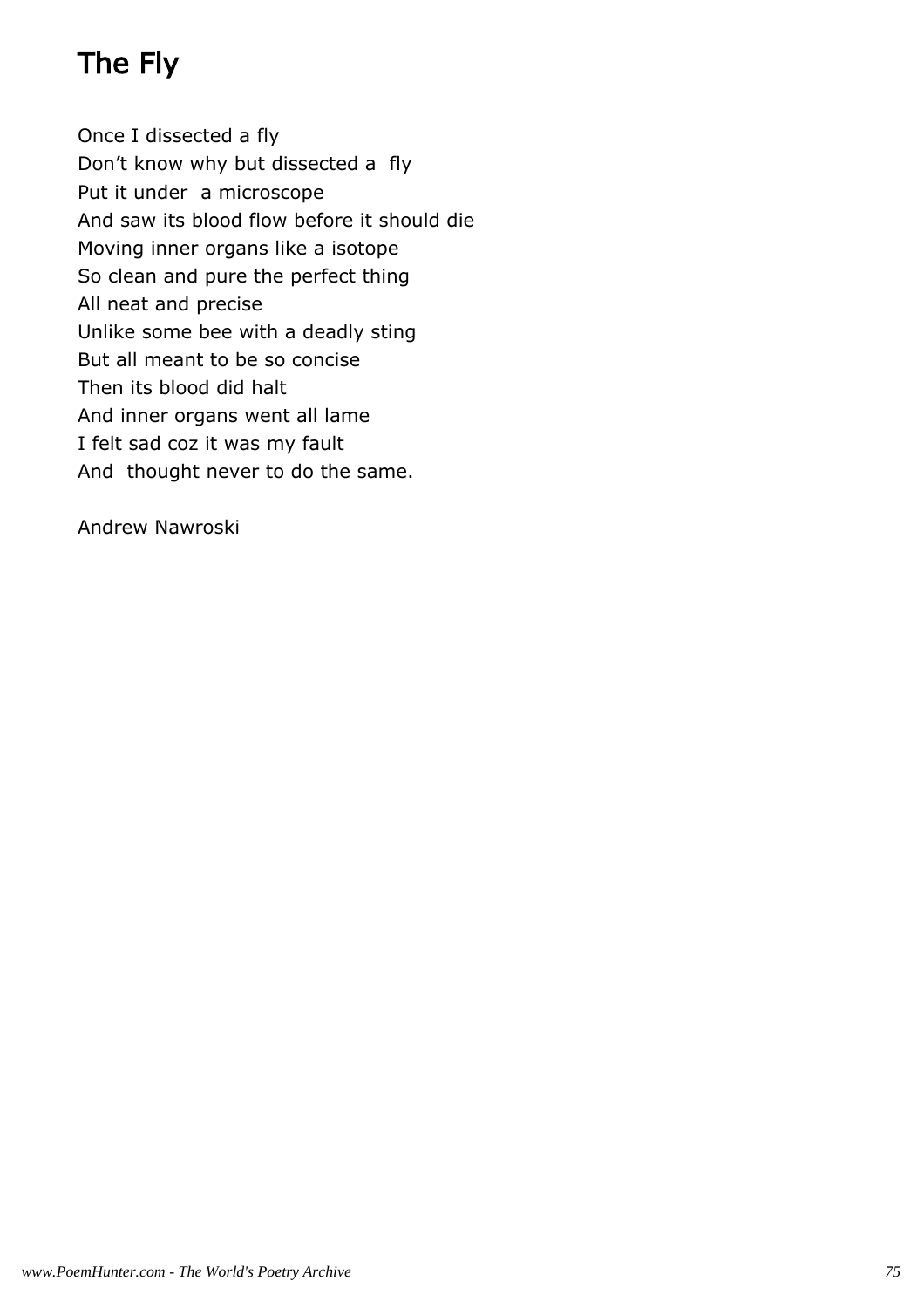### The Moon

On deep pools of star laden skies Chimera shadow maker cries In places of faces Eternal dream to see All of love so free

With shadowed skin And bone poking flesh Stare at such this moon Your mood will ride Its orbit afresh

Even sees all day With azure backdropp hidden away Coming soon moon! Go crazy if you can As it speaks your deadliest day

Controls the tide Nay Controls your mind An alien Another eye God's camera eye Powered by interstellar dust

There's no room on the moon You mother would say Because everyone is there With Luna smile That made you crash land So you had to stay

See you soon Oh beautiful moon My mind is all yours I can hear you pass On galactic breath Orbiting night and day.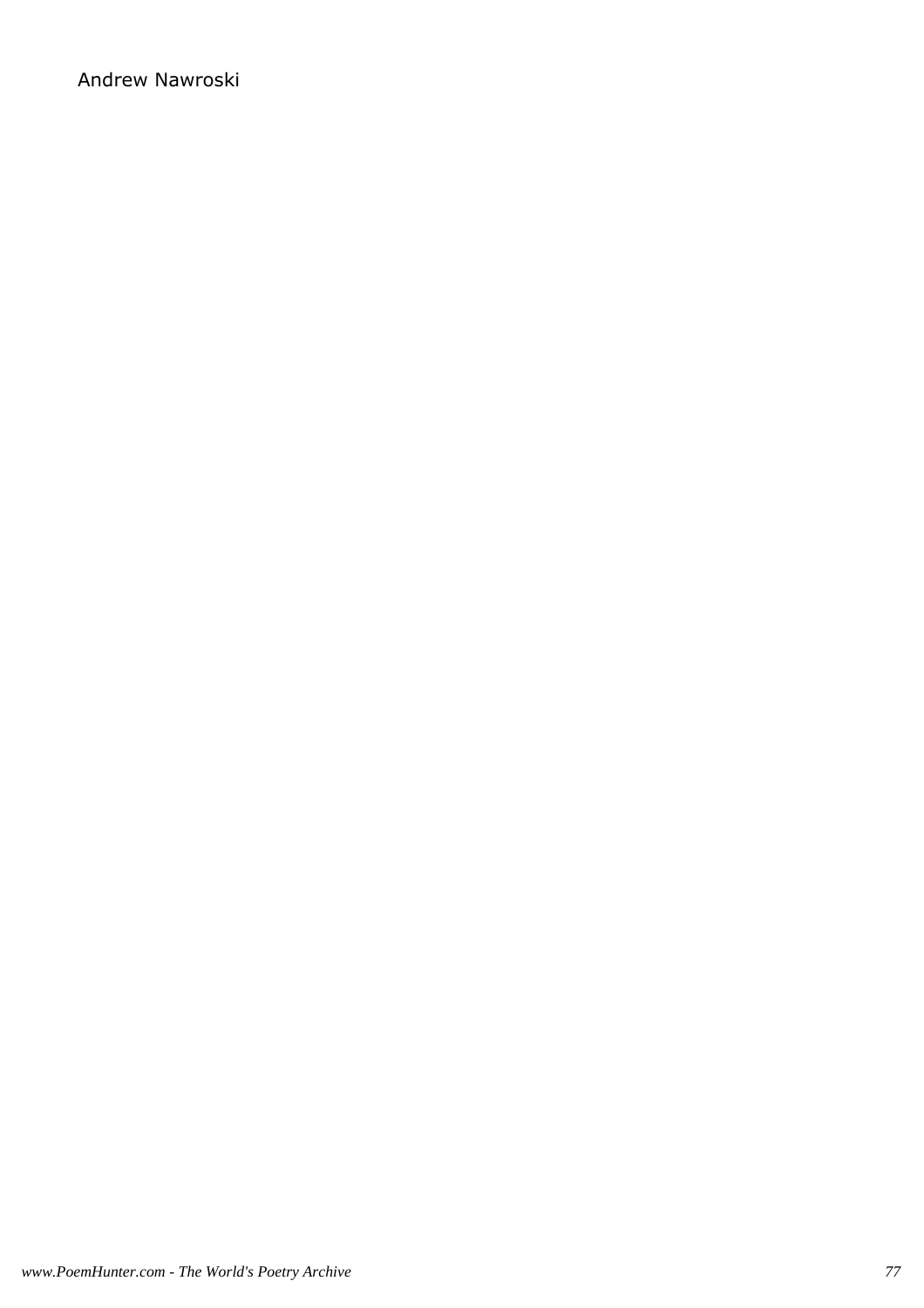### The Omnipresent Toad

Perfect issue basic dna Integrated control freak geek Specialised one day trip away Galactic traveller on spawn and seed Spam and blind rss feed Leap to the sky! Rocket bloke - spaceship woman, You are an omnipresent toad.

Fall out of word fall into light Make it pay through the night All at break neck speed You no what you need, Plugged in plugged out Site builders noble scout On special mode You are an omnipresent toad.

Surf city time lord pay Seen it all in a day, Script, scripted digital servant Shakespeare's dreams, a tekicolour merchant Get down that galactic surf road You are an omnipresent toad.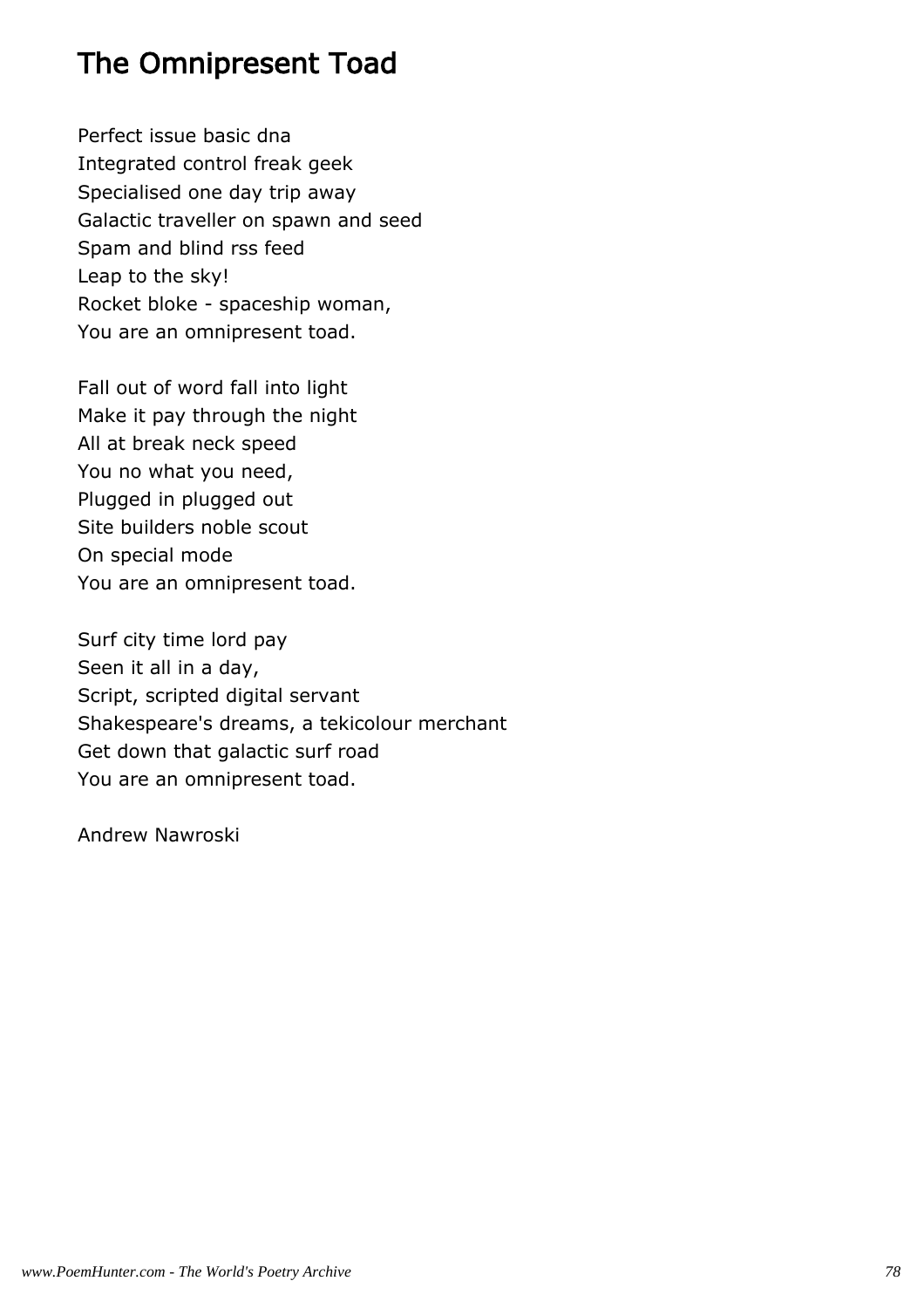# The Sparrow

Awoken by symphonic melody From a feathered dinosaur Beak wide as shifting tectonic plate Squealing soprano! ! , chattering alto! Impregnating a transitional melody From God! ! .

~~~~~~~~~~~~

Direct territorial sonic marker Through human subconsciousness Implanted subliminal time relapse capsule A future beacon, and nest for our brain.

~~~~~~~~~~~~~~~~~~~~~~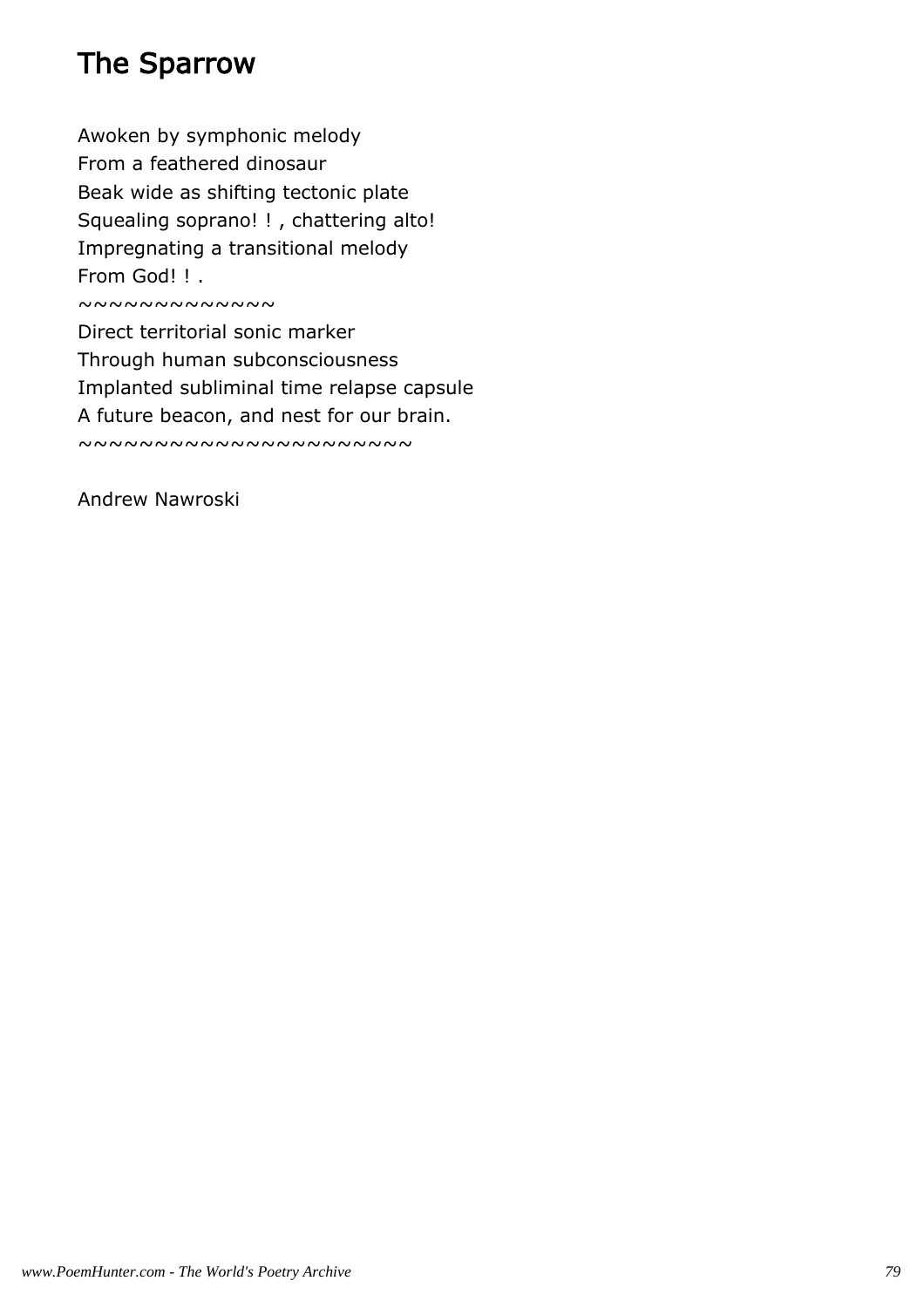### The Suicide Note

I am so sorry and hope you will all forgive me Please take care of my pets Especially my hamster He likes to climb on top of his cage every night And a treat of some sliced apple now and again I haven't much in respect of possessions My musical instruments - you can give to charity Or sell them, maybe use them as ornaments And the little money I have left can go towards my funeral costs I have chosen a quick and painless way to go So don't worry if I suffered, I wont have.

I no I will miss the warm sun and bird's singing But maybe I will still hear them I'm so very tired all the time And everyone seems so happy All their happiness has become to hard for me It has become like a leaden weight to carry around So I feel I shall be better away from it all.

Tell my uncle Fredrick I loved all those old books he showed me And make sure he doesn't drink to much again You no how angry he gets Anyway I no for sure I am doing the right thing Iv'e been alone now for many weeks And have had time to think it out I feel quite excited about it all My pets seem to no what I have planned And watch me more often They seem to be giving me advice And somehow agree when I show them things.

I haven't told anyone Everyone thinks I am really happy And always smile like I could never do I wont you to give uncle Fredrick my book on bird spotting The one I got on my 16th birthday, I am sure he will like it He loves colour, and it is full of colourful pictures I am really sorry about all of this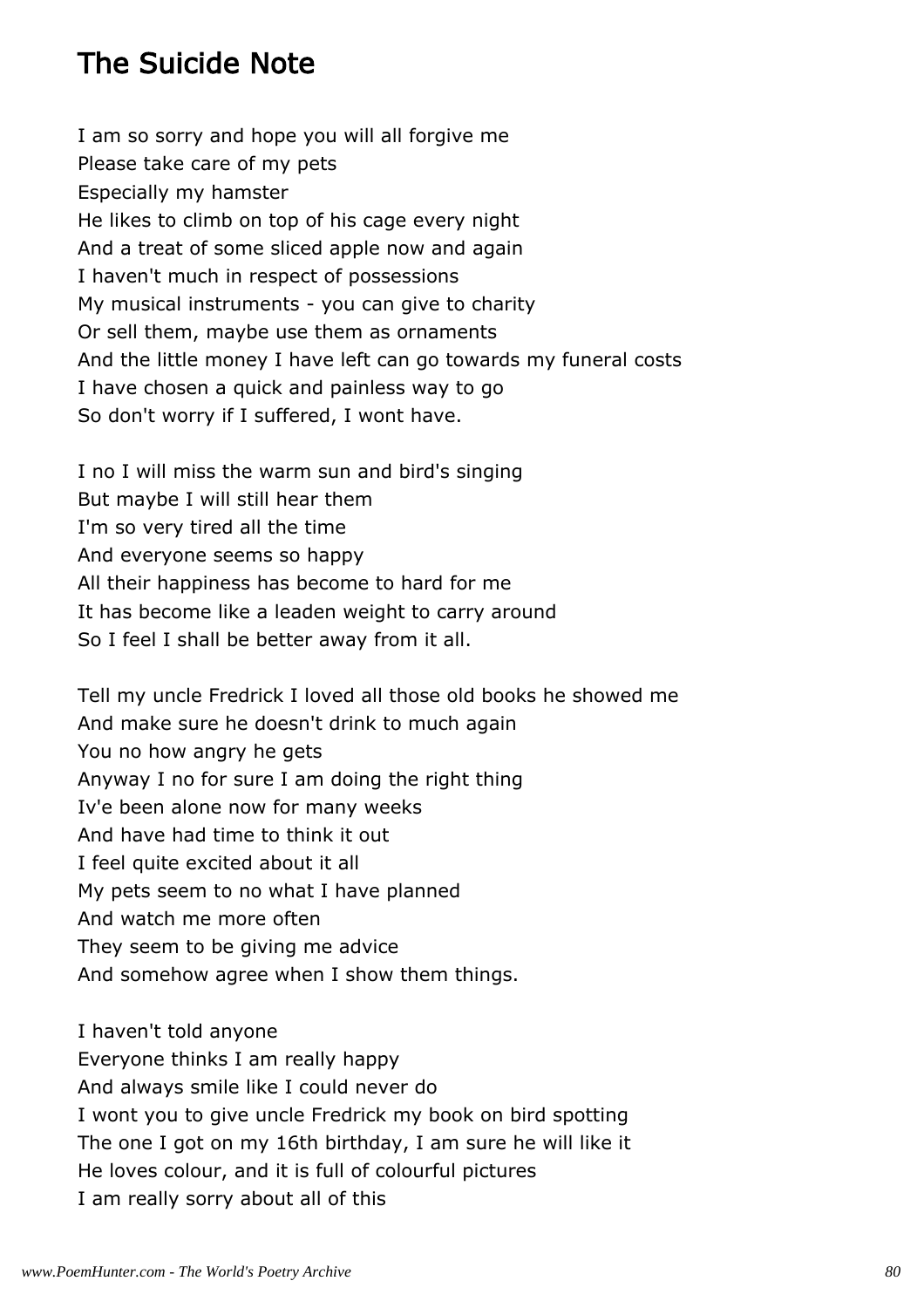But maybe it is for the better. Your loving son.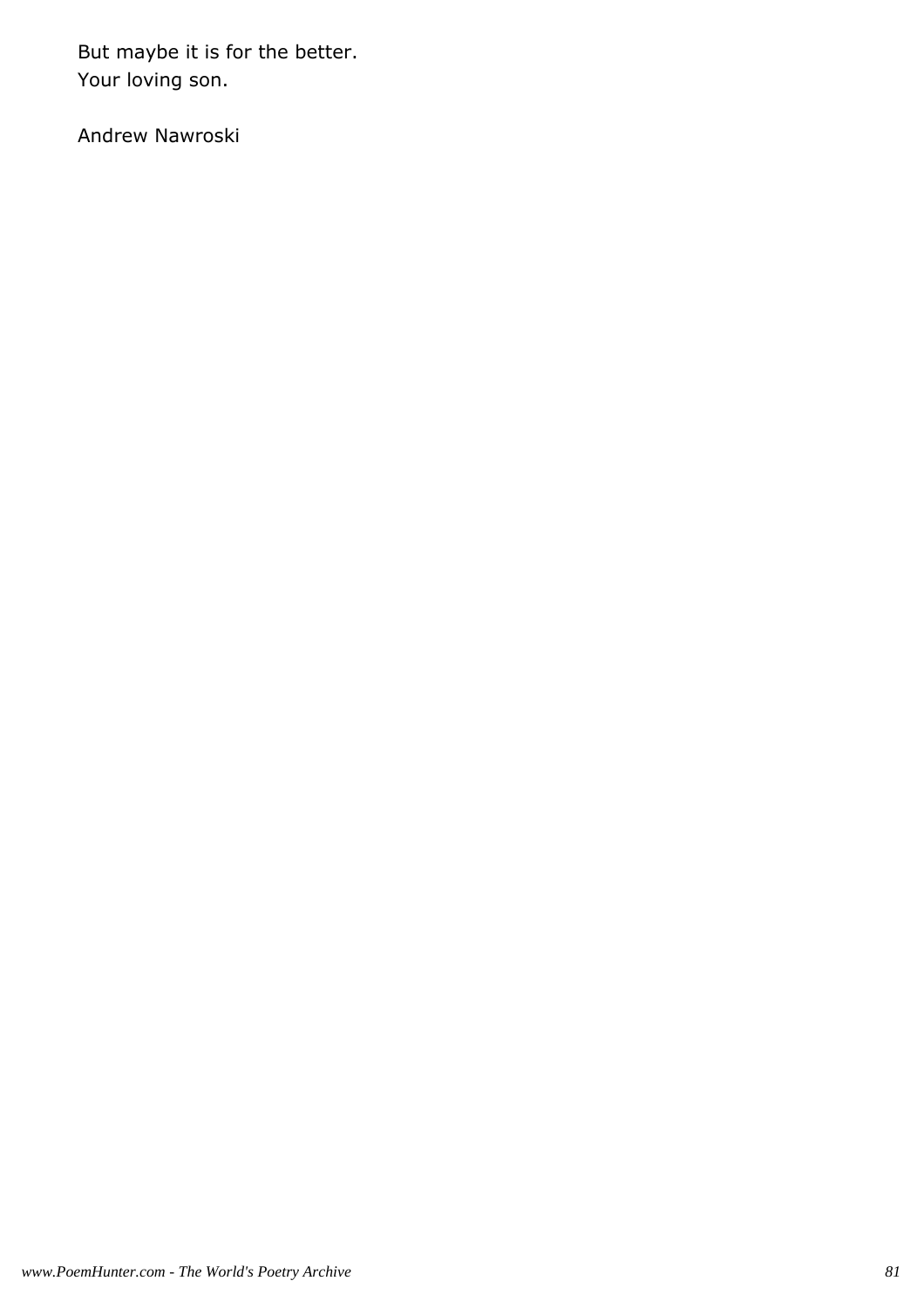# Van Goughs Sunflowers

Given white ochre's Released such vanity On ivy laddered stems That fed insanity In your mothers vase Making peasant light On every brush stroke

Golden chemistry Made by peasantry Suns at super nova How right you still are Timeless Vincent Each a new Cathedral Worshipers consumed.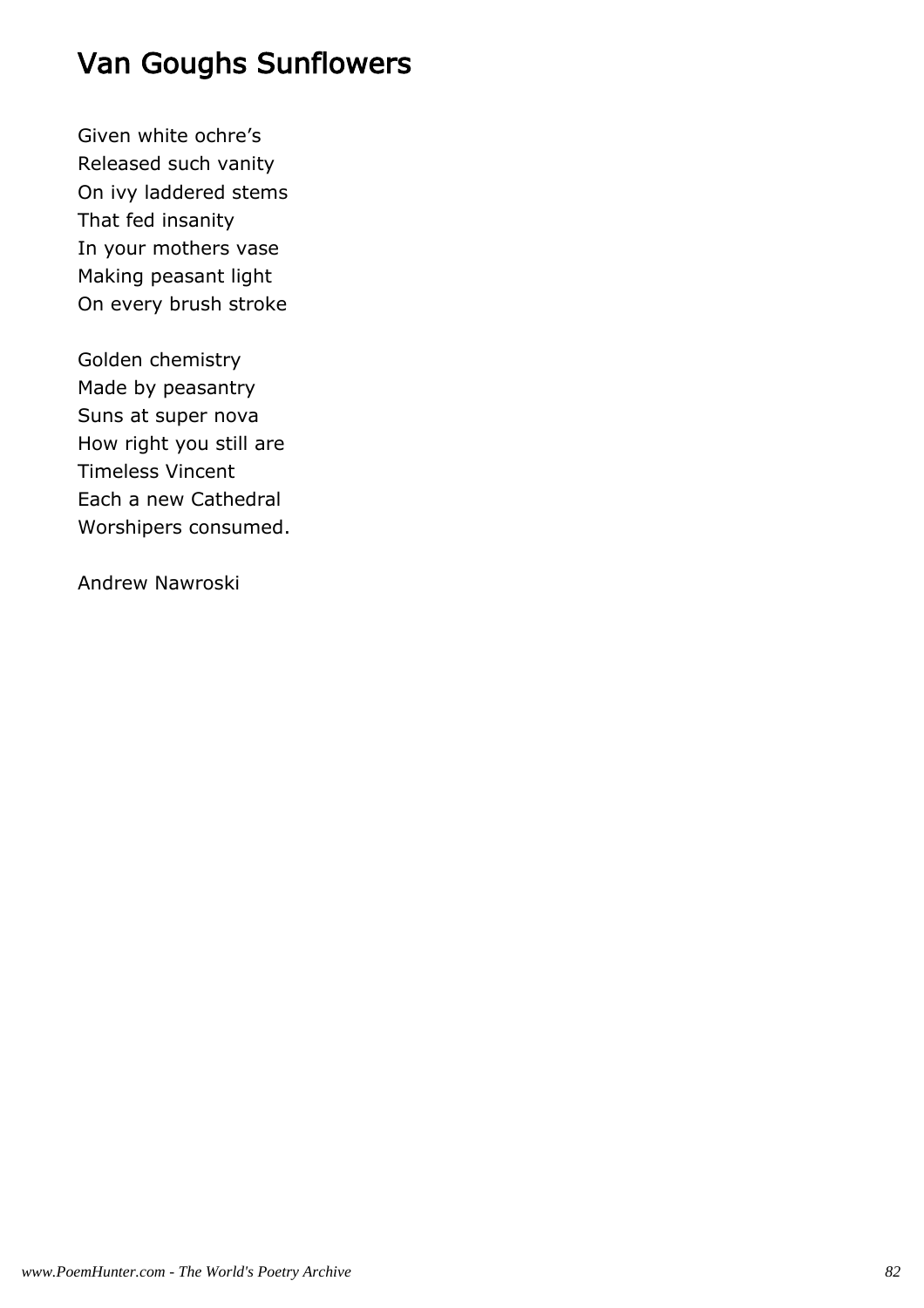#### Velvetine Flakes

Garden of rivers, moon could rainbow trees Sparkling flowers on midnight breeze Dancing pixies elves and leopards Making supper for three giant Shepard's With fluffy bread and cakes a plenty All laid out on velvetine with sentry

Sitting round for story or four A leopard shouts out Not enough we want more One giant stands up Leopard raises his claw Giant breaths out And leopard spots are no more

Leopard sits back down To nurse his frame And hide his shame Another giant stands up 'What a grand thing This leopard could sing' 'But no more' the leopard replies 'I will never live it down' and cries

'But now you are a panther ' the giant replies Leopard still not sure of the demise Jumps up and begins to sing Both pixies and elves seeing it all plain Magic a spell to make it rain And the next night on velvetine flakes They all meet again for stories fluffy bread and cakes. \*\*\*\*\*\*\*\*\*\*\*\*\*\*\*\*\*\*\*\*\*\*\*\*\*\*\*\*\*\*\*\*\*\*\*\*\*\*\*\*\*\*\*